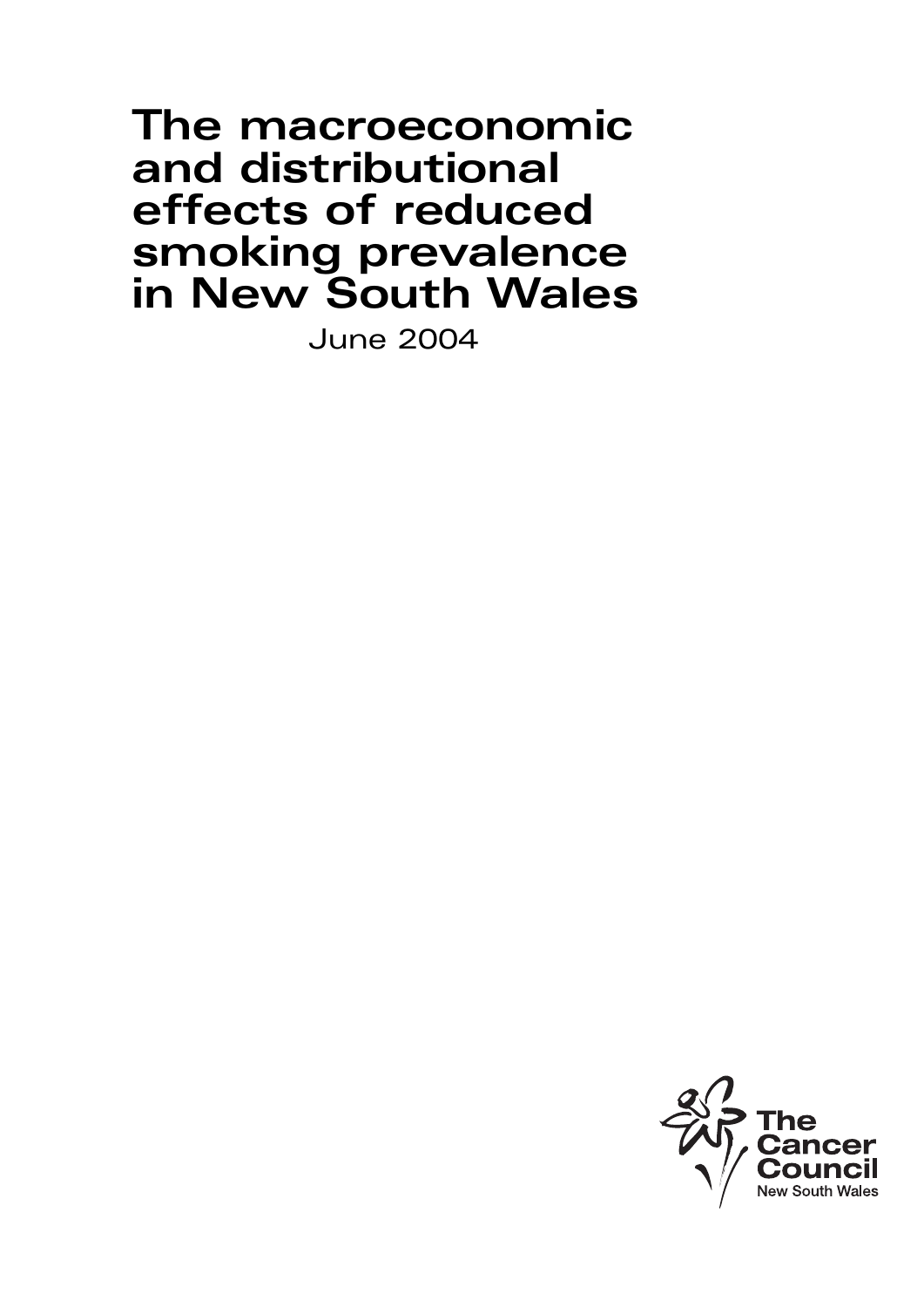**ISBN:** 186507 0769

#### **Key words:**

Smoking; tobacco industry; economics; New South Wales

### **Suggested citation:**

Junor W, Collins D, Lapsley H. The macroeconomic and distributonal effects of reduced smoking prevalence in New South Wales. The Cancer Council New South Wales. Sydney June 2004

## **Published by the Cancer Council NSW, June 2004**

The Cancer Council NSW Health Strategies Division 153 Dowling Street King Cross NSW 2011

Telephone: (02) 9334 1900 Fax: (02) 9326 9328 E-mail: feedback@nswcc.org.au Website: www.cancercouncil.com.au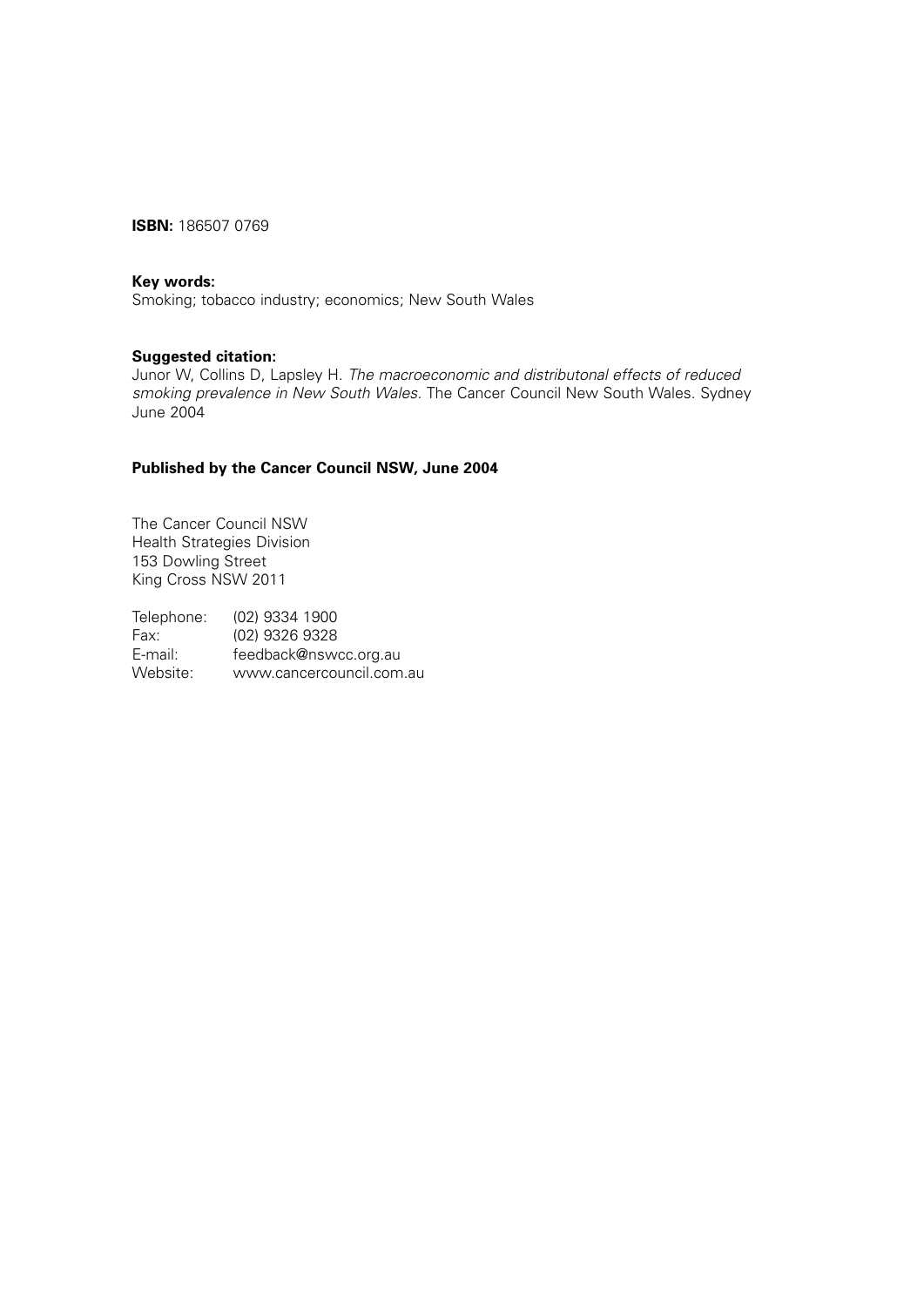# **The macroeconomic and distributional effects of reduced smoking prevalence in New South Wales**

by

**William Junor** Department of Economics, Macquarie University

**David Collins**  Department of Economics, Macquarie University

**Helen Lapsley** Faculty of Medicine, University of Queensland

Report prepared for The Cancer Council New South Wales

June 2004

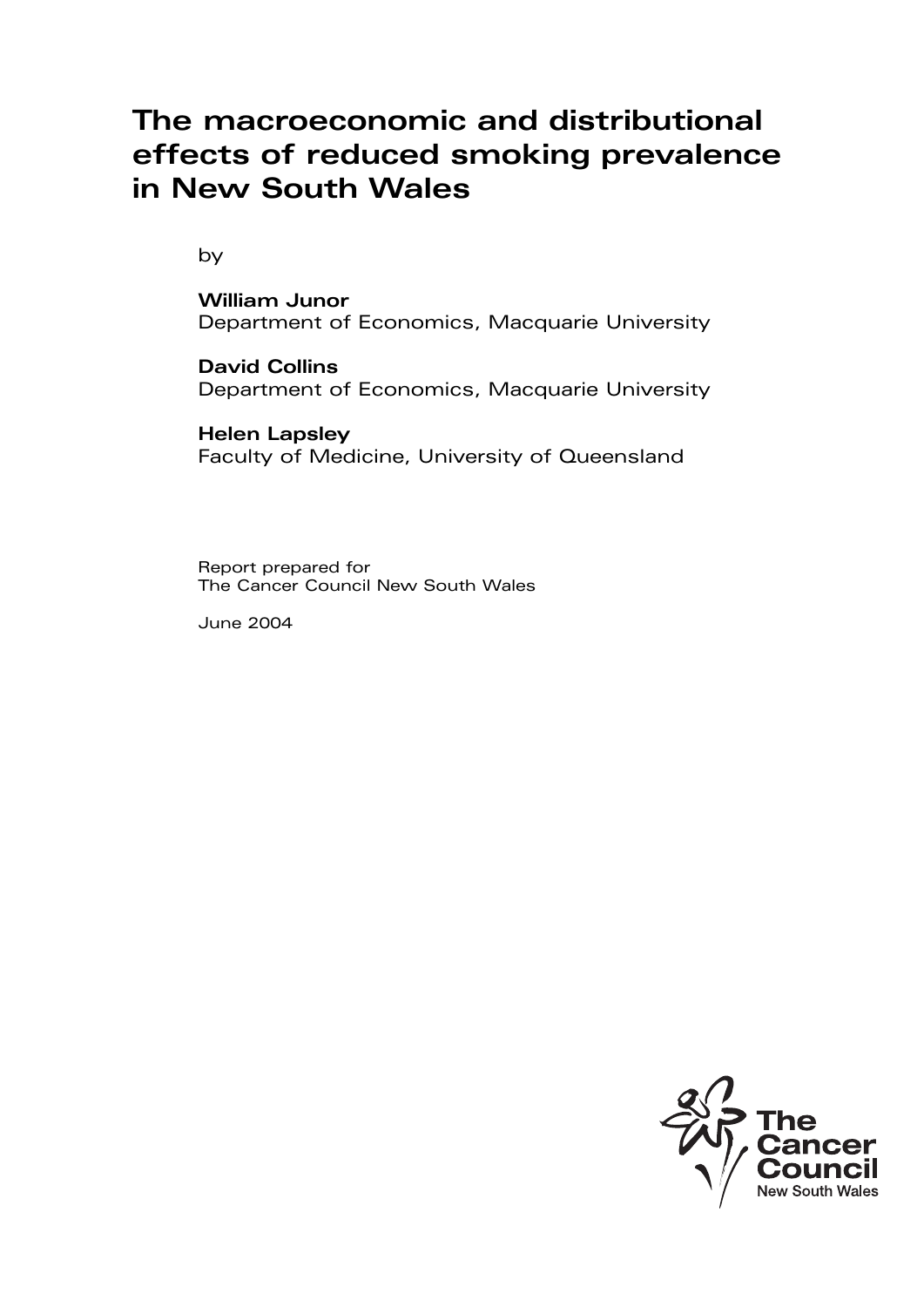# **Contents**

| 2. NSW sectoral impacts on output, employment, revenue and profits3     |  |
|-------------------------------------------------------------------------|--|
|                                                                         |  |
|                                                                         |  |
|                                                                         |  |
|                                                                         |  |
|                                                                         |  |
|                                                                         |  |
|                                                                         |  |
|                                                                         |  |
|                                                                         |  |
| 6. THE ESTIMATED ECONOMIC IMPACTS OF                                    |  |
|                                                                         |  |
| 6.1 Aggregate effects on NSW employment and Gross State Product 14      |  |
| 6.2 Sectoral impacts on NSW employment, output, revenue and profit16    |  |
|                                                                         |  |
|                                                                         |  |
|                                                                         |  |
|                                                                         |  |
|                                                                         |  |
|                                                                         |  |
|                                                                         |  |
|                                                                         |  |
| APPENDIX A: Estimated output changes on an 86 industry classification33 |  |
|                                                                         |  |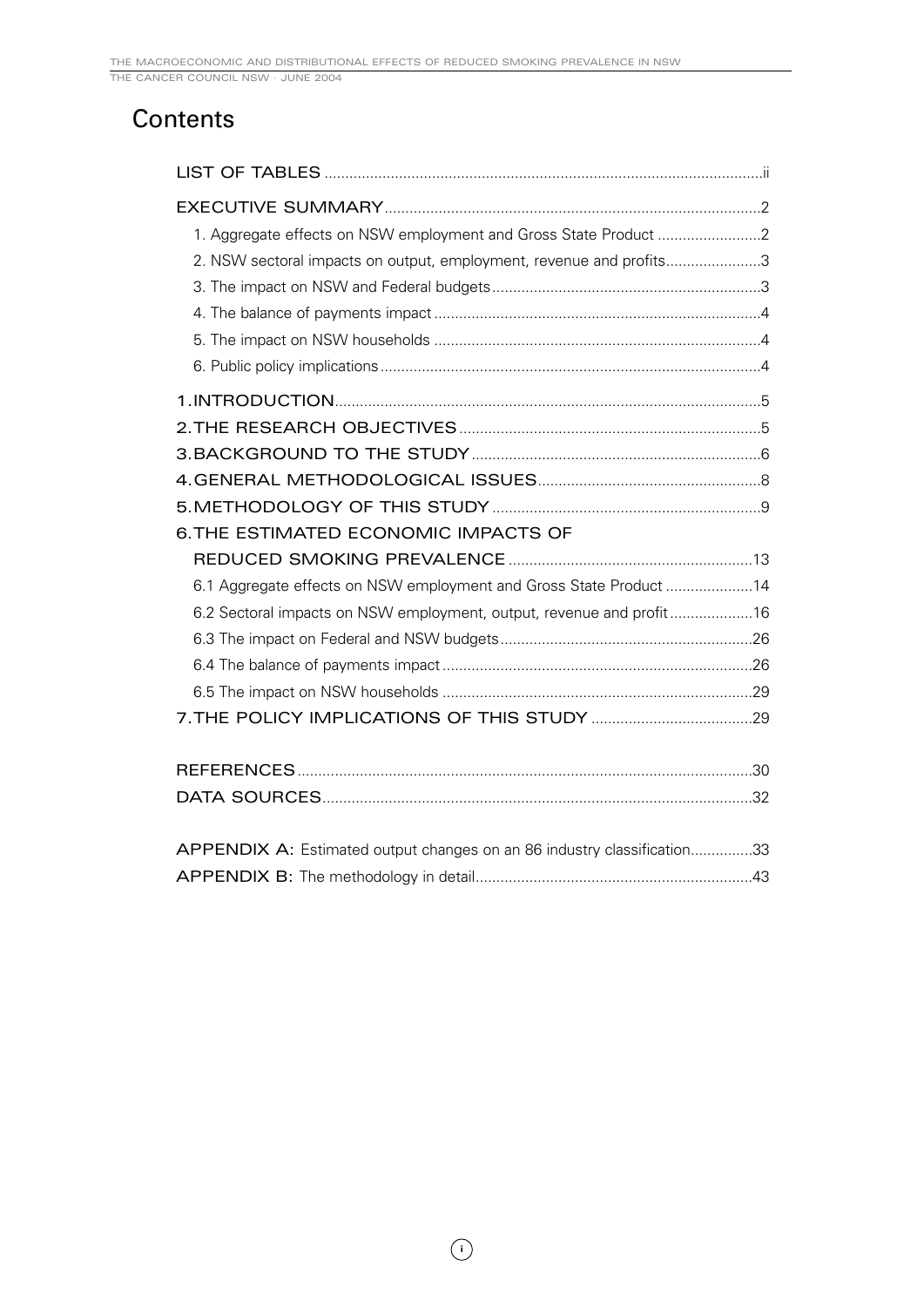

# List of tables

| Table 1: | International studies of the impact on employment of reduced smoking                                                                                                                                                           |  |
|----------|--------------------------------------------------------------------------------------------------------------------------------------------------------------------------------------------------------------------------------|--|
| Table 2: | NSW household expenditures by smoking and non-smoking                                                                                                                                                                          |  |
| Table 3: | Summary of changes in total NSW output and employment resulting<br>from a 25 per cent reduction in NSW smoking prevalence, 2002/3 to 2007/8,                                                                                   |  |
| Table 4: | Summary of changes in total NSW output and employment resulting<br>from a 50 per cent reduction in NSW smoking prevalence, 2002/3 to                                                                                           |  |
| Table 5: | Percentage changes in NSW sectoral outputs resulting from a 25 per cent<br>reduction in NSW smoking prevalence over the period 2002/3 to 2007/8,<br>35 industry classification, Expenditure Reallocation scenarios16           |  |
| Table 6: | Percentage changes in NSW sectoral outputs resulting from a 25 percent<br>reduction in NSW smoking prevalence over the period 2002/3 to 2007/8,                                                                                |  |
| Table 7: | Changes in NSW sectoral employment resulting from a 25 per cent reduction<br>in NSW smoking prevalence over the period 2002/3 to 2007/8, 35 industry                                                                           |  |
| Table 8: | Changes in NSW sectoral employment resulting from a 25 per cent reduction<br>in NSW smoking prevalence over the period 2002/3 to 2007/8, 35 industry                                                                           |  |
| Table 9: | Classification of 35 NSW industries according to the results of the Expenditure                                                                                                                                                |  |
|          | Table 10: Percentage changes in NSW sectoral outputs resulting from a 50 per cent<br>reduction in NSW smoking prevalence over the period 2002/3 to 2012/3,<br>35 industry classification, Expenditure Reallocation scenarios22 |  |
|          | Table 11: Percentage changes in NSW sectoral outputs resulting from a 50 percent<br>reduction in NSW smoking prevalence over the period 2002/3 to 2012/3,                                                                      |  |
|          | Table 12: Changes in NSW sectoral employment resulting from a 50 per cent reduction<br>in NSW smoking prevalence over the period 2002/3 to 2012/3, 35 industry                                                                 |  |
|          | <b>Table 13:</b> Changes in NSW sectoral employment resulting from a 50 per cent reduction<br>in NSW smoking prevalence over the period 2002/3 to 2012/3, 35 industry                                                          |  |
|          | Table 14: Expenditure on tobacco by tobacco purchasing households in NSW, as a                                                                                                                                                 |  |
|          | Table 15: Proportions of smoking and non-smoking households in NSW, classified by                                                                                                                                              |  |
|          | Table 16: Estimated average tobacco expenditures by tobacco purchasing households<br>by quintile, 2002/3, and estimated reductions in average tobacco expenditure                                                              |  |
|          | Table 17: Reconciliation of labour force and input-output industrial classifications34                                                                                                                                         |  |
|          | Table 18: Percentage changes in NSW sectoral outputs resulting from a 25 per cent<br>reduction in NSW smoking prevalence over the period 2002/3 to 2007/8,                                                                     |  |
|          | Table 19: Changes in NSW full time equivalent employment resulting from a 25 per cent<br>reduction in NSW smoking prevalence over the period 2002/3 to 2007/8,                                                                 |  |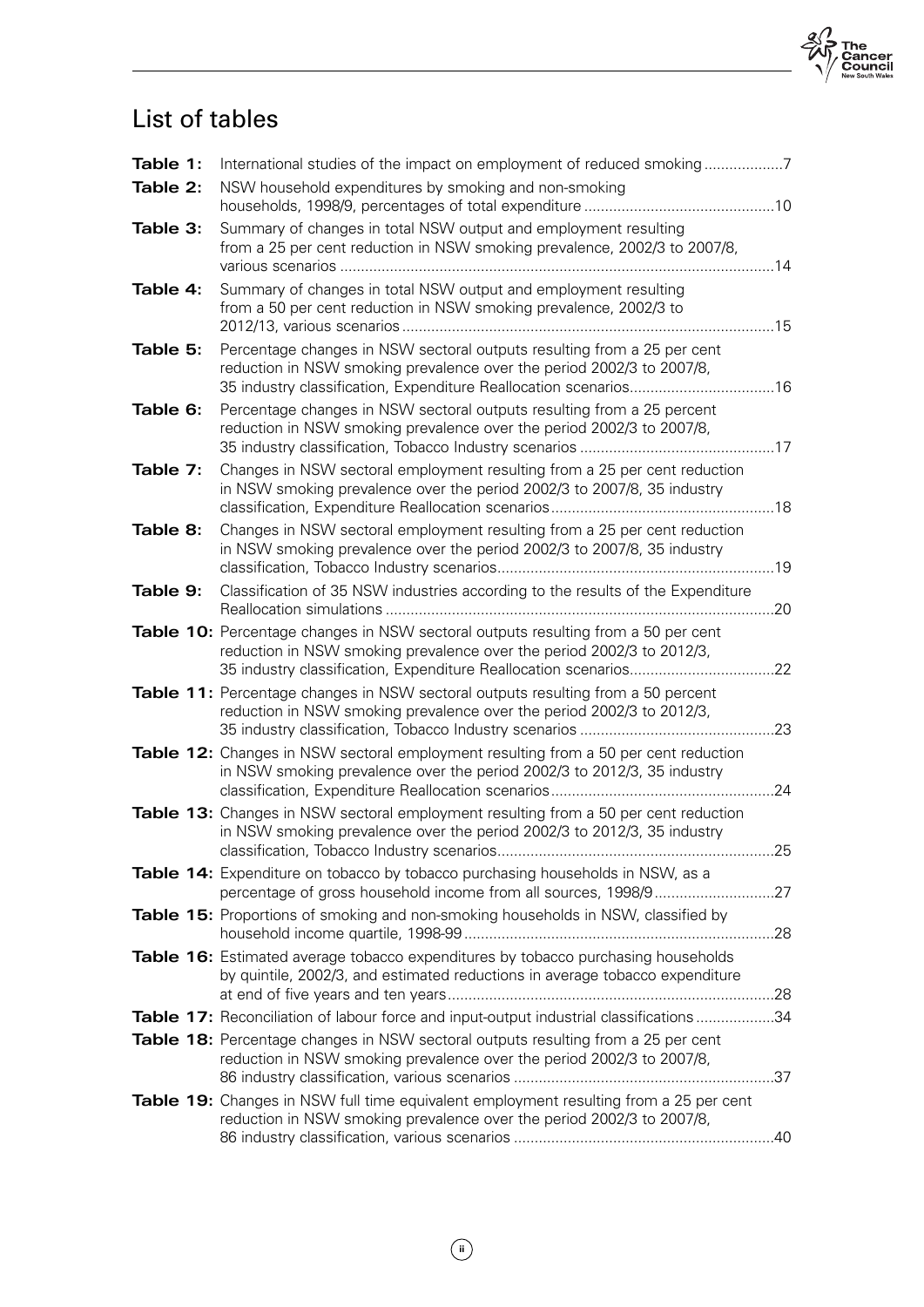THE CANCER COUNCIL NSW · JUNE 2004

# Executive summary

Reducing smoking in NSW would significantly reduce output, employment and profits in tobacco industry itself, but would have very little overall impact on aggregate NSW output or employment. At the same time a reduction in smoking could constitute a significant step towards reducing the impact of poverty in the State. These are the main conclusions of this research study examining the economic impact of reduced smoking in NSW.

Proposals to implement policies aimed at reducing the prevalence of smoking in the Australian community are often met by counter-arguments put forward by tobacco industry interests asserting that reduced smoking would have damaging effects upon the Australian economy and workforce. On the other hand, there is a significant international economic literature suggesting that, after account is taken of the reallocated expenditures resulting from the money freed as a result of the smoking cessation, any resulting economic harm would in fact be much lower than claimed by the industry. Indeed, it is perfectly possible that positive economic benefits could result.

This issue is an empirical question which can only be resolved by quantitative analysis simulating the economic impacts of reduced smoking prevalence. The present study reports the results of such an analysis of the economic impact of reducing smoking prevalence in NSW. It examines the impact on output, employment and various other macroeconomic variables in New South Wales of a reduction in smoking prevalence in New South Wales.

The report presents simulation results on the basis of seven different scenarios with different combinations of assumptions concerning the reallocation of smoking expenditures and the government's budgetary response to reductions in tobacco tax revenue. Four scenarios, designated the *Expenditure Reallocation scenarios,* assume that the released smoking expenditures are reallocated to other forms of spending.

A further three scenarios, designated the *Tobacco Industry scenarios,* assume that the released smoking expenditures are neither reallocated to other components of spending nor saved, a totally unrealistic assumption. The latter scenarios are analysed solely in order to provide the basis for comparison between the results of tobacco industry research and more reasonable scenarios.

The results of the research can be summarised as follows:

# **1. Aggregate effects on NSW employment and Gross State Product**

| Scenario                          | Change in total<br><b>NSW output</b><br>(per cent) | Change in total<br><b>NSW employment</b><br>(number) | Change in total<br><b>NSW employment</b><br>(per cent) |
|-----------------------------------|----------------------------------------------------|------------------------------------------------------|--------------------------------------------------------|
| <b>Expenditure Reallocation 1</b> | 0.001                                              | -908                                                 | $-0.034$                                               |
| <b>Expenditure Reallocation 2</b> | $-0.006$                                           | $-513$                                               | $-0.019$                                               |
| <b>Expenditure Reallocation 3</b> | 0.003                                              | -799                                                 | $-0.030$                                               |
| <b>Expenditure Reallocation 4</b> | $-0.004$                                           | $-407$                                               | $-0.015$                                               |

The table below summarises the aggregate impact over five years of the prevalence reduction according to the Expenditure Reallocation scenarios.

Scenario 3, which assumes that governments respond to a decline in tobacco tax revenues by reducing government expenditures, is considered to be the most politically plausible of the above scenarios. However, scenario 4, in which the governmental response is to increase income tax revenue, is the scenario which minimizes job losses.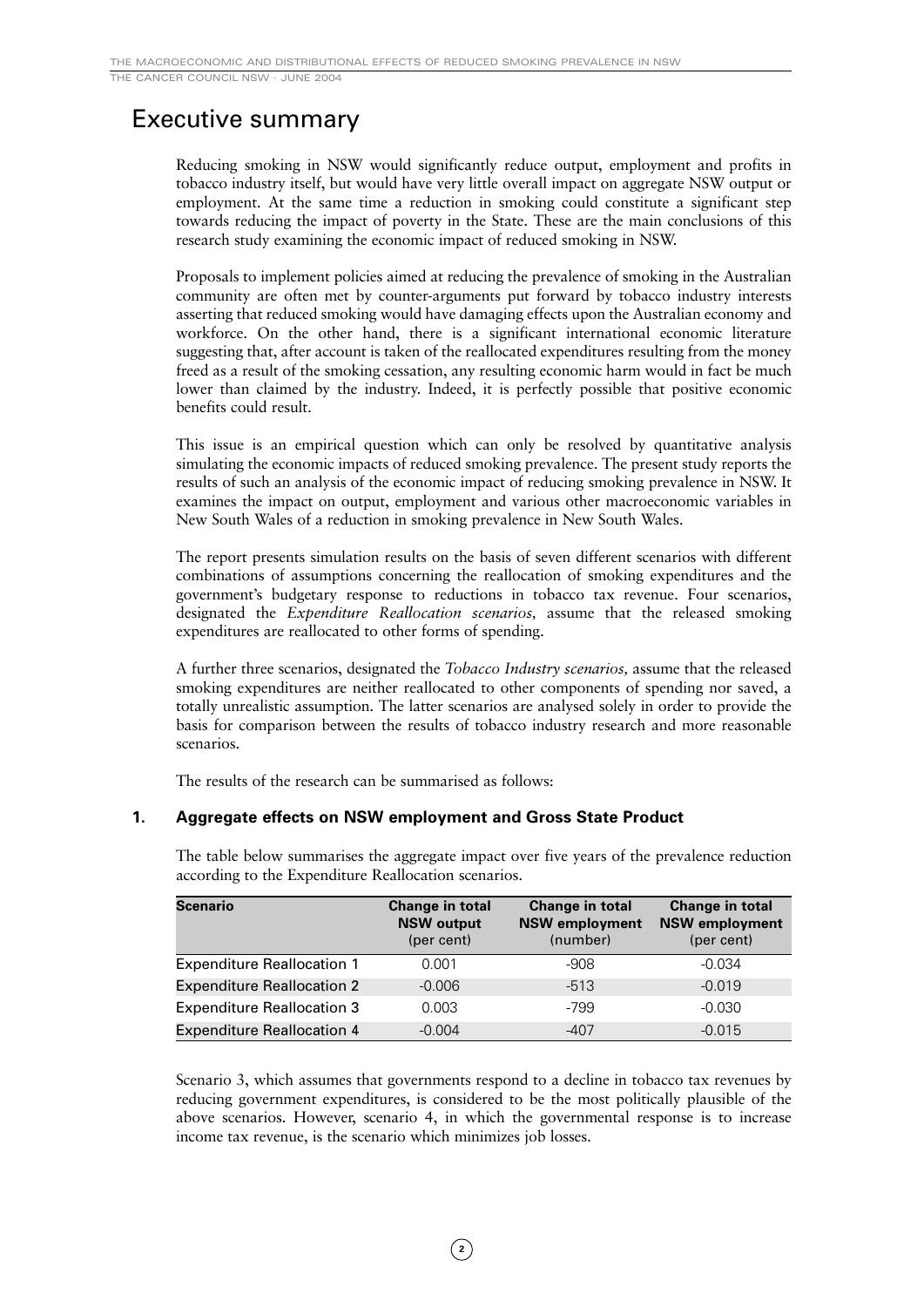

Two important conclusions can be drawn from analysis of these results:

- 1. The effects upon aggregate NSW output and employment of a 25 per cent decline in NSW smoking prevalence would clearly be minor; and
- 2. Whether these minor changes were positive or negative would depend upon which scenario was adopted.

It is possible, therefore, to conclude with great confidence that the aggregate effects upon the NSW economy of a decline in NSW smoking prevalence would be largely neutral in their effects on output and employment. There would certainly not be the important negative effects (except in the tobacco industry itself) that industry interests have claimed. Normal growth in national output and employment would easily absorb any negative economic impacts of a decline in smoking.

It would be possible to simulate other governmental responses to the budgetary decline caused by reduced smoking. However, it is clear that the major conclusion of this study, that the macroeconomic impact of reduced smoking would be minor, would remain unaffected.

### **2. NSW sectoral impacts on output, employment, revenue and profits**

The only NSW industry which would be a significant loser would be tobacco products. The only other NSW industries which would unequivocally lose, though to a minor degree, on any of the four Expenditure Reallocation scenarios would be paper, printing and publishing; property and business services, government administration; and education. Even the impact on the NSW tobacco products industry would be relatively small since the assumed reduction in smoking prevalence is for NSW alone, not for other Australian States or the export market. For those industries adversely affected, any slack created by any reductions in output or employment would almost certainly be easily taken up by the effects of economic growth in the Australian economy over the period.

In some industries the issue of whether the economic outcome of reduced tobacco consumption is positive or negative depends upon the nature of the assumed scenarios, though in all cases the effects are minor. For the majority of sectors the economic effects would be unequivocally positive, though small.

Industries experiencing increases in output and employment would also be likely to experience increases in revenue, profits and rates of return. Similarly, industries of declining output and employment would be likely to suffer declines in these three variables. Without access to specific information about demand and cost conditions in the various industries it is not possible to be more specific about the likely outcomes.

Tobacco industry-sponsored studies tend to ignore certain economic activities associated with tobacco consumption, in particular the provision of health care services for those made ill either by their own smoking or by the smoking of others. There is considerable evidence that public resources available for the provision of health care services in NSW are constrained and that demand for these services currently exceeds supply. Thus, a reduction in that part of health care demand which is related to smoking-attributable diseases would enable a reallocation of health resources to other sectors of health, rather than a reduction in the total resources devoted to the provision of health care in NSW. The performance of the NSW health care sector would improve rather than there being a decline in the output of, and employment in, the health sector.

#### **3. The impact on NSW and Federal budgets**

At the State level, apart from any public expenditure costs incurred by NSW in achieving reduced smoking prevalence, the budgetary impact of reduced smoking will be very minor. At the Federal level, the direction of the budgetary outcome depends on the scenario adopted. In the case of the two Expenditure Reallocation scenarios in which the predicted change in output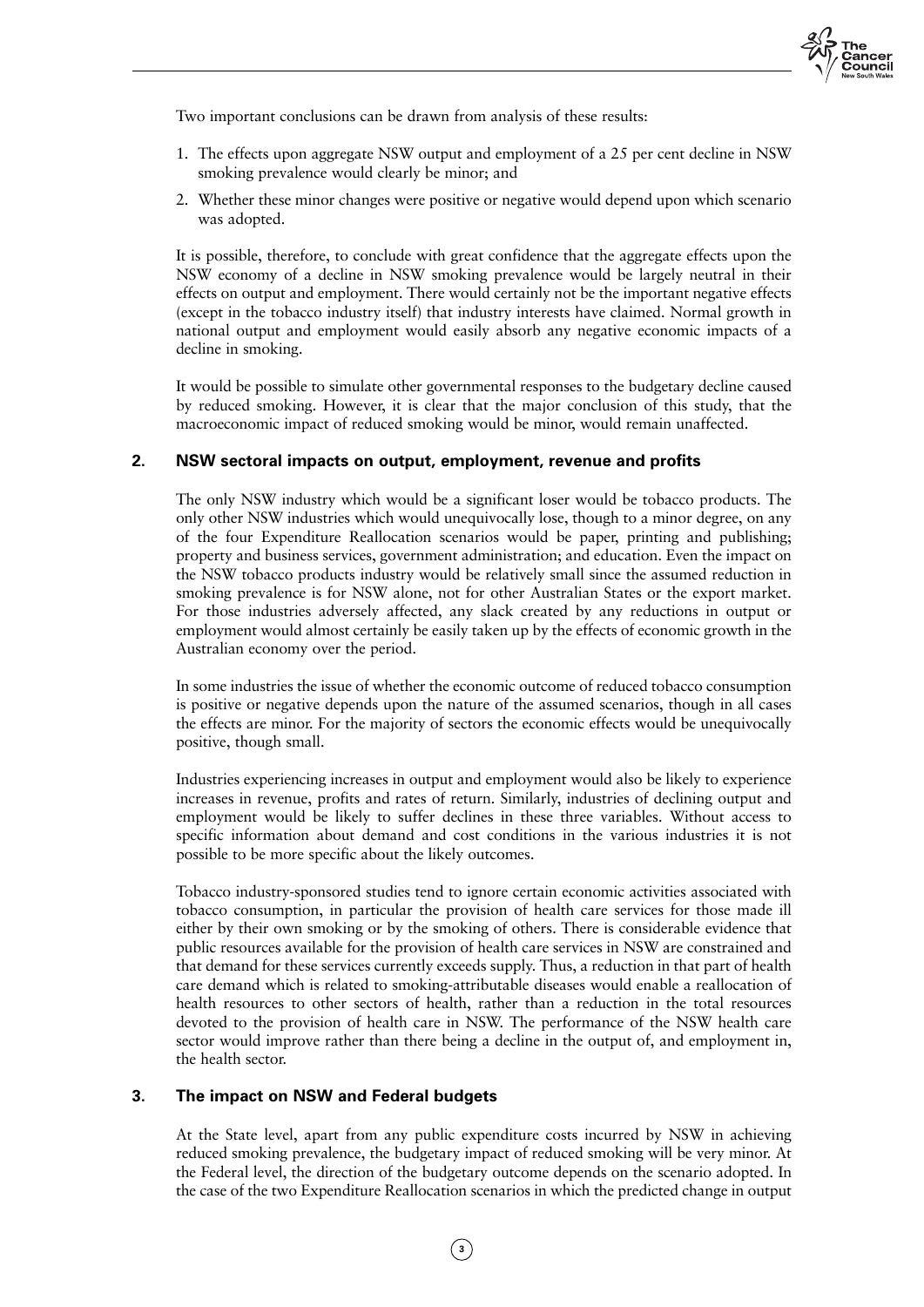is negative, indirect tax revenue will fall and this will reduce the federal budget surplus (or increase the deficit). In the two Expenditure Reallocation scenarios where the change in output is positive, this will increase indirect tax revenue and increase the federal surplus (or reduce the deficit).

# **4. The balance of payments impact**

The small falls in output predicted in two Expenditure Reallocation scenarios will reduce imports and so improve the current account (reduce the deficit). The small increases in output predicted by the other two Expenditure Reallocation scenarios will increase imports and so cause a deterioration in the current account. The estimated change in the current account varies from a decrease in the deficit of \$153.6m in the worst case Tobacco Industry scenario to an increase in the deficit of only \$5.0m in the best case Expenditure Reallocation scenario.

# **5. The impact on NSW households**

The proportion of the incomes of smoking households spent on tobacco falls very significantly as household income rises. The poorest smoking households spent in 1998/9 an average of over 18 per cent of their income on tobacco while smoking households in the top income quintile spent only 3 per cent of their total income on tobacco.

In households where smoking ceased, substantial benefits would accrue in terms of the weekly funds released for alternative purchases. Added to these would be the benefits of improved health and life expectancy resulting from smoking cessation. Relative to household income, the greatest benefits, in terms of additional available expenditure, would accrue to the poorest 20 per cent of households.

# **6. Public policy implications**

As the economic impacts of reduced smoking prevalence have been shown to be close to neutral they are not an issue which should be taken into account in the framing of public health policy. Similarly, complaints by the tobacco industry that raising tobacco taxes in order to discourage smoking would have a detrimental impact on the poor are shown to be baseless, since it is the poorest households who would stand to gain the most from reduced smoking. The Federal Government has an important role to play in using higher tobacco taxes to achieve a reduction in smoking prevalence.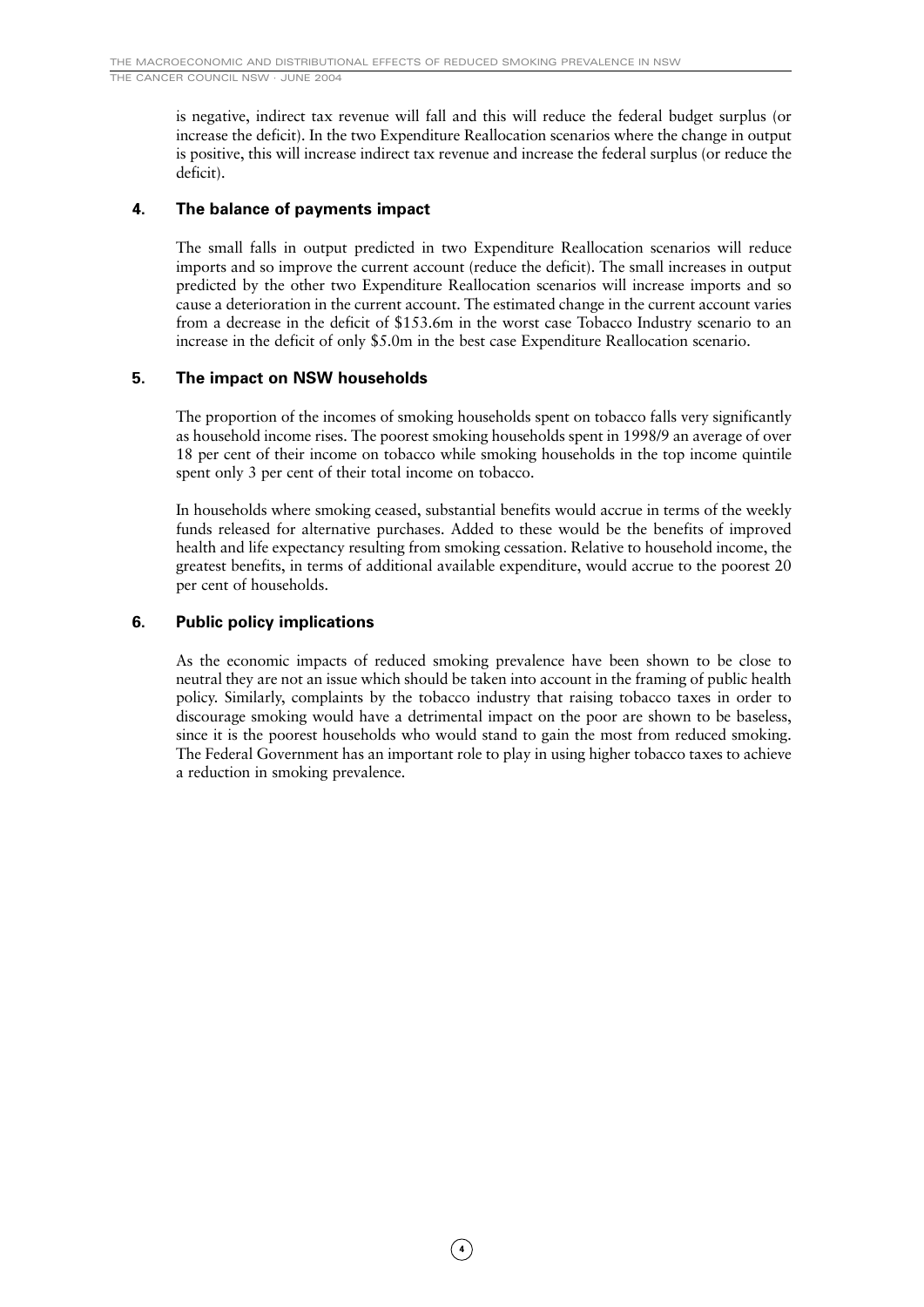

# 1. Introduction

An important objective of public health policy is to reduce rates of smoking, as most tobaccoattributable diseases are costly yet preventable. Proposals to implement policies aimed at reducing the prevalence of smoking in the Australian community are often met by counterarguments put forward by tobacco industry interests, who assert that to reduce smoking would have damaging effects upon the Australian economy and employment in the Australian workforce. Reduced smoking would, it is argued, destroy many jobs in the tobacco industry and associated industries. At the same time, as a result of the decline in the tobacco industry and the flow-on effects of this decline to other industries, there would be significant falls in the values of Australian national income and output.

On the other hand, there exists a significant international literature suggesting that, after account is taken of the reallocated expenditures resulting from the money freed as a result of the smoking cessation, any resulting economic harm would in fact be much lower than claimed by the industry. Indeed, some international studies have indicated that positive economic benefits ensue, in terms of higher national income and a greater number of jobs.

This issue is an empirical question which can only be settled by quantitative analysis simulating the economic impacts of reduced smoking prevalence. The present study reports the results of such an analysis of the economic impact upon NSW of a reduction in smoking prevalence in NSW.

# 2. The research objectives

The overall aim of the project is to provide quantitative information on the size and incidence of the economic impact upon NSW which would result from a one percentage point reduction in NSW smoking prevalence per annum over five years and over 10 years as a result of the release of consumption and production resources into alternative uses.

Specific objectives are:

- 1. to identify which sectors of the economy would be disadvantaged by a lower prevalence of smoking, and by how much;
- 2. to identify which sectors of the economy would benefit from a lower prevalence of smoking, and by how much;
- 3. to estimate to the extent possible using available data the effects on the following key social and economic indicators that would result from the above changes in NSW smoking prevalence and the consequent release of resources into alternative uses:
	- The distribution of disposable income in NSW, with particular emphasis on lower socioeconomic households;
	- Federal and NSW State Government budgets;
	- Employment in major sectors of the NSW economy;
	- The national balance of payments; and
	- The NSW gross state product;
- 4. to review the broad impact of the reduction in smoking prevalence on major economic sectors, indicating the probable direction and broad impact on revenue, profit and return on investment.

**5**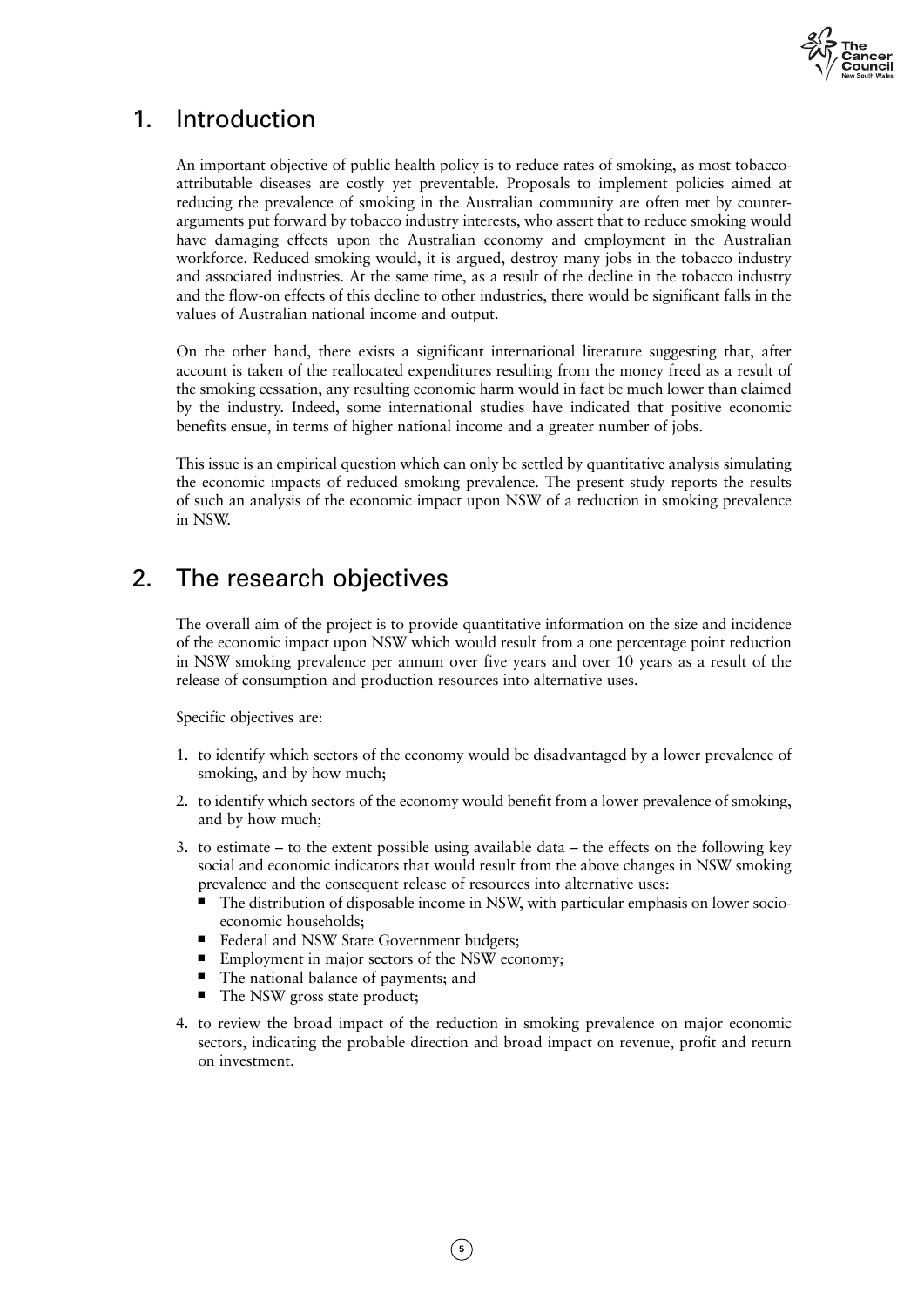THE CANCER COUNCIL NSW · JUNE 2004

# 3. Background to the study

Tobacco industry groups in Australia and in many other countries have employed consultants to estimate the macroeconomic contribution of tobacco-related activities, particularly to national output and employment (see Jacobs *et al*, 2000). These studies almost all estimate the contribution of all production stages of the industry from tobacco growing through manufacturing to the distribution and retail sale of tobacco products. Some estimate the flowon effects of the industry to other industries which, for example, supply inputs to the tobacco industry.

An example of this type of approach appears in a recent study by PricewaterhouseCoopers (2001), which was commissioned by Australia's three major tobacco manufacturers/ distributors (Philip Morris, British American Tobacco and Imperial Tobacco). It estimates that the Australian tobacco industry in 1999/2000 produced value-added (the contribution to gross domestic product) of \$6,251m. in tobacco industry output, with flow-on effects to other industries of a further \$21,297m., giving a total estimated impact of \$27,549m. (4.4 per cent of Gross Domestic Product). PricewaterhouseCoopers include indirect taxes in all these figures, which inflates the apparent contribution of the industry. In fact, indirect taxes, mainly excise taxes on tobacco products, represented 81.4 per cent of the estimated value added contribution of the tobacco industry (PricewaterhouseCoopers, 2001, p.6). The study also estimates that the industry created 311 full-time equivalent (FTE) jobs in tobacco growing, 3,270 in tobacco manufacturing, 18,460 in retailing and distribution, and a flow-on of 35,643 in other industries, giving a total of 57,684 FTE jobs.

Earlier, ACIL Economics and Policy (1994), in a study commissioned by the Tobacco Institute of Australia, had estimated the value added in 1992/93 by the tobacco industry (growing and manufacturing) to be \$3,425m. It included in its calculation tobacco product taxes (88 per cent of total value added) but excluded tobacco distribution and retailing, saying that their relative importance was small. Also excluded were what it called "second round activities", industries supplying inputs to the tobacco industry whose value added was estimated by PricewaterhouseCoopers (2001), on the grounds that "including these activities as part of the tobacco smoking industry would constitute double counting since they would already be included in GDP in other industries" (ACIL Economics and Policy,1994, p.35).

The Australian Bureau of Statistics, in its publication *Australian System of National Accounts: Concepts, Sources and Methods* offers the following definition of gross value added. "Gross value added is defined as the value of output at basic prices minus the value of intermediate consumption at purchasers' prices. The term is used to describe gross product by industry and by sector. Basic prices valuation of output removes the distortion caused by variations in the incidence of commodity taxes and subsidies across the output of individual industries." (Australian Bureau of Statistics, 2000, p.457) This quotation makes clear the fact that the ABS excludes product taxes from its definition of value added.

The results of these types of studies are used by the tobacco industry to argue that public policies designed to reduce tobacco consumption would have damaging economic effects through the resulting reductions in employment and national output.

The problem with this type of conclusion is that these studies estimate only the *gross* output and employment generated by the industry. They take no account of the fact that a reduction in spending on tobacco would inevitably be accompanied by an increase in spending on alternative goods and services and/or an increase in saving. If gross estimates are used to estimate the potential economic losses resulting from reduced smoking, there is an implicit and totally untenable assumption that reduced spending on smoking will lead to neither increased alternative spending nor increased saving. The use of gross estimates results in serious overestimation of the economic harm resulting from reduced smoking. Indeed, there is no *a priori* reason to believe that the economic impact would necessarily be harmful. It is perfectly possible, as international studies have shown, that the change might result in higher national income and employment.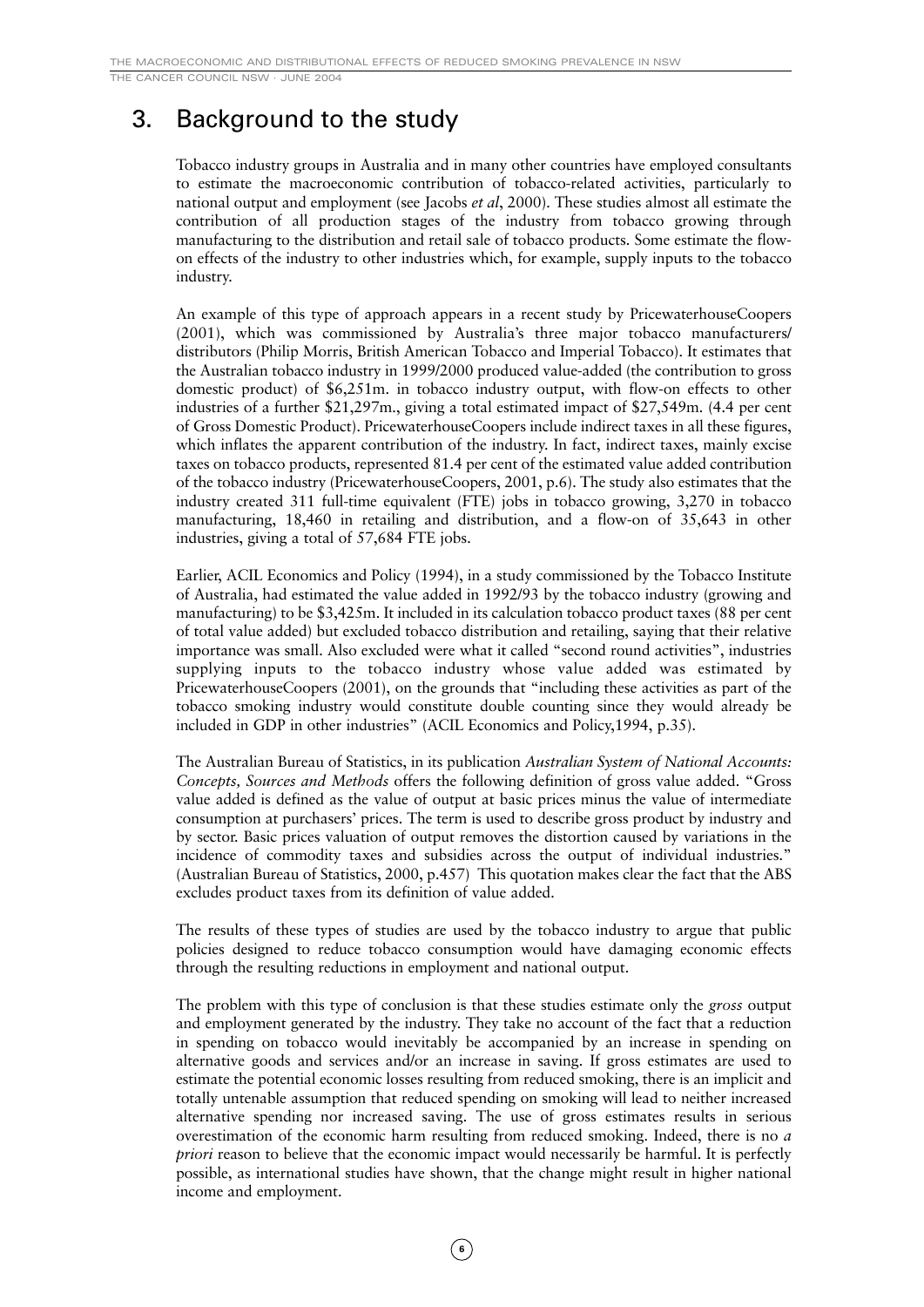

Occasionally, studies conducted for the tobacco industry acknowledge that alternative spending patterns would generate compensating employment. "In the most telling example of this, buried in chapter V of volume 1 of the detailed technical report prepared by analysts at Chase Econometrics (1985) is the acknowledgment that money not spent on tobacco products would be reallocated to other spending and that nationwide (combining tobacco and nontobacco states), the economic results with and without tobacco 'would be substantially the same'. The report authors explicitly observed that compensatory responses to the absence of tobacco spending 'that would occur automatically within the Chase Econometrics Macroeconomic Model … were constrained from taking place within [the firm's] analysis'" (Chaloupka and Warner, 1999 p.44).

In recent years several international academic studies have attempted to estimate the economic impact of the reduction or elimination of smoking, taking into account the redistribution of resources freed as a result of reduced expenditure on tobacco. Table 1, based on Table 13.4 in Jacobs *et al* (2000), summarises the results of some recent studies adopting this approach in estimating the impact on developed economies at a similar level of affluence to Australia.

| <b>Place</b> | <b>Study</b>                         | <b>Tobacco demand assumption</b>                                                                                                    | <b>Outcome</b>                                                                                                        |
|--------------|--------------------------------------|-------------------------------------------------------------------------------------------------------------------------------------|-----------------------------------------------------------------------------------------------------------------------|
| Scotland     | McNicoll and<br>Boyle (1992)         | Elimination of domestic<br>consumption expenditures<br>in 1989                                                                      | Net gain of 7,869 jobs in<br>1989                                                                                     |
| Michigan     | Warner and<br>Fulton (1994)          | Two scenarios 1993-2000:<br>1. Elimination of domestic<br>consumption expenditures<br>2. Doubling rate of decline in<br>consumption | Net gain of 5,600 jobs in<br>1992, an additional 1,500<br>jobs by 2005                                                |
| U.S.A.       | Warner et al<br>(1996)               | Two scenarios 1992-2005:<br>1. Elimination of domestic<br>consumption expenditures<br>2. Doubling rate of decline in<br>consumption | Net gain of 47 jobs in<br>1993 and 133,000 by<br>2000, 19,719 net jobs<br>with doubled rate of<br>consumption decline |
| U.K.         | Buck et al (1995)                    | 40 per cent decline in domestic<br>consumption expenditures in<br>1990                                                              | Net gain of 115,688 EFT<br>jobs in 1990                                                                               |
| Canada       | Irvine and Sims<br>(1997)            | 20 per cent decline in domestic<br>demand for cigarettes in 1995                                                                    | Net loss of 6,120 jobs in<br>1995                                                                                     |
|              | South Africa van der Merwe<br>(1998) | Elimination of domestic<br>consumption expenditures                                                                                 | Net gain of 50,236 jobs in<br>1995                                                                                    |

|  | Table 1: International studies of the impact on employment of reduced smoking |  |  |
|--|-------------------------------------------------------------------------------|--|--|
|--|-------------------------------------------------------------------------------|--|--|

Only one of the above studies predicts a decline in employment and even that decline is, in national terms, minor. All others predict job gains. No studies of this type have been conducted in Australia, although the Industry Commission published an inquiry into the tobacco growing and manufacturing industries in 1994 (Industry Commission, 1994), and the aim of the present study is to remedy this deficiency.

In appraising the tobacco industry arguments concerning the importance of tobacco to a country's economy, Warner and Fulton (1995, p.181) produce a further criticism that "the industry ignores a wealth of economic activity associated with tobacco product consumption, including the provision of healthcare services for those made ill by tobacco, the earlier use of the services of morticians, the need for more cleaning of clothes soiled by tobacco smoke, greater consumption of air filtration systems and so on. Logically these are economic activities for which the tobacco industry should claim credit".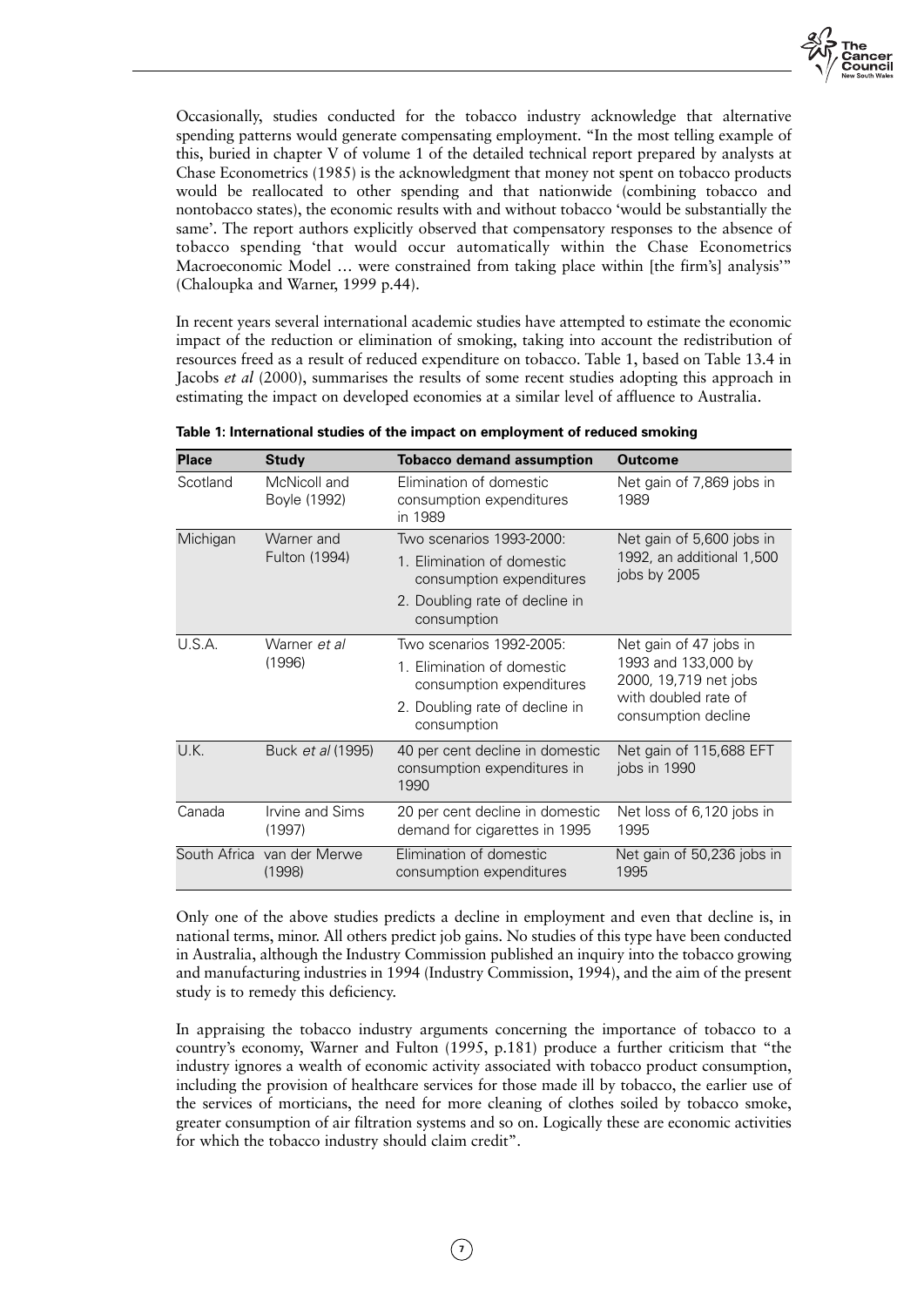THE CANCER COUNCIL NSW · JUNE 2004

# 4. General methodological issues

Any study attempting to quantify the economic impact of tobacco control policies must compare the current actual situation with some alternative hypothetical (or counterfactual) situation in which certain changes, both policy and behavioural, are assumed to have taken place. These necessary assumptions are of three types:

- 1. **The extent of the reduction in tobacco consumption.** This assumed reduction can range from a small percentage reduction in smoking to its complete elimination. Since there appear to be no grounds for believing that it would be possible in Australia in the foreseeable future to eliminate smoking completely, the simulation of a reduction in smoking, rather than its complete elimination, is the most appropriate tobacco demand assumption;
- 2. **The alternative expenditure pattern resulting from a reduction in smoking expenditure.** Macroeconomic models generally assume that a given proportion of income will be saved and that this is invariant to the pattern of consumption expenditures. An implication is that the money freed up as a result of reduced smoking is likely to be fully spent on other goods and services rather than some proportion being saved. However, a question remains as to how the money freed as a result of the reduction in smoking will be spent. Some behavioral possibilities are that households who quit smoking:
	- Spend the money freed in the same proportions as those of their non-tobacco expenditures;
	- Spend the money freed according to the expenditure patterns of non-smoking households; or
	- adopt new expenditure patterns different from either of the above.
- 3. **The budgetary response of governments to a change in tobacco tax revenue.** In examining how governments might respond to changes in tobacco tax revenues, an important issue to be determined is how the reduction in smoking has been achieved. If it has resulted from higher rates of tobacco tax, and given the fact that the price elasticity of the demand for tobacco is almost universally less than unity (that is, a given percentage increase in price will lead to a smaller percentage decrease in the quantity demanded of tobacco) (see Chaloupka *et al*, 2000) tobacco tax revenue will actually rise. If the smoking reduction has been achieved by non-tax means the government's budgetary position will have declined, as a result of both reduced tax revenue (the tax rate on tobacco almost certainly being higher than on the alternative expenditures) and possible increased public expenditures, for example on anti-smoking programs and regulatory policies. If there were to be a budgetary deterioration, governments could respond by one, or a combination, of the following:
	- Increases in non-tobacco taxes, for example personal income taxes;
	- Reductions in non tobacco-related public expenditures; and
	- An increase in the budget deficit (or a reduction in the surplus), with consequent interest rate effects.

All three responses will have contractionary effects, although these effects will not be identical. Different assumed governmental responses to possible budgetary deterioration will lead to different outcomes for national employment and output.

It is not possible to be definitive about the nature of any of the three types of responses discussed above. Thus, the approach of this study is to simulate the effects of various plausible combinations of budgetary responses and to compare the results of these simulations.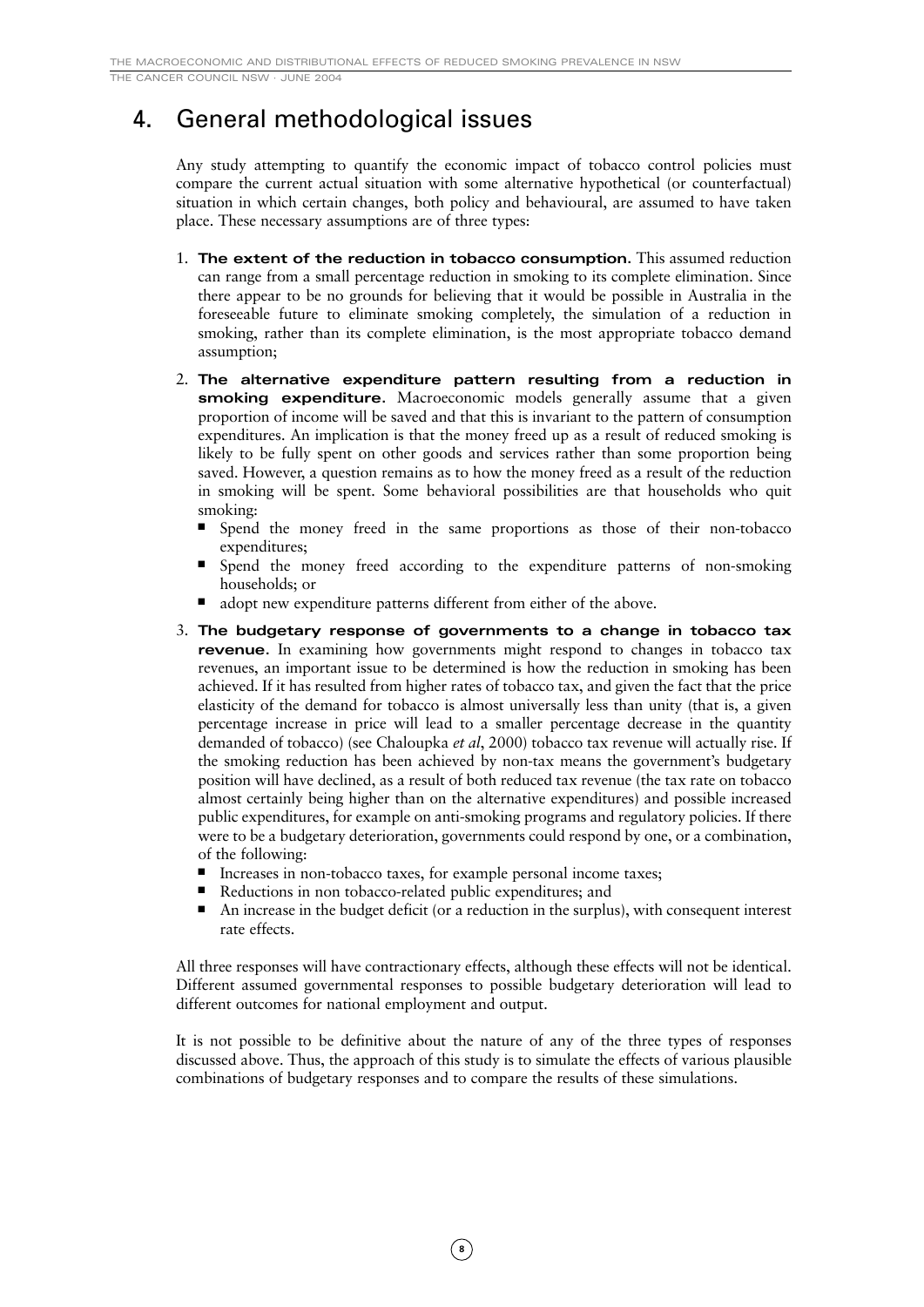

# 5. Methodology of this study

This section of the report provides an outline of the methodology used in this study. Full details of the methodology are presented in Appendix B.

The project examines the impact on output, employment and various other macroeconomic variables in NSW of a reduction in smoking prevalence in NSW of one percentage point per year over five-year and ten-year time horizons, commencing in 2002-03. In this study, this assumed reduction in prevalence has been modelled as a 25% reduction in NSW household consumption expenditure on tobacco products in 2007-08 (a reduction of \$794.4m in purchasers' prices) and a 50% reduction in 2012-13 (a reduction of \$1,588.8m in purchasers' prices). There are three distinct components to the project.

First, expenditure patterns are estimated from the *1998-99 Household Expenditure Survey* (HES) for non-smoking and smoking households in New South Wales (where inclusion in the 'smoking household' category is determined by non-zero expenditure on tobacco products by at least one member of the household in the survey period).

Second, based on assumptions about the redistribution of expenditures following a reduction in smoking prevalence in New South Wales, the resulting changes in expenditure are incorporated into an input-output framework for 2002-03 (based on the *1996-97 Input-Output Tables* for Australia) to forecast the Australia-wide changes in output and employment associated with the new pattern of expenditure.

Third, estimates of the changes in output and employment for New South Wales are derived in a two-stage process. In the first stage, a number of industries are identified as "local" industries, in the sense that changes in expenditure on an industry's output in a particular region (in this case, New South Wales) are assumed to have their entire impact within the region. That is, we assume that there is no interstate trade in the output of such industries. Thus, for local industries, the absolute changes in output and employment in New South Wales will be the estimated Australia-wide changes generated from the input-output analysis. The local industries used in this study are those identified in the NSW Tourism Commission (1989) report *The Economic Impacts of Tourism* – these include, *inter alia*, industries such as soft drinks and cordials, residential construction, wholesale and retail trade, and education. In the second stage, the estimated percentage changes in output and employment for non-local industries (that is, national industries) in New South Wales are assumed to be equal to the estimated Australia-wide changes.

Analysis of the expenditure patterns of non-smoking and smoking households in NSW, derived from the 1998-99 HES, indicates that these households have different expenditure patterns, although it is not possible, for technical reasons, to indicate whether these differences are statistically significant. Table 2 below presents estimates from the HES of the expenditure patterns of smoking, non-smoking and former smoking households in NSW. Non-smoking households are defined as households that spend no money on smoking. Where households spend any money on smoking they are categorized as smoking households. The expenditure patterns of former smoking households are derived by allocating proportionately the forgone smoking expenditure to the other expenditure categories so that total expenditure remains unaltered.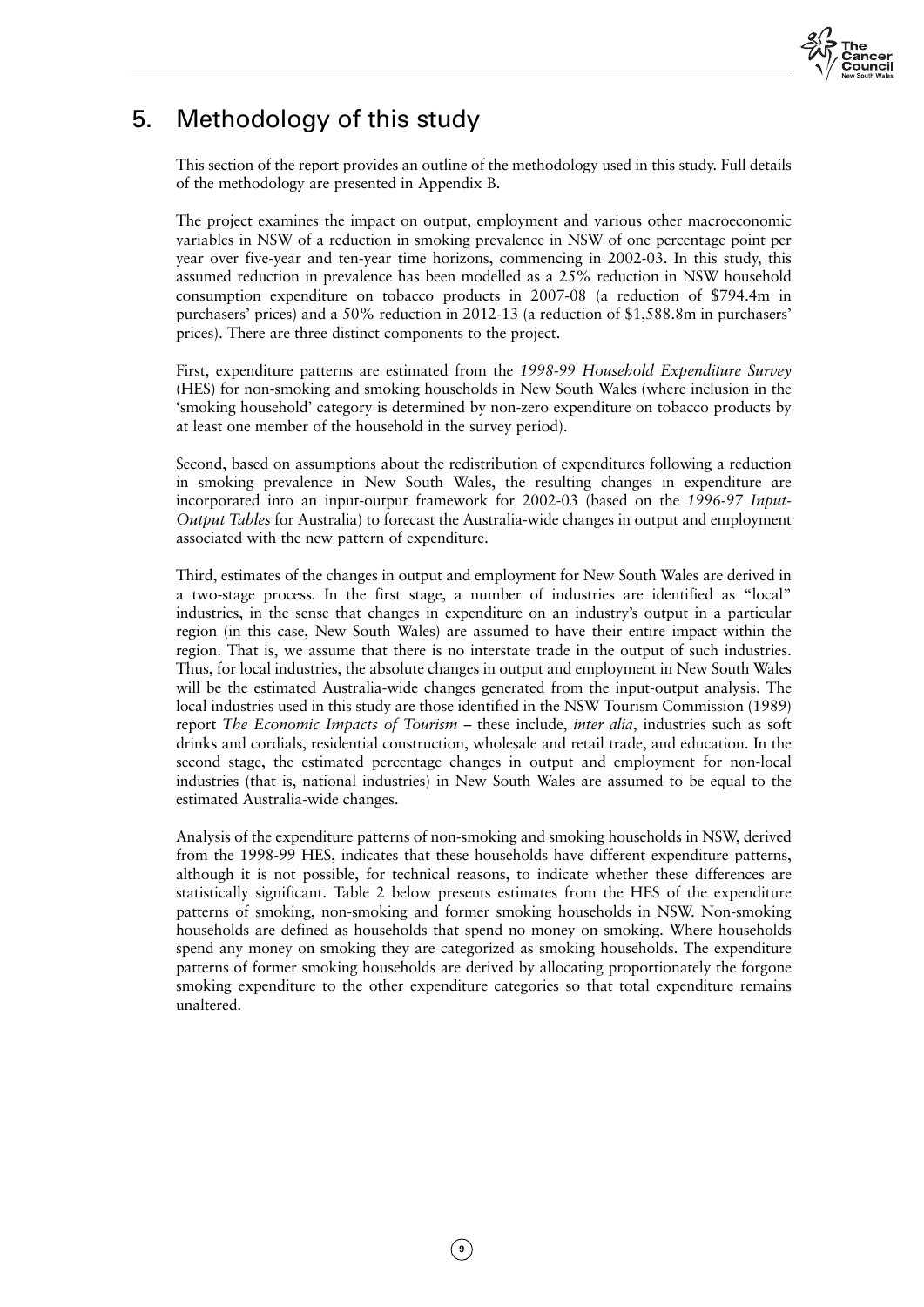| <b>Expenditure category</b>          | <b>NSW</b> non-<br>smoking<br>households<br>(% of total<br>expenditure) | <b>NSW</b><br>smoking<br>households<br>(% of total<br>expenditure) | <b>NSW former</b><br>smoking<br>households<br>(% of total<br>expenditure) | <b>AII NSW</b><br>households<br>(% of total<br>expenditure) |
|--------------------------------------|-------------------------------------------------------------------------|--------------------------------------------------------------------|---------------------------------------------------------------------------|-------------------------------------------------------------|
| Food                                 | 12.88                                                                   | 12.97                                                              | 13.84                                                                     | 12.89                                                       |
| Alcohol                              | 1.80                                                                    | 2.82                                                               | 3.01                                                                      | 2.15                                                        |
| Tobacco products                     | 0.00                                                                    | 6.28                                                               | 0.00                                                                      | 2.17                                                        |
| Clothing and footwear                | 4.04                                                                    | 3.54                                                               | 3.78                                                                      | 3.86                                                        |
| Housing                              | 32.48                                                                   | 26.03                                                              | 27.77                                                                     | 30.37                                                       |
| Furnishings and household equipment  | 6.46                                                                    | 7.18                                                               | 7.66                                                                      | 6.70                                                        |
| Health                               | 4.18                                                                    | 3.02                                                               | 3.23                                                                      | 3.77                                                        |
| <b>Transport</b>                     | 13.34                                                                   | 13.30                                                              | 14.19                                                                     | 13.30                                                       |
| Communications                       | 2.24                                                                    | 2.46                                                               | 2.63                                                                      | 2.31                                                        |
| Recreation and culture               | 6.99                                                                    | 6.77                                                               | 7.23                                                                      | 6.90                                                        |
| <b>Education services</b>            | 1.67                                                                    | 1.53                                                               | 1.63                                                                      | 1.62                                                        |
| Hotels, cafes and restaurants        | 3.93                                                                    | 4.01                                                               | 4.28                                                                      | 3.95                                                        |
| Miscellaneous goods and services     | 10.00                                                                   | 10.08                                                              | 10.76                                                                     | 10.01                                                       |
| Total                                | 100.00                                                                  | 100.00                                                             | 100.00                                                                    | 100.00                                                      |
| Average annual household expenditure | \$45,084                                                                | \$49,816                                                           | \$49,816                                                                  | \$46,702                                                    |

**Table 2: NSW household expenditures by smoking and non-smoking households, 1998/9, percentages of total expenditure**

Source: Australian Bureau of Statistics, Household Expenditure Survey 1998-99 (unpublished data) and authors' calculations.

The above table indicates that the mean expenditure of non-smoking households is relatively higher on clothing and footwear, housing, health, and education; relatively lower on alcohol and furnishings and household equipment; and, largely similar on the other expenditure categories. This suggests that changes in the composition of Household Final Consumption Expenditure would result from a fall in smoking prevalence. It is assumed that these differences in non-smoking/smoking expenditure patterns derived from the 1998/99 HES are maintained in 2002/03 and over the time horizon of this study.

Expenditure on tobacco products in N.S.W as reported in the 1998/99 HES was \$1,295m.; the corresponding figure from the Household Final Consumption Expenditure estimates in the *Australian National Accounts 2002/03* (5204.0) is \$2,405m. This means that only 53.8 per cent of actual expenditure on tobacco products in 1998/99 was reported in the HES. This tendency to under-report tobacco expenditure (as well as alcohol expenditure) is noted in the *Australian Consumer Price Index: Concepts, Sources and Methods 2003* (6461.0) thus "The 1998/99 HES has tobacco expenditure at around two-thirds and alcohol expenditure at a little over half of their respective national accounts estimates." (paragraph 6.13, p 51), though our estimates in this study suggest an even higher level of under-reporting. Adjustments have been made to relative expenditure shares for the under-reporting of expenditure on tobacco and alcohol; however, the estimates of the reduction in tobacco expenditure in NSW in 2007/08 and 2012/13 (\$794.4m and \$1,588.8m respectively) are based on the actual figure for tobacco expenditure from the *Australian National Accounts 2002/03.*

The input-output analytical framework employed in this study combines data at the industry level relating to the production of intermediate goods and services (that is, goods and services used in the production of other goods and services) with data relating to final demand for goods and services (household consumption expenditure, gross fixed capital expenditure, exports, etc.) and value added in the production process (in the form of wages and gross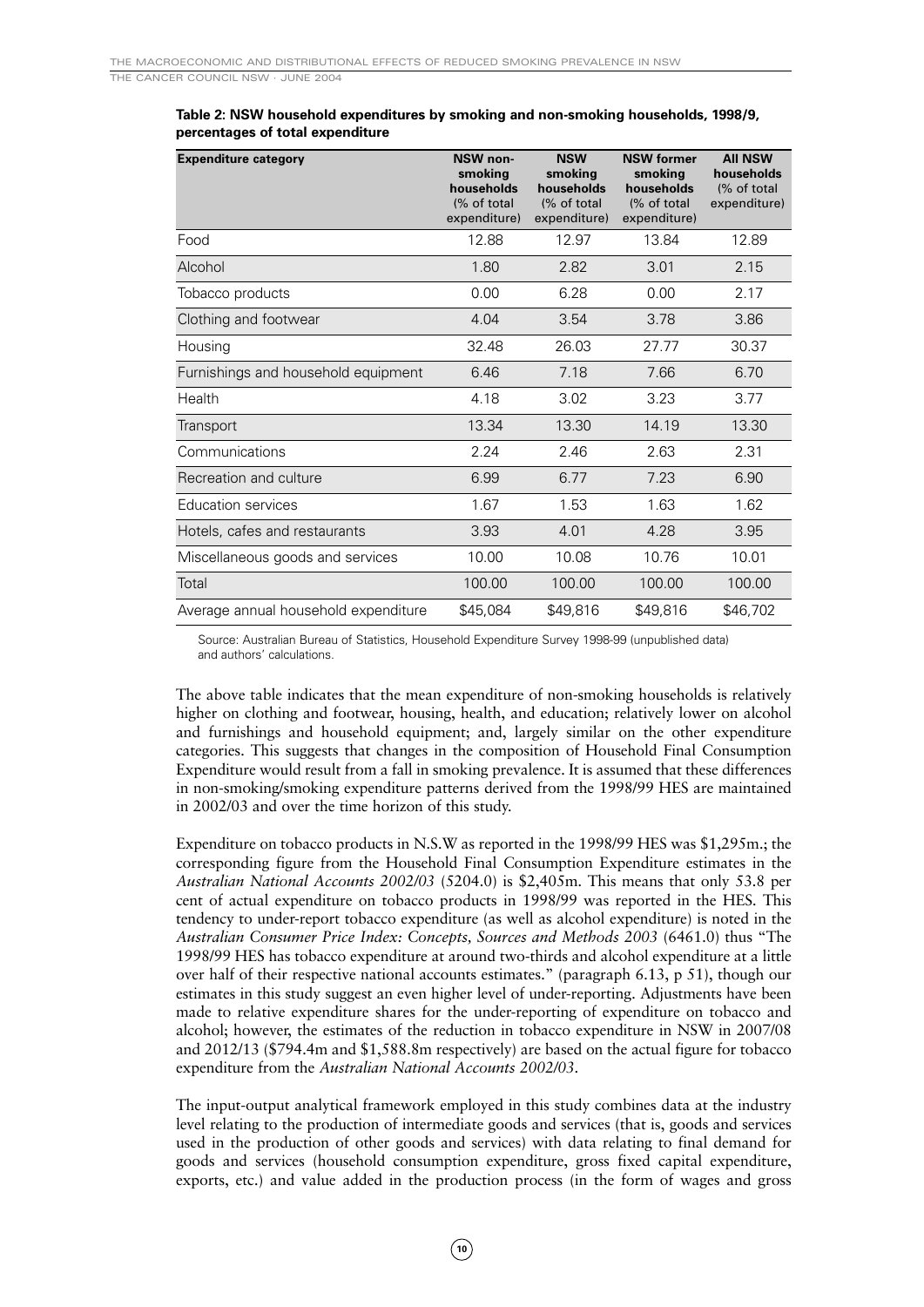

profits). The data are presented in the form of a matrix, with industries and value added in the columns and industries and the components of final demand in the rows. The *1996-97 Input-Output Tables* for Australia (5209.0) include a 35-industry table and a more finely disaggregated 106-industry table. For any industry (for example, tobacco products, clothing, road transport) the elements in the row corresponding with that industry show sales of that industry's output to other industries and to final users; by contrast, the elements in that industry's column show purchases by that industry of other industries' output and also value added by that industry.

The inter-industry component of the input-output table (the part of the table dealing with sales and purchases of intermediate goods and services) can be algebraically manipulated to generate a matrix of total requirements coefficients. Total requirements coefficients show the amount by which any industry's output will increase (decrease) following a \$1 increase (decrease) in final demand for that industry's output. For example, if households increase their demand for textile products by \$1, the textile industry will increase output by \$1 (the direct effect). In order to increase its output, the textile industry will increase its demand for intermediate inputs from other industries, and their output will also increase. As other industries increase production, they too will increase demand for intermediate goods including textiles, leading to a further increase in demand for textile production, etc (the indirect effect). Thus the final increase in the textile industry's output following a \$1 increase in final demand will exceed \$1 – the total effect of the initial change in final demand and its repercussion effects is shown for each industry in the matrix of total requirements coefficients. It is the input-output table in this form that is used to generate the results in this study.

One important feature of input-output tables that needs to be kept in mind in interpreting the results of this study is that all outputs are measured in basic prices (that is, factory door prices before inclusion of margins for distribution, wholesale and retail trade, etc and addition of net indirect taxes). Output is said to be measured at market prices when margins and net indirect taxes are included – estimates of Gross Domestic Product and other national accounting aggregates are normally measured at market prices.

Consumption expenditures, and the other components of final demand for goods and services, are measured at purchasers' prices and have been converted to basic prices (that is, purchasers' prices less net indirect taxes on production and expenditure and distributors' margins) because the valuation of transactions in input-output tables is at basic prices.

The *1996-97 Input-Output Tables* are the latest input-output tables that are available for Australia. Their use in this study involves the standard assumptions that the input-output coefficients are stable over time and that there is sufficient excess productive capacity and unemployed labour to allow any induced changes in production to occur. The version of the input-output table employed in this project is the 106 industries table; this permits the highest possible level of disaggregation in the results.

The new final demand vector includes not only the changes in Household Final Consumption Expenditure outlined above, but also any changes in government expenditure following the changes in indirect taxation revenue caused by the reduced expenditure on tobacco products. As with consumption expenditure, several scenarios are possible. Any shortfall in forecast taxation revenue can be met by a reduction in government expenditure on goods and services or by an increase in taxation of goods and services or of income.

We report below the simulation results on the basis of seven different scenarios with different combinations of assumptions concerning the reallocation of smoking expenditures and the government's budgetary response to reductions in tobacco tax revenue. Four scenarios, designated the *Expenditure Reallocation (ER) scenarios,* assume that the released smoking expenditures are reallocated to other forms of spending. A further three scenarios, designated the *Tobacco Industry (TI) scenarios,* assume that the released smoking expenditures are not reallocated to other components of spending. The latter scenarios are analysed solely in order to provide the basis for comparison between the results of tobacco industry research and more reasonable scenarios.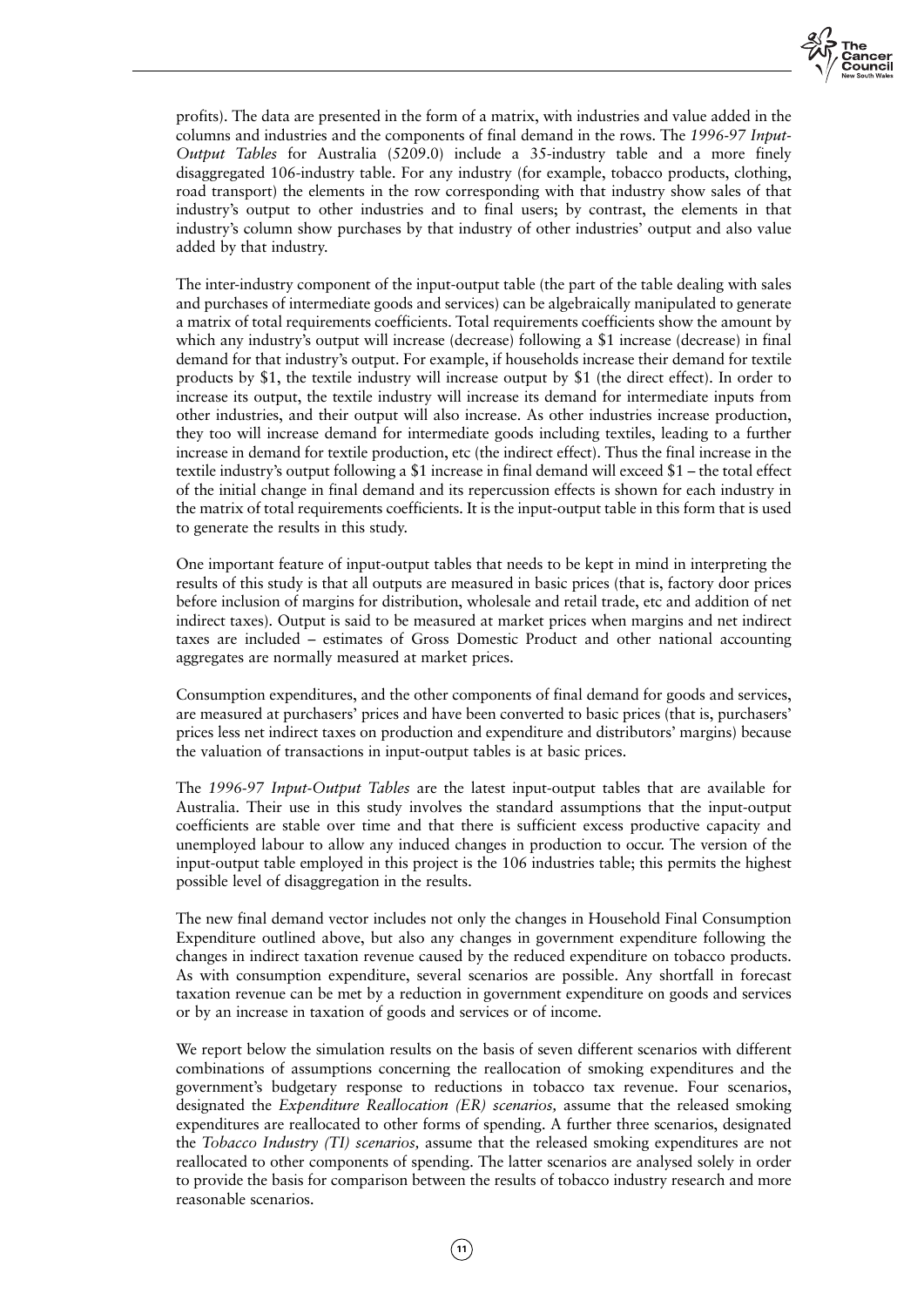THE CANCER COUNCIL NSW · JUNE 2004

Full details of the seven scenarios are as follows:

#### **Expenditure Reallocation scenarios**

**ER1** — households that quit smoking are assumed to spend the money freed according to the expenditure patterns of non-smoking households, and the impact on net indirect taxation revenue is met by an equal decrease in government expenditure distributed proportionally across the components of Government Final Consumption Expenditure;

**ER2** — households that quit smoking are assumed to spend the money freed according to the expenditure patterns of non-smoking households, and the impact on net indirect taxation revenue is met by an equal increase in income tax;

**ER3** — households that quit smoking are assumed to spend the money freed according to their proportions of non-tobacco expenditures, and the impact on net indirect taxation revenue is met by an equal decrease in government expenditure distributed proportionally across the components of Government Final Consumption Expenditure; and,

**ER4** — households that quit smoking are assumed to spend the money freed according to their proportions of non-tobacco expenditures, and the impact on net indirect taxation revenue is met by an equal increase in income tax.

#### **Tobacco Industry scenarios**

**TI1** — the released expenditure is neither reallocated to other components of spending nor saved, and government spending is not reduced to offset the reduction in net indirect taxation;

**TI2** — the released expenditure is neither reallocated to other components of spending nor saved, and the impact on net indirect taxation revenue is met by an equal decrease in government expenditure distributed proportionally across the components of Government Final Consumption Expenditure; and,

**TI3** — the released expenditure is neither reallocated to other components of spending nor saved, and the impact on net indirect taxation revenue is met by an equal increase in income tax.

A further scenario which might be considered is a reduction in NSW smoking prevalence induced by an increase in excise taxes. In this case, the reduction in net indirect tax revenue associated with the scenarios above would be ameliorated by the increase in the rate of excise tax. Indeed, depending on the value of the price elasticity of demand for tobacco products, it may be that net indirect tax revenue would rise.

However, in order to isolate the economic impact solely on NSW of a change in NSW smoking prevalence it is necessary to make the conventional *ceteris paribus* (all other things being equal) assumption. In this case, this means that it must be assumed that the policies leading to the postulated reduction in NSW smoking prevalence have, at the same time, no impact on smoking prevalence in the other Australian States. Thus, it is not possible to simulate the economic effects on NSW of a reduction in prevalence achieved by an increase, imposed solely in NSW, of the federal tobacco excise, since the Australian Government lacks the constitutional power to impose discriminatory taxes on individual States. As a result of the 1997 High Court decisions in the *Ha and Lim v NSW* and *Walter Hammond and Associates Pty. Ltd. V NSW* cases, the individual States lack any constitutional power to apply taxes to tobacco (or indeed to any other product).

The *ceteris paribus* assumption is a necessary methodological provision in order to identify solely the economic impact on NSW. In practice, anti-smoking policies in one State may well have an impact on smoking prevalence in other States as well. For example, the sponsorship by state Quit campaigns of sporting teams may well (particularly through the Australia-wide televising of sports events) have external benefits for other States.

In generating the percentage changes in total output for the 106 industries in the input-output table, it has been assumed that there is no economic growth or inflation over the five-year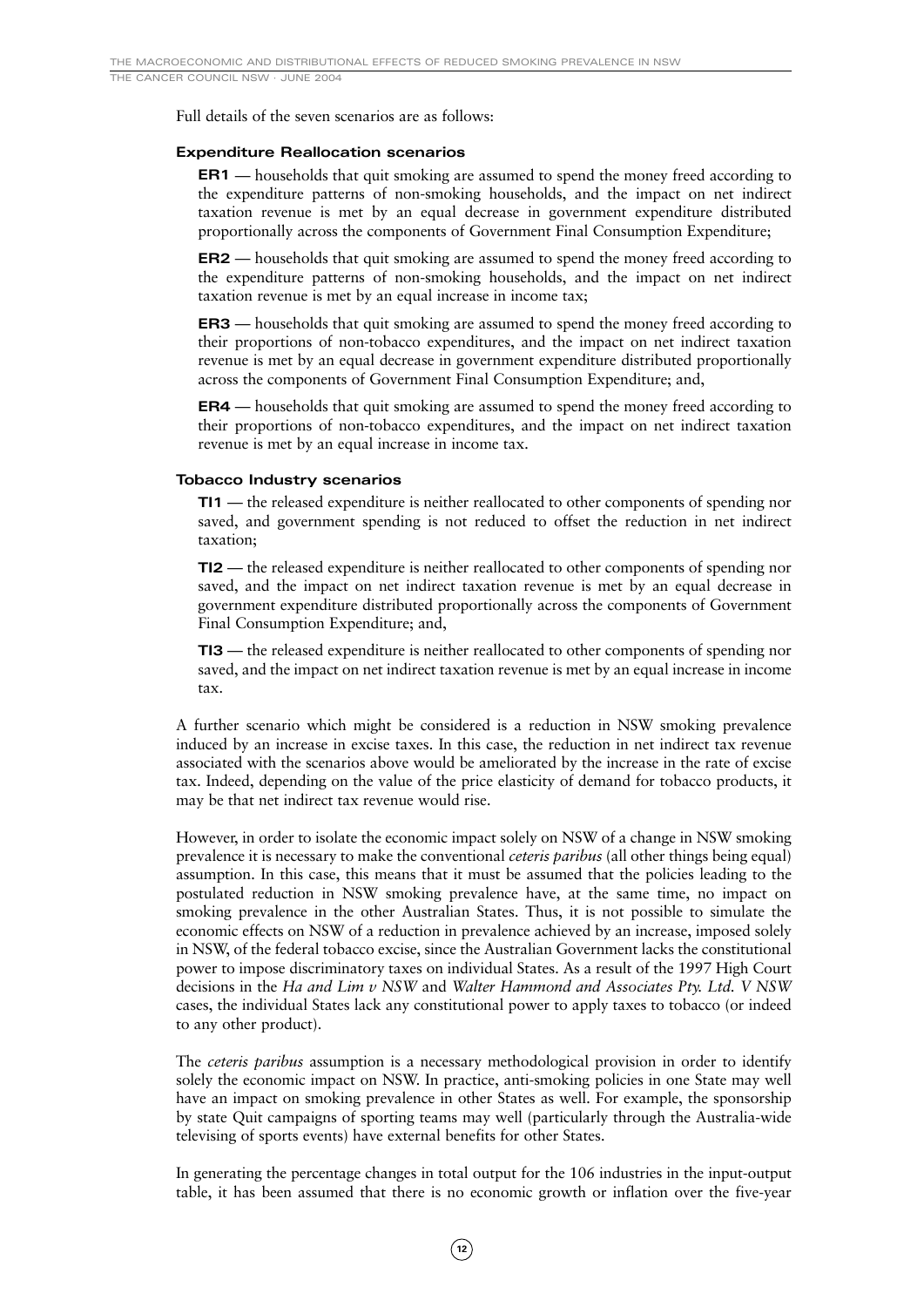

period 2002/03 to 2007/08. The same assumption is made for the ten year period. This means that the reported percentage changes (positive and negative ) reflect *only* the consequences of the reduction in tobacco expenditures on Household Final Consumption Expenditure together with any changes in final demand caused by household expenditure reallocations and the budgetary response of the government to the induced reduction in indirect tax collections. That is, the level and composition of Total Final Demand are assumed to vary in the periods under study only as a result of the direct and indirect effects of reduced smoking prevalence. Thus the results reported here arise only from the reduction in smoking prevalence and are not affected by the impacts of economic growth or inflation.

Given that corrections are made for these other impacts, the ten year period changes turn out simply to be twice the five year changes.

As Warner and Fulton (1995) point out, tobacco industry-sponsored studies tend to ignore certain economic activities associated with tobacco consumption, in particular the provision of health care services for those made ill either by their own smoking or by the smoking of others. It is unlikely that the tobacco industry would wish to draw attention to the results of the use of their product. There is, however, a different reason for not addressing the economic impact of these activities in the present study.

A high proportion of NSW health care, particularly in hospitals and nursing homes is publicly provided and/or publicly funded. There is considerable evidence that public resources available for the provision of health care services are constrained and that demand for these services exceeds supply under present charging arrangements. Thus, a reduction in that part of health care demand which is related to smoking-attributable diseases would enable a reallocation of health resources to other sectors of health, rather than a reduction in total resources devoted to the provision of health care in NSW. The performance of the NSW health care sector would improve, rather than there being a decline in the output of, and employment in, the health sector.

# 6. The estimated economic impacts of reduced smoking prevalence

The following tables present estimates of the various economic impacts upon NSW industry and NSW households of a 25 percent reduction in NSW smoking prevalence over 5 years and of a 50 per cent reduction in NSW smoking prevalence over 10 years. The results are presented for four so-called Expenditure Reallocation (ER) scenarios and three Tobacco Industry (TI) scenarios. The Tobacco Industry scenarios are presented only for the purposes of comparison but, for the reasons presented earlier, no credence should be assigned to these types of estimates.

The estimates are presented on the basis of several possible scenarios and have been calculated on the basis of the best available data. In addition, both the HES and the input-output data, the two fundamental information sources for research exercises of this kind, are four years or more out of date. For this reason care should be taken not to assign undue significance to the particular estimated values for changes in industry output or employment. We are, however, confident about the general orders of magnitude of the results and about the directions of change (for example, increases or decreases in output). Given that the ER and TI simulations are made using the same data, the comparison between the two types of estimates is highly significant.

As indicated above, in generating the estimates of changes in total output and employment it was assumed that there was no economic growth or inflation over the periods under study. Thus the results presented below arise only from the reduction in smoking prevalence and are not distorted by the impacts of economic growth or inflation. In practice, any reductions in output or employment would almost certainly be masked (except in the case of the tobacco industry itself) by the effects of economic growth in the Australian economy over the period, which would take up any slack created by the decline in smoking.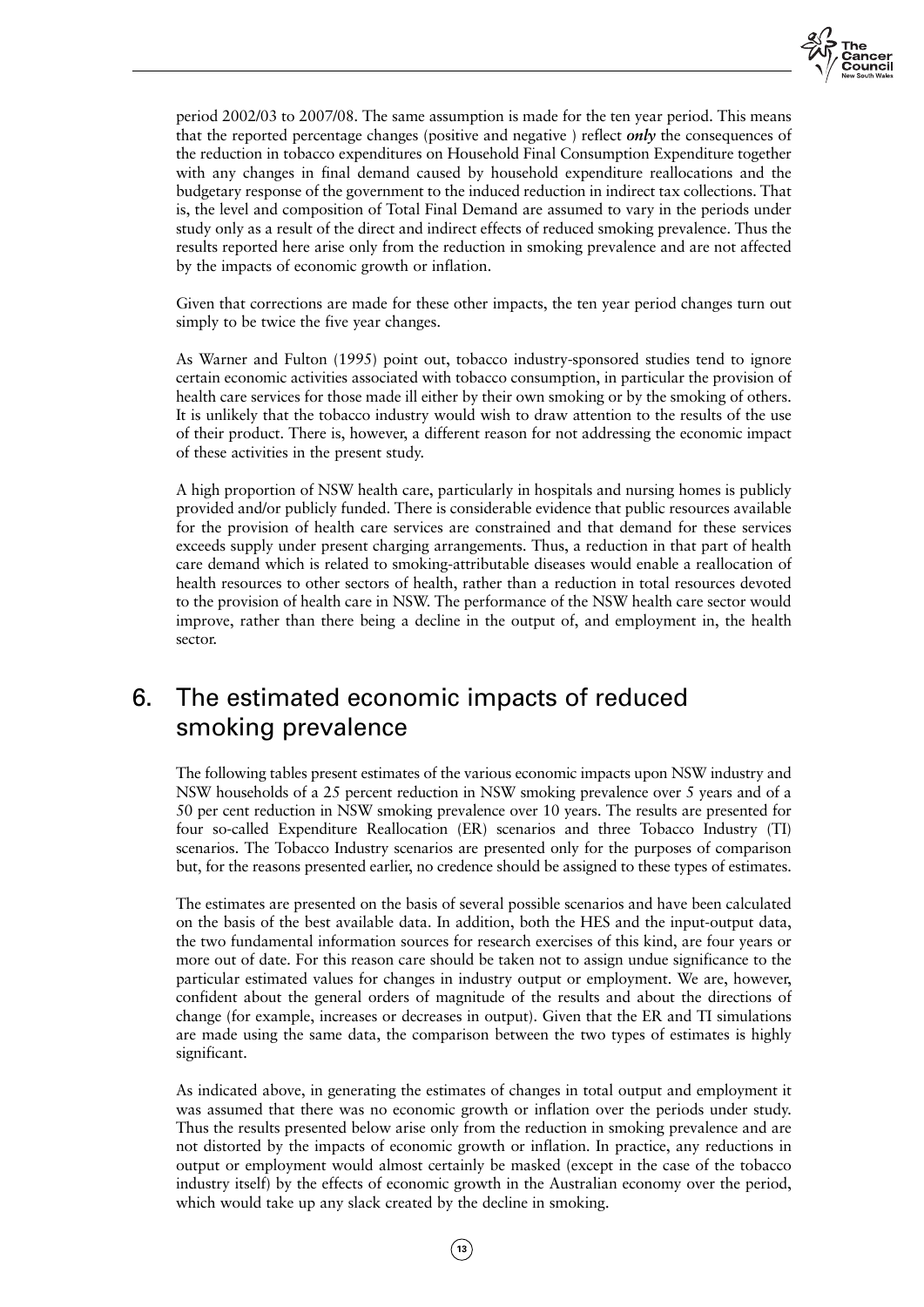The estimates represent the effects of the reduction in smoking prevalence over the entire period under review.

Results are presented for five year and ten year periods. However the research methodology assumes stability of the input-output coefficients and the longer is the period under study the more vulnerable this assumption becomes. It is thus our view that attention should be paid mainly to the five year estimates rather than the ten year estimates. The latter are, in any case, simply twice those of the shorter period.

# **6.1 Aggregate effects on NSW employment and Gross State Product**

Table 3 and Table 4 present summaries of the estimated impacts upon industry employment and output over the five and ten year periods respectively. A 35 industry breakdown of these results is presented in subsequent tables, with an even more detailed 86 industry breakdown of output changes being presented in Appendix A. It should be noted that the output changes are presented in percentage terms, while the employment figures represent changes in both actual numbers of full time equivalent employment and in percentages of total sectoral employment. Estimates of changes in employment in the tobacco products industry are presented in order to indicate that all scenarios, whether ER or TI, produce consistent estimates for employment in the tobacco industry itself.

| <b>Scenario</b>                   | <b>Output</b><br>(per cent) | <b>Total</b><br>employment<br>(number) | <b>Total</b><br>employment<br>(per cent) | <b>Tobacco</b><br>products<br>employment<br>(number) |
|-----------------------------------|-----------------------------|----------------------------------------|------------------------------------------|------------------------------------------------------|
| <b>Expenditure Reallocation 1</b> | 0.001                       | $-908$                                 | $-0.034$                                 | $-103$                                               |
| <b>Expenditure Reallocation 2</b> | $-0.006$                    | $-513$                                 | $-0.019$                                 | $-105$                                               |
| <b>Expenditure Reallocation 3</b> | 0.003                       | -799                                   | $-0.030$                                 | $-103$                                               |
| <b>Expenditure Reallocation 4</b> | $-0.004$                    | $-407$                                 | $-0.015$                                 | $-105$                                               |
| Tobacco Industry 1                | $-0.033$                    | $-1.016$                               | $-0.038$                                 | $-103$                                               |
| <b>Tobacco Industry 2</b>         | $-0.095$                    | $-3.709$                               | $-0.137$                                 | $-103$                                               |
| Tobacco Industry 3                | $-0.103$                    | $-3.252$                               | $-0.120$                                 | $-105$                                               |

**Table 3: Summary of changes in total NSW output and employment resulting from a 25 per cent reduction in NSW smoking prevalence, 2002/3 to 2007/8, various scenarios**

The ER scenarios indicate that any change in NSW output resulting from a decline in smoking would be very minor – the estimates range from -0.006 per cent to +0.003 per cent over the full five year period. All ER scenarios indicate small declines in employment, ranging from 0.015 per cent to 0.034 per cent over the five years. To put these estimates in perspective, Australian gross domestic product (measured in constant prices) rose by 2.6 per cent in the year to September quarter 2003 and employment rose by 2.1 per cent in the same period. The estimates presented here are calculated on the basis that everything else is held constant, so that the effects of reduced smoking are isolated. In reality, normal growth in output and employment would easily absorb the very minor economic effects of reduced smoking.

All TI scenarios produce negative outcomes because of the totally unrealistic assumption that there would be no reallocation of expenditure and yet no increase in saving. However, the table shows that even the TI scenarios produce relatively minor falls in NSW aggregate and employment – a maximum aggregate decline in NSW output of 0.103 per cent and in employment of 3,709 full-time jobs.

In the current political climate there is a strong presumption by both major political parties in Australia that income taxes should not be increased, so that any budgetary decline is more likely to be met by reductions in government expenditure. It is our view that the most plausible assumption about alternative expenditure patterns resulting from reduced smoking is that the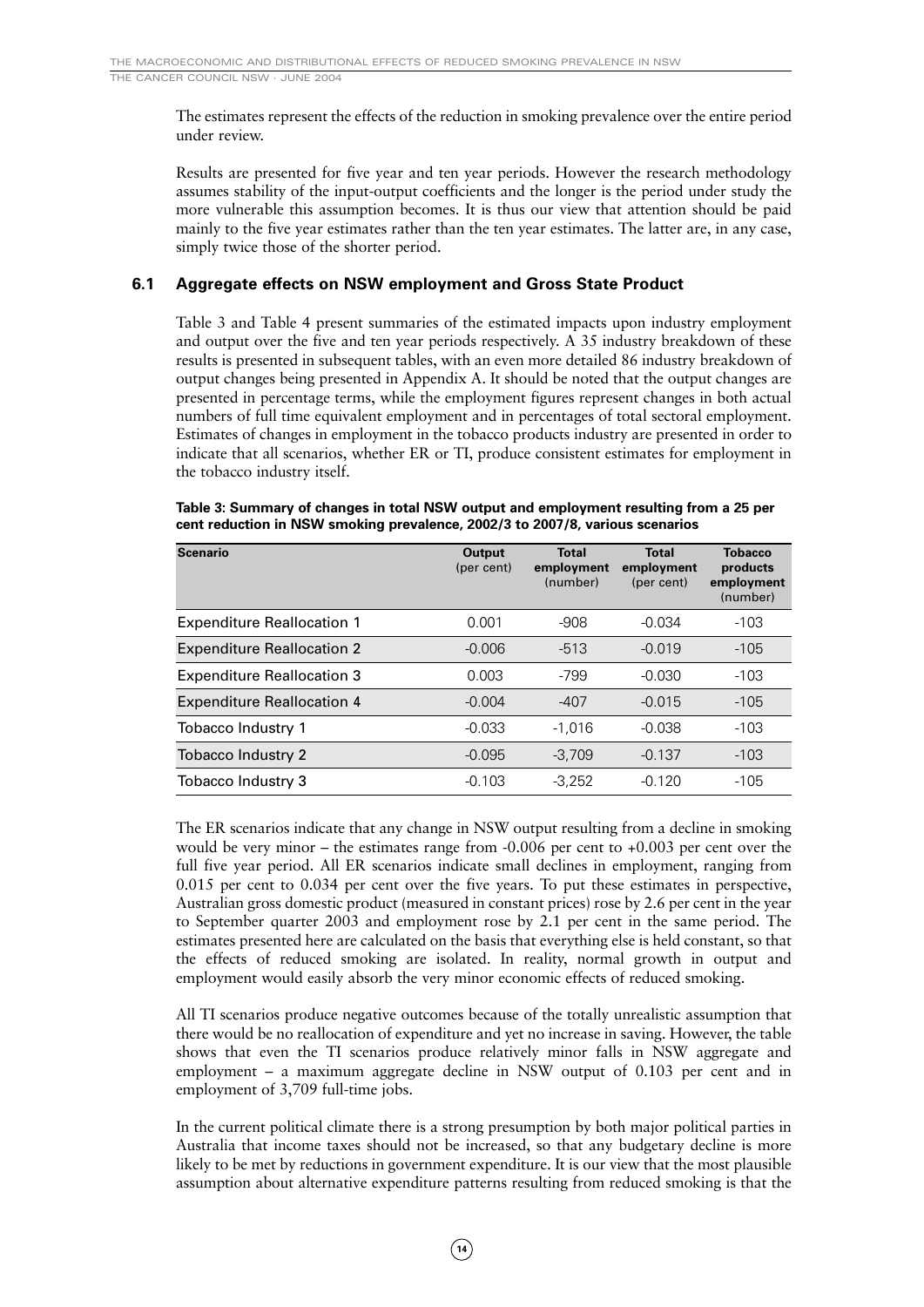

money freed will be spent according to the households' proportions of non-tobacco expenditures. Thus it would appear that ER3 is the most plausible of the seven scenarios. On the other hand, the government response to reduced tobacco tax revenue which would minimise job losses would be to increase income taxes – that is scenario ER4.

Since the objective of this study was to estimate the economic impact on NSW of a decrease in NSW smoking prevalence, it was not possible, for the reasons discussed earlier, to simulate the impact of reduced smoking prevalence achieved by an increase in tobacco excise. In a national (rather than State) study of the economic impact of reduced smoking it would however, be possible to simulate such an excise increase. In this case the Federal Government's need to respond to reduced tax revenues by either reducing government expenditure or increasing income taxes would, at the very least, be reduced compared with the scenarios examined here. Thus, in such a policy implemented nationally, the percentage loss of employment from a given reduction in smoking prevalence could be significantly less than for policies implemented by individual States. Indeed, it is perfectly possible that an increase in employment might result.

Two important conclusions can be drawn from analysis of the more realistic ER scenarios:

- 1. The effects upon aggregate NSW output and employment of a 25 per cent decline in NSW smoking prevalence would clearly be minor; and
- 2. Whether the changes in output were positive or negative would depend upon the nature of the scenario simulated.

It is possible, therefore, to state with great confidence the important conclusion that the aggregate effects upon the NSW economy of a decline in NSW smoking prevalence would be largely neutral in their effects on output and employment. There would certainly not be the important negative effects that tobacco industry interests have claimed.

There are refinements of the four ER scenarios which could be simulated. For example, the ER scenarios which assume the governmental response of a reduction in public expenditure assume that this reduction is proportionate across-the-board. Another possibility would be to assume that certain sectors (for example, health) were insulated from the expenditure cuts. Where the scenarios assume a tax response, different tax mixes could be simulated. It is clear, however, that these alternative scenarios would have only a marginal impact on the macroeconomic outcomes. The major conclusion of this study, that the macroeconomic impact of reduced smoking would be minor, would remain unaffected.

Table 4 presents a summary of estimates of economic change over a ten year period. Attention is once again drawn to our warning that caution should be exercised in using the longer term estimates, although the broad conclusions drawn in relation to the five year analysis would clearly still hold.

| <b>Scenario</b>                   | Output<br>(per cent) | Total<br>employment<br>(number) | <b>Total</b><br>employment<br>(per cent) | <b>Tobacco</b><br>products<br>employment<br>(number) |
|-----------------------------------|----------------------|---------------------------------|------------------------------------------|------------------------------------------------------|
| <b>Expenditure Reallocation 1</b> | 0.002                | $-1.815$                        | $-0.067$                                 | $-206$                                               |
| <b>Expenditure Reallocation 2</b> | $-0.012$             | $-1.026$                        | $-0.038$                                 | $-209$                                               |
| <b>Expenditure Reallocation 3</b> | 0.006                | $-1.598$                        | $-0.059$                                 | $-206$                                               |
| <b>Expenditure Reallocation 4</b> | $-0.008$             | $-815$                          | $-0.030$                                 | $-209$                                               |
| Tobacco Industry 1                | $-0.065$             | $-2.032$                        | $-0.075$                                 | $-206$                                               |
| Tobacco Industry 2                | $-0.189$             | $-7.418$                        | $-0.274$                                 | $-206$                                               |
| Tobacco Industry 3                | $-0.206$             | $-6.503$                        | $-0.240$                                 | $-210$                                               |

**Table 4: Summary of changes in total NSW output and employment resulting from a 50 per cent reduction in NSW smoking prevalence, 2002/3 to 2012/13, various scenarios**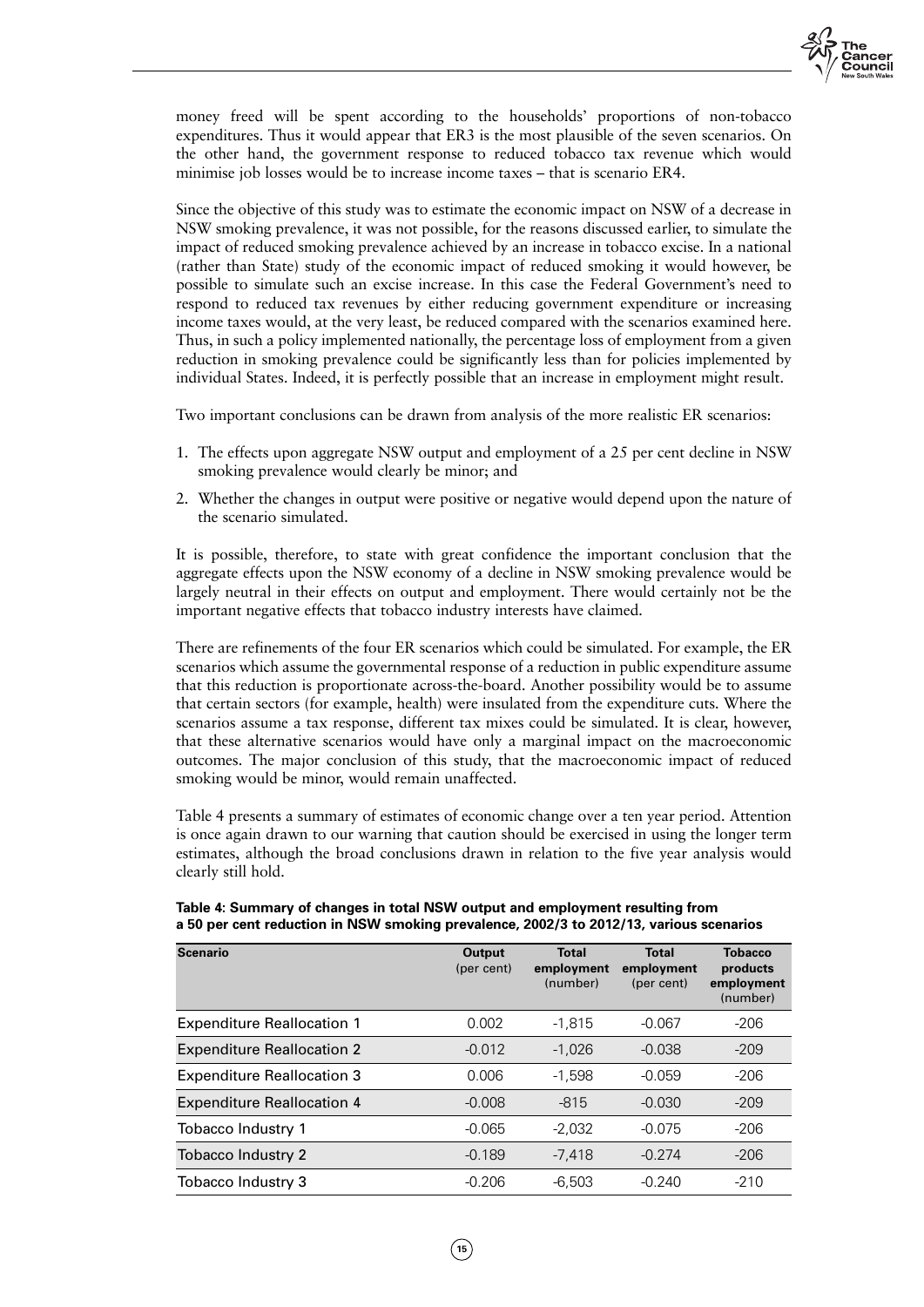## **6.2 Sectoral impacts on NSW employment, output, revenue and profit**

The next four tables show a 35 industry breakdown of the results over a five year period for the four ER scenarios and the three TI scenarios. The 35 industry breakdown is derived from the estimated changes for 106 industries. The smaller set of industries (corresponding with the 35 industries in the *1996-97 Input-Output Tables*) has been used to facilitate presentation and discussion of the results. The full set of results for the five year analysis is reported in Appendix A.

Table 9 classifies the 35 industries according to whether they would be gainers or losers from the decline in smoking prevalence according to ER scenarios.

#### **Table 5: Percentage changes in NSW sectoral outputs resulting from a 25 per cent reduction in NSW smoking prevalence over the period 2002/3 to 2007/8, 35 industry classification, Expenditure Reallocation scenarios**

| <b>Industry Classification</b>                  | ER <sub>1</sub> | ER <sub>2</sub> | ER <sub>3</sub> | ER4           |
|-------------------------------------------------|-----------------|-----------------|-----------------|---------------|
| Agriculture, hunting and trapping               | %<br>0.022      | %<br>-0.026     | %<br>0.029      | %<br>$-0.018$ |
| Forestry and fishing                            | 0.015           | 0.000           | 0.021           | 0.006         |
| Mining                                          | 0.015           | 0.005           | 0.016           | 0.006         |
| Meat and dairy products                         | 0.097           | 0.031           | 0.106           | 0.040         |
| Other food products                             | 0.141           | 0.052           | 0.152           | 0.064         |
| Beverages (alcoholic and non-alcoholic)         | 0.138           | 0.031           | 0.193           | 0.087         |
| Tobacco products                                | $-6.990$        | $-7.095$        | $-6.990$        | $-7.094$      |
| <b>Textiles</b>                                 | 0.076           | 0.020           | 0.083           | 0.028         |
|                                                 | 0.105           | 0.033           | 0.099           | 0.028         |
| Clothing and footwear<br>Wood and wood products |                 |                 |                 |               |
|                                                 | 0.015           | 0.006           | 0.016           | 0.007         |
| Paper, printing and publishing                  | $-0.012$        | $-0.037$        | $-0.007$        | $-0.031$      |
| Petroleum and coal products                     | 0.043           | 0.012           | 0.048           | 0.016         |
| Chemicals                                       | $-0.018$        | $-0.003$        | $-0.015$        | 0.001         |
| Rubber and plastic products                     | 0.033           | 0.007           | 0.042           | 0.015         |
| Non-metallic mineral products                   | 0.018           | 0.012           | 0.019           | 0.013         |
| Basic metals and products                       | 0.016           | 0.007           | 0.018           | 0.009         |
| Fabricated metal products                       | 0.024           | 0.011           | 0.028           | 0.014         |
| Transport equipment                             | 0.043           | 0.018           | 0.047           | 0.022         |
| Other machinery and equipment                   | 0.010           | 0.002           | 0.013           | 0.005         |
| Miscellaneous manufacturing                     | 0.030           | 0.001           | 0.037           | 0.008         |
| Electricity, gas and water                      | 0.080           | 0.042           | 0.070           | 0.032         |
| Construction                                    | $-0.019$        | 0.003           | $-0.020$        | 0.002         |
| Wholesale trade                                 | 0.017           | $-0.022$        | 0.024           | $-0.015$      |
| Retail trade                                    | 0.080           | $-0.070$        | 0.092           | $-0.057$      |
| Repairs                                         | 0.115           | 0.024           | 0.125           | 0.034         |
| Accommodation, cafes and restaurants            | $-0.007$        | $-0.093$        | 0.001           | $-0.085$      |
| Transport and storage                           | 0.003           | 0.002           | 0.008           | 0.007         |
| Communication services                          | 0.035           | $-0.008$        | 0.048           | 0.005         |
| Finance and insurance                           | 0.072           | 0.003           | 0.077           | 0.009         |
| Property and business services                  | $-0.013$        | $-0.023$        | $-0.009$        | $-0.019$      |
| Government administration                       | $-0.306$        | $-0.001$        | $-0.303$        | 0.000         |
| Education                                       | $-0.239$        | 0.000           | $-0.237$        | 0.000         |
| Health and community services                   | $-0.212$        | 0.003           | $-0.222$        | $-0.009$      |
| Cultural and recreational services              | 0.008           | $-0.031$        | 0.013           | $-0.025$      |
| Personal and other services                     | $-0.061$        | $-0.002$        | $-0.053$        | 0.006         |
| <b>Total NSW</b>                                | 0.001           | $-0.006$        | 0.003           | $-0.004$      |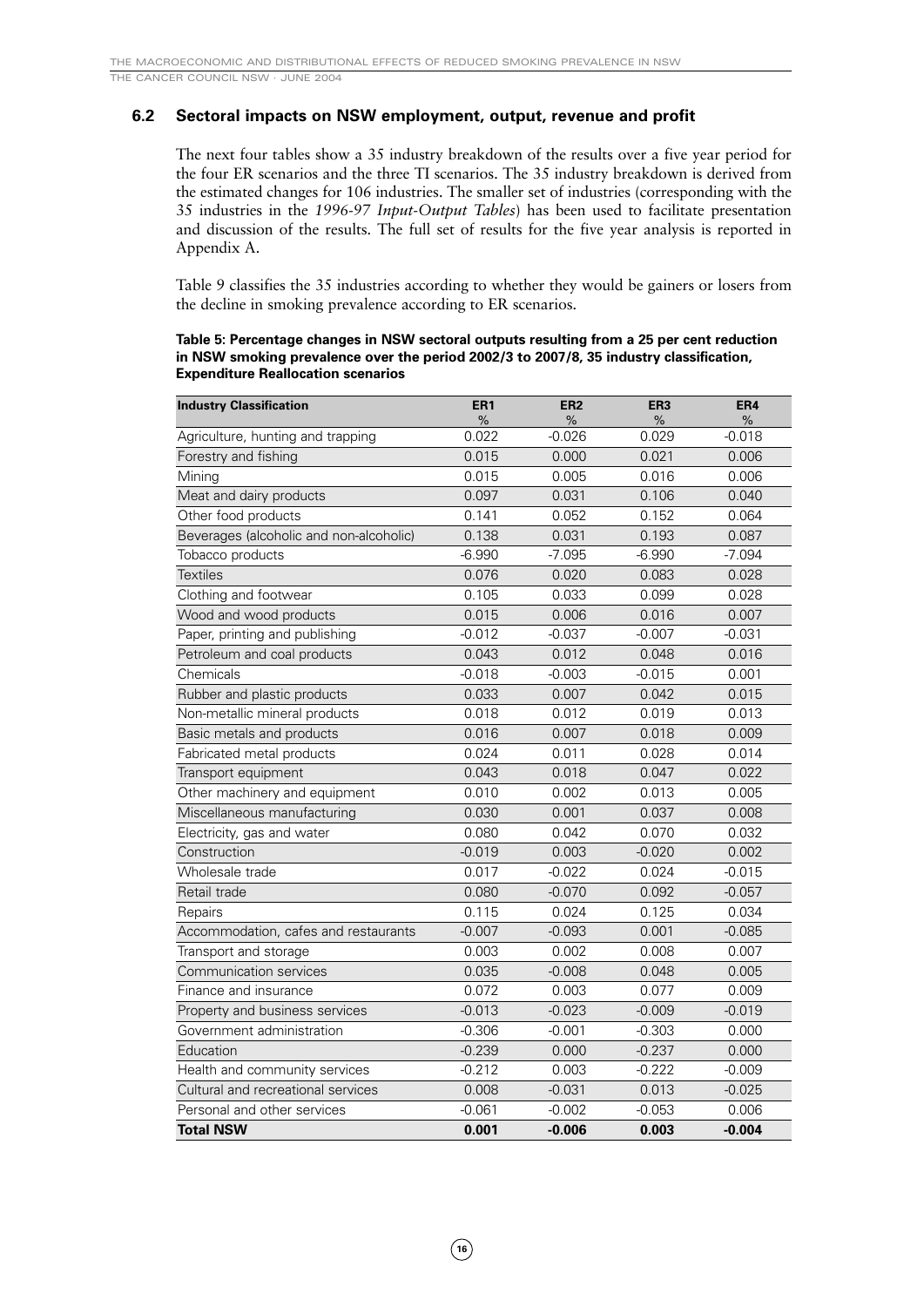

**Table 6: Percentage changes in NSW sectoral outputs resulting from a 25 percent reduction in NSW smoking prevalence over the period 2002/3 to 2007/8, 35 industry classification, Tobacco Industry scenarios**

| <b>Industry Classification</b>          | TI1<br>$\frac{9}{6}$ | TI2<br>% | TI3<br>$\%$ |
|-----------------------------------------|----------------------|----------|-------------|
| Agriculture, hunting and trapping       | $-0.053$             | $-0.062$ | $-0.117$    |
| Forestry and fishing                    | $-0.028$             | $-0.080$ | $-0.097$    |
| Mining                                  | $-0.007$             | $-0.021$ | $-0.032$    |
| Meat and dairy products                 | $-0.012$             | $-0.017$ | $-0.094$    |
| Other food products                     | $-0.007$             | $-0.012$ | $-0.114$    |
| Beverages (alcoholic and non-alcoholic) | $-0.017$             | $-0.026$ | $-0.149$    |
| Tobacco products                        | $-6.990$             | $-6.990$ | $-7.112$    |
| <b>Textiles</b>                         | $-0.030$             | $-0.053$ | $-0.112$    |
| Clothing and footwear                   | $-0.005$             | $-0.023$ | $-0.105$    |
| Wood and wood products                  | $-0.011$             | $-0.033$ | $-0.043$    |
| Paper, printing and publishing          | $-0.049$             | $-0.100$ | $-0.128$    |
| Petroleum and coal products             | $-0.017$             | $-0.043$ | $-0.080$    |
| Chemicals                               | $-0.021$             | $-0.094$ | $-0.076$    |
| Rubber and plastic products             | $-0.023$             | $-0.062$ | $-0.093$    |
| Non-metallic mineral products           | $-0.005$             | $-0.027$ | $-0.034$    |
| Basic metals and products               | $-0.005$             | $-0.022$ | $-0.032$    |
| Fabricated metal products               | $-0.010$             | $-0.039$ | $-0.054$    |
| Transport equipment                     | $-0.005$             | $-0.024$ | $-0.053$    |
| Other machinery and equipment           | $-0.008$             | $-0.034$ | $-0.043$    |
| Miscellaneous manufacturing             | $-0.011$             | $-0.033$ | $-0.066$    |
| Electricity, gas and water              | $-0.018$             | $-0.054$ | $-0.099$    |
| Construction                            | $-0.001$             | $-0.032$ | $-0.007$    |
| Wholesale trade                         | $-0.048$             | $-0.080$ | $-0.126$    |
| Retail trade                            | $-0.114$             | $-0.115$ | $-0.288$    |
| Repairs                                 | $-0.030$             | $-0.059$ | $-0.164$    |
| Accommodation, cafes and restaurants    | $-0.085$             | $-0.117$ | $-0.217$    |
| Transport and storage                   | $-0.022$             | $-0.077$ | $-0.078$    |
| Communication services                  | $-0.030$             | $-0.091$ | $-0.142$    |
| Finance and insurance                   | $-0.022$             | $-0.062$ | $-0.142$    |
| Property and business services          | $-0.045$             | $-0.111$ | $-0.122$    |
| Government administration               | $-0.003$             | $-0.366$ | $-0.012$    |
| Education                               | $-0.002$             | $-0.333$ | $-0.056$    |
| Health and community services           | $-0.003$             | $-0.325$ | $-0.076$    |
| Cultural and recreational services      | $-0.024$             | $-0.107$ | $-0.152$    |
| Personal and other services             | $-0.008$             | $-0.192$ | $-0.124$    |
| <b>Total NSW</b>                        | $-0.033$             | $-0.095$ | $-0.103$    |

Under the ER scenarios there is a mix of gainers and losers although, with the exception of the Tobacco Products industry, all the changes, positive or negative, would be small.

The tobacco industry is estimated to lose approximately seven per cent of output on all ER scenarios. This percentage might, at first glance, appear small given that it is in response to a 25 per cent reduction in smoking prevalence. However, in this study the assumed reduction in smoking prevalence is for NSW alone. The NSW tobacco industry exports to other Australian States (as well as overseas). In addition, some of the impact of the decline in NSW prevalence will be exported to other States and other countries which supply, directly or indirectly, to the NSW smoking market.

The following two tables present the estimated impact on sectoral employment of the five year prevalence reduction. The conclusions in relation to employment are the same as those in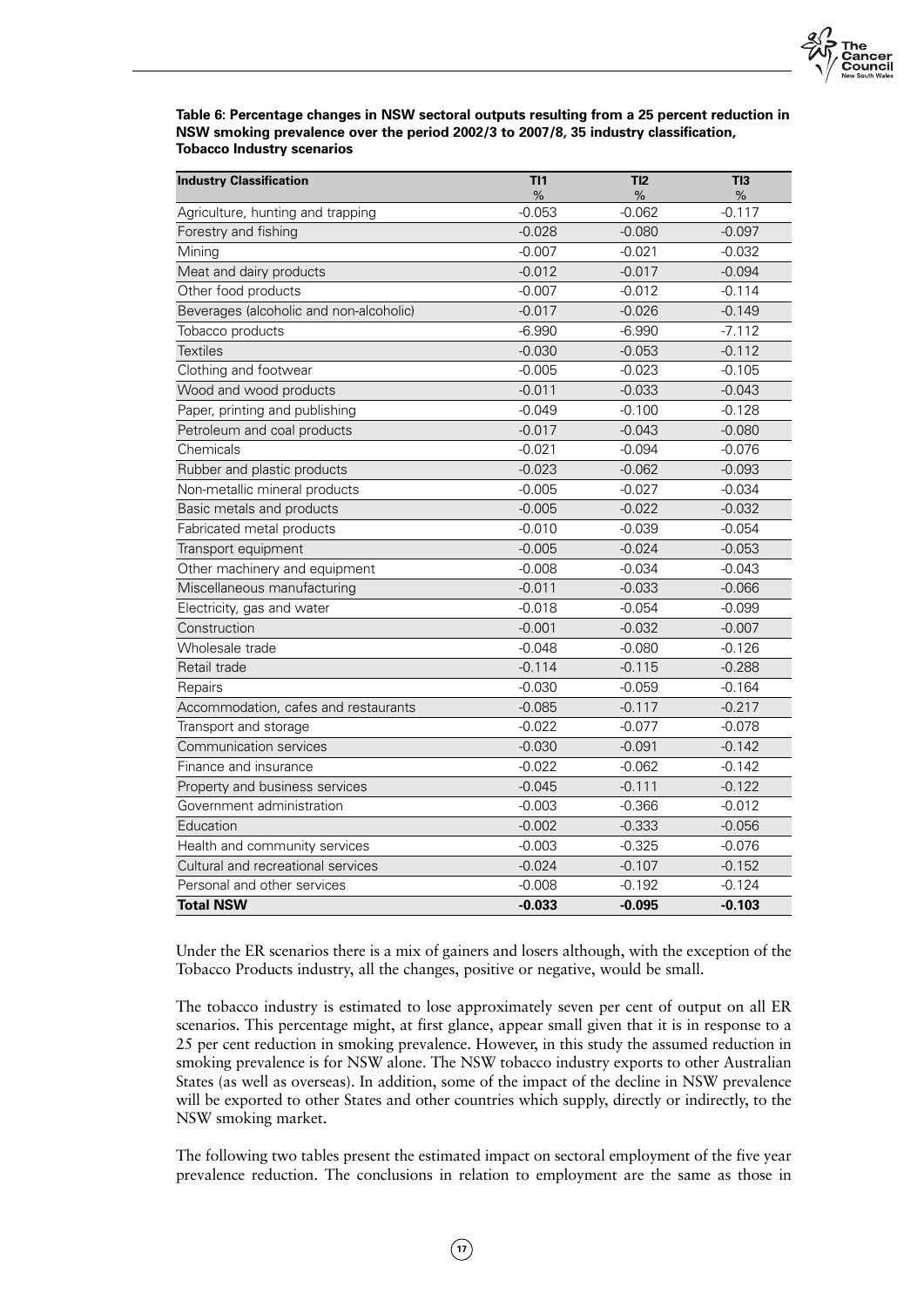relation to output. Some industries gain and some lose under the ER scenarios, although the only significant loser is the tobacco industry, with a decline of around 105 jobs. As indicated above, the slack created by any reductions in output or employment in specific industries would be easily taken up by the effects of economic growth in the Australian economy over the period.

The tables also present, for the purposes of comparison, data on total full-time equivalent (FTE) employment in each of the 35 sectors. FTE employment is calculated by the Australian Bureau of Statistics as the number in full-time employment plus half the number in part-time employment.

#### **Table 7: Changes in NSW sectoral employment resulting from a 25 per cent reduction in NSW smoking prevalence over the period 2002/3 to 2007/8, 35 industry classification, Expenditure Reallocation scenarios**

| <b>Industry Classification</b>          | ER <sub>1</sub> | ER <sub>2</sub> | ER <sub>3</sub> | ER4            | 2002/3                  |
|-----------------------------------------|-----------------|-----------------|-----------------|----------------|-------------------------|
|                                         | (number)        | (number)        | (number)        | (number)       | <b>NSW total</b><br>FTE |
|                                         |                 |                 |                 |                | (number)                |
| Agriculture, hunting and trapping       | 18              | $-21$           | 24              | $-14$          | 81,125                  |
| Forestry and fishing                    | $\mathbf{1}$    | $\overline{0}$  | 1               | 0              | 6,388                   |
| Mining                                  | $\overline{2}$  | $\mathbf{1}$    | 3               | 1              | 16,625                  |
| Meat and dairy product                  | 18              | 6               | 20              | $\overline{7}$ | 18,863                  |
| Other food products                     | 40              | 15              | 43              | 18             | 28,163                  |
| Beverages (alcoholic and non-alcoholic) | 9               | $\overline{2}$  | 13              | 6              | 6,688                   |
| Tobacco products                        | $-103$          | $-105$          | $-103$          | $-105$         | 1,475                   |
| <b>Textiles</b>                         | 5               | $\mathbf{1}$    | 6               | $\overline{2}$ | 7,138                   |
| Clothing and footwear                   | 15              | 5               | 15              | 4              | 14,713                  |
| Wood and wood products                  | 3               | $\mathbf{1}$    | 3               | $\mathbf{1}$   | 20,600                  |
| Paper, printing and publishing          | $-6$            | $-17$           | -3              | $-14$          | 45,800                  |
| Petroleum and coal products             | $\mathbf{1}$    | $\overline{0}$  | $\mathbf{1}$    | 0              | 2,950                   |
| Chemicals                               | $-5$            | $-1$            | $-4$            | 0              | 26,813                  |
| Rubber and plastic products             | 4               | $\mathbf{1}$    | 5               | $\overline{2}$ | 11,900                  |
| Non-metallic mineral products           | 3               | $\overline{2}$  | 3               | $\overline{2}$ | 14,650                  |
| Basic metals and products               | $\overline{4}$  | $\overline{2}$  | 5               | 3              | 27,950                  |
| Fabricated metal products               | 8               | 4               | 9               | 5              | 31,875                  |
| Transport equipment                     | 8               | 3               | 9               | $\overline{4}$ | 18,300                  |
| Other machinery and equipment           | 4               | 1               | 6               | $\overline{2}$ | 46,163                  |
| Miscellaneous manufacturing             | 6               | $\overline{0}$  | 8               | $\overline{2}$ | 21,050                  |
| Electricity, gas and water              | 21              | 11              | 18              | 8              | 26,013                  |
| Construction                            | $-43$           | 6               | $-44$           | 5              | 225,350                 |
| Wholesale trade                         | 26              | -33             | 35              | $-23$          | 148,925                 |
| Retail trade                            | 239             | $-208$          | 275             | $-168$         | 298,063                 |
| Repairs                                 | 71              | 15              | 77              | 21             | 61,913                  |
| Accommodation, cafes and restaurants    | -8              | $-112$          | $\mathbf{1}$    | $-102$         | 120,275                 |
| Transport and storage                   | $\overline{4}$  | 3               | 11              | 10             | 138,200                 |
| Communication services                  | 21              | $-5$            | 28              | 3              | 58,300                  |
| Finance and insurance                   | 101             | 5               | 108             | 12             | 139,638                 |
| Property and business services          | $-46$           | $-79$           | $-33$           | $-65$          | 346,088                 |
| Government administration               | $-336$          | $-1$            | $-332$          | 0              | 109,763                 |
| Education                               | $-412$          | 0               | $-409$          | $-1$           | 172,263                 |
| Health and community services           | $-529$          | 7               | $-555$          | $-23$          | 249,638                 |
| Cultural and recreational services      | 5               | $-21$           | 9               | $-17$          | 67,600                  |
| Personal and other services             | $-58$           | $-2$            | $-50$           | 6              | 95,000                  |
| <b>Total NSW</b>                        | $-908$          | -513            | $-799$          | -407           | 2,706,250               |
| Total change as per cent of NSW FTE     | $-0.034$        | $-0.019$        | $-0.030$        | $-0.015$       |                         |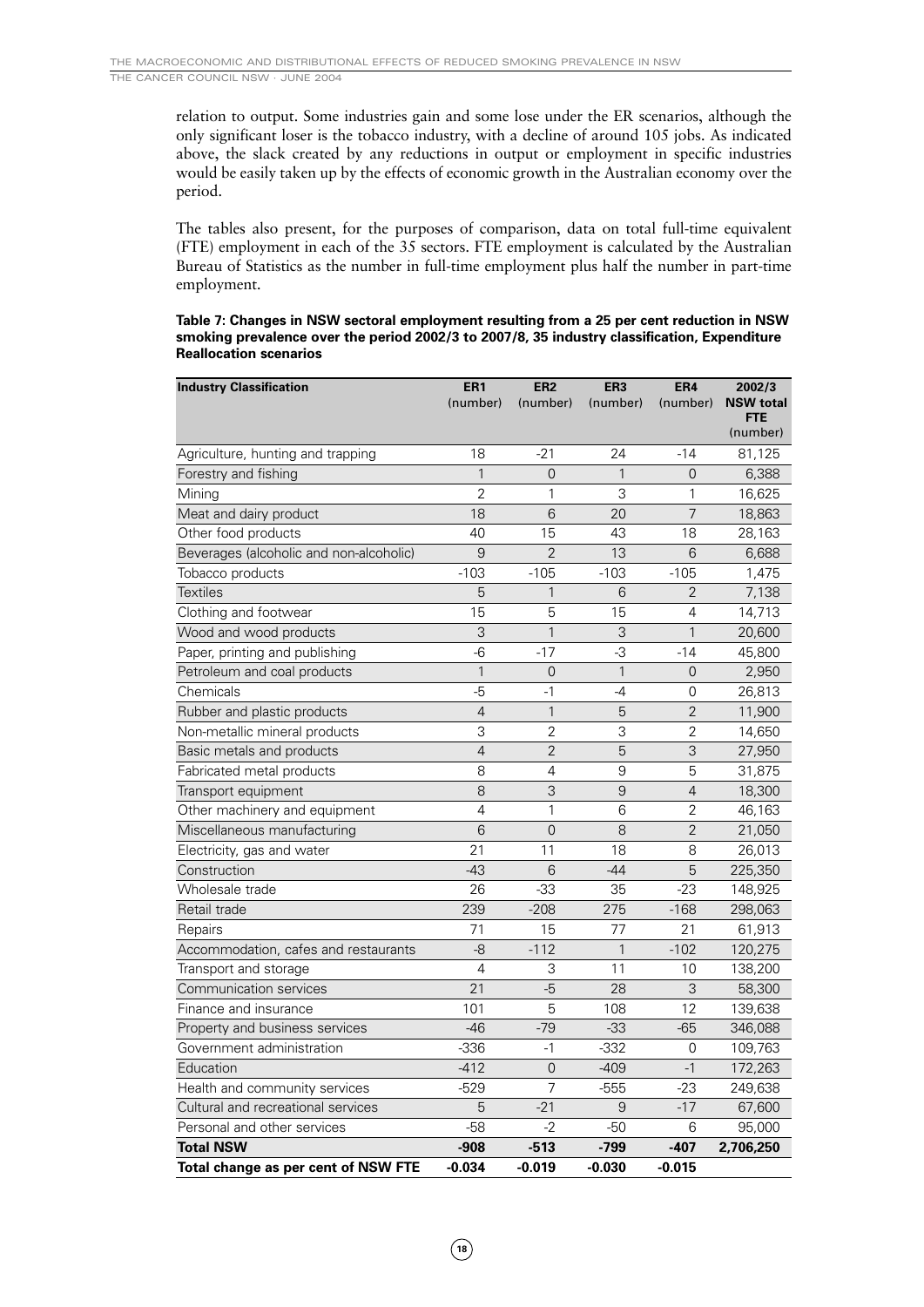

**Table 8: Changes in NSW sectoral employment resulting from a 25 per cent reduction in NSW smoking prevalence over the period 2002/3 to 2007/8, 35 industry classification, Tobacco Industry scenarios**

| <b>Industry Classification</b>          | TI1<br>(number) | TI2<br>(number) | TI3<br>(number) | 2002/3<br><b>NSW</b> total |
|-----------------------------------------|-----------------|-----------------|-----------------|----------------------------|
|                                         |                 |                 |                 | <b>FTE</b><br>(number)     |
| Agriculture, hunting and trapping       | $-43$           | $-50$           | $-95$           | 81,125                     |
| Forestry and fishing                    | $-2$            | $-5$            | $-6$            | 6,388                      |
| Mining                                  | $-1$            | -3              | -5              | 16,625                     |
| Meat and dairy products                 | $-2$            | $-3$            | $-18$           | 18,863                     |
| Other food products                     | $-2$            | -3              | $-32$           | 28,163                     |
| Beverages (alcoholic and non-alcoholic) | $-1$            | $-2$            | $-10$           | 6,688                      |
| Tobacco products                        | $-103$          | $-103$          | $-105$          | 1,475                      |
| <b>Textiles</b>                         | $-2$            | $-4$            | $-8$            | 7,138                      |
| Clothing and footwear                   | $-1$            | -3              | $-16$           | 14,713                     |
| Wood and wood products                  | $-2$            | $-7$            | $-9$            | 20,600                     |
| Paper, printing and publishing          | $-22$           | -46             | $-58$           | 45,800                     |
| Petroleum and coal products             | $-1$            | $-1$            | $-2$            | 2,950                      |
| Chemicals                               | $-6$            | $-25$           | $-20$           | 26,813                     |
| Rubber and plastic products             | $-3$            | $-7$            | $-11$           | 11,900                     |
| Non-metallic mineral products           | $-1$            | $-4$            | $-5$            | 14,650                     |
| Basic metals and products               | $-1$            | $-6$            | $-9$            | 27,950                     |
| Fabricated metal products               | $-3$            | $-12$           | $-17$           | 31,875                     |
| Transport equipment                     | $-1$            | $-4$            | $-10$           | 18,300                     |
| Other machinery and equipment           | $-4$            | $-16$           | $-20$           | 46,163                     |
| Miscellaneous manufacturing             | $-2$            | $-7$            | $-14$           | 21,050                     |
| Electricity, gas and water              | $-5$            | $-14$           | $-26$           | 26,013                     |
| Construction                            | $-3$            | $-72$           | $-15$           | 225,350                    |
| Wholesale trade                         | $-72$           | $-120$          | $-187$          | 148,925                    |
| Retail trade                            | $-339$          | $-342$          | $-860$          | 298,063                    |
| Repairs                                 | $-19$           | $-36$           | $-102$          | 61,913                     |
| Accommodation, cafes and restaurants    | $-102$          | $-141$          | $-261$          | 120,275                    |
| Transport and storage                   | $-30$           | $-106$          | $-107$          | 138,200                    |
| Communication services                  | $-18$           | $-53$           | $-83$           | 58,300                     |
| Finance and insurance                   | $-31$           | $-87$           | $-198$          | 139,638                    |
| Property and business services          | $-157$          | $-384$          | $-422$          | 346,088                    |
| Government administration               | $-3$            | $-401$          | $-14$           | 109,763                    |
| Education                               | $-4$            | $-573$          | $-96$           | 172,263                    |
| Health and community services           | $-7$            | $-811$          | $-191$          | 249,638                    |
| Cultural and recreational services      | $-16$           | $-72$           | $-103$          | 67,600                     |
| Personal and other services             | -8              | $-183$          | $-117$          | 95,000                     |
| <b>Total NSW</b>                        | $-1,016$        | $-3,709$        | $-3,252$        | 2,706,250                  |
| Total change as per cent of NSW FTE     | $-0.038$        | $-0.137$        | $-0.120$        |                            |

According to the Tobacco Industry scenarios, analysed in Table 6 and Table 8, all industries lose from a decline in smoking prevalence. However on the more realistic Expenditure Reallocation scenarios analysed in Table 5 and Table 7 there are gainers and losers, in terms of both output and employment. Table 9 below presents a summary of which industries gain under all ER scenarios, which industries lose under all ER scenarios and for which industries the outcome depends upon the ER scenario adopted.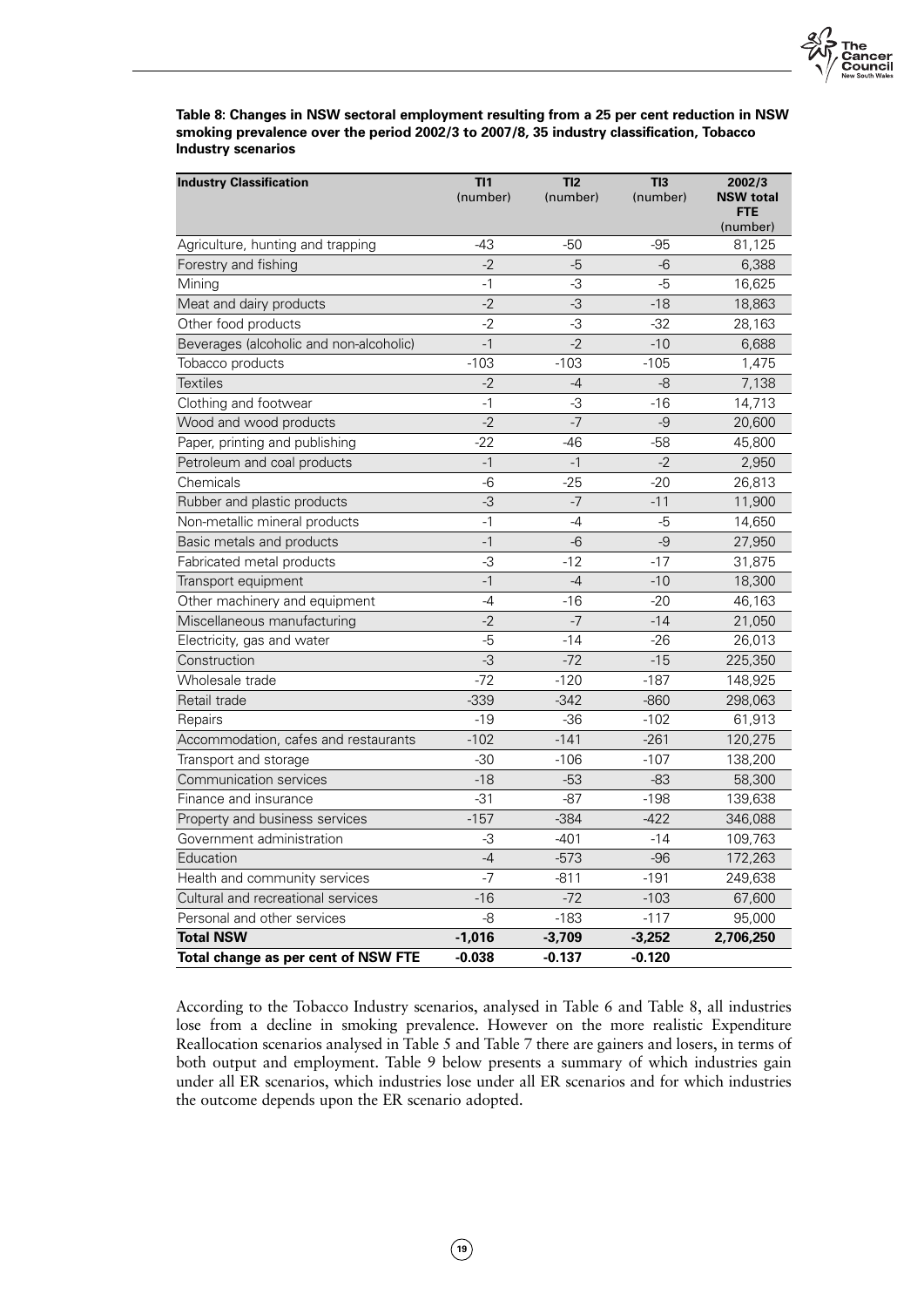### **Table 9: Classification of 35 NSW industries according to the results of the Expenditure Reallocation simulations**

| Increased output and<br>employment         | <b>Reduced output and</b><br>employment | Outcome dependent on<br>simulation scenario |
|--------------------------------------------|-----------------------------------------|---------------------------------------------|
| Forestry and fishing                       | Tobacco products                        | Agriculture, hunting<br>and trapping        |
| Mining                                     | Paper, printing and<br>publishing       | Chemicals                                   |
| Meat and dairy products                    | Property and business<br>services       | Construction                                |
| Other food products                        | Government administration               | Wholesale trade                             |
| Beverages (alcoholic and<br>non-alcoholic) | Education                               | Retail trade                                |
| <b>Textiles</b>                            |                                         | Accommodation, cafes and<br>restaurants     |
| Clothing and footwear                      |                                         | Communication services                      |
| Wood and wood products                     |                                         | Health and community<br>services            |
| Petroleum and coal products                |                                         | Cultural and recreational<br>services       |
| Rubber and plastic products                |                                         | Personal and other services                 |
| Non-metallic mineral products              |                                         |                                             |
| Basic metals and products                  |                                         |                                             |
| Fabricated metal products                  |                                         |                                             |
| Transport equipment                        |                                         |                                             |
| Other machinery and<br>equipment           |                                         |                                             |
| Miscellaneous manufacturing                |                                         |                                             |
| Electricity, gas and water                 |                                         |                                             |
| Repairs                                    |                                         |                                             |
| Transport and storage                      |                                         |                                             |
| Finance and insurance                      |                                         |                                             |

Although the sector *accommodation, cafes and restaurants* is classified as having an outcome dependent on the simulation scenario, the single positive outcome represents a very small benefit.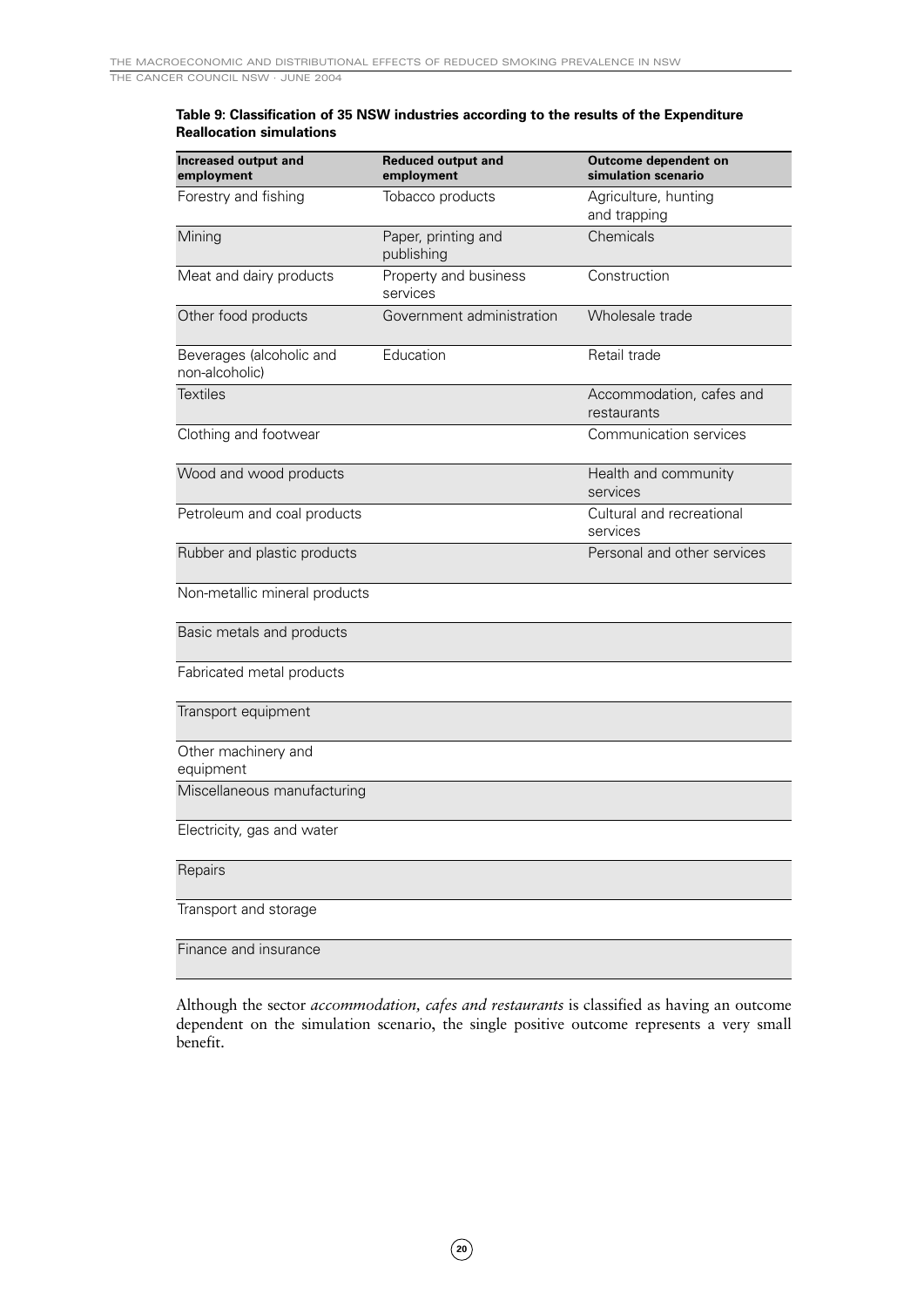

It should be noted that the policy simulated here is a reduction in prevalence. There is no reason to believe that the outcome would be the same as that for smoking bans in restaurants, clubs etc which other studies have examined. In addition the category includes *accommodation* and it proved impossible to disaggregate this group further.

The relatively large negative impact on government administration, health and community services, and education industries under scenarios ER1 and ER3 is a direct consequence of the assumption made in these scenarios regarding the response of the government to the reduction in indirect taxes following the reduction in smoking prevalence. Public expenditure on government administration, health and community services, and education is a significant proportion of government final consumption expenditure; a proportionate reduction in all categories of government consumption expenditure will, therefore, have a relatively large impact on these three expenditure categories. Further, these three industries are relatively labour-intensive so that they will exhibit relatively greater employment changes than for most other industries for any given output change. This explains why although scenarios ER1 and ER3 generate small output gains, as compared with the small output losses generated in scenarios ER2 and ER4, nevertheless give rise to larger reductions in employment.

Those industries which Table 9 indicates would experience increases in output and employment would also be likely to experience increases in revenue, profits and rates of return. Similarly, industries of declining output and employment would be likely to suffer declines in these variables. Without access to specific information about demand and cost conditions in the various industries (for example, whether they had spare capacity which could be utilized to meet the demand increase) it is not possible to be more specific about the likely outcomes.

The following four tables present estimates for the output and employment effects of a 50 per cent decline in NSW smoking prevalence over ten years.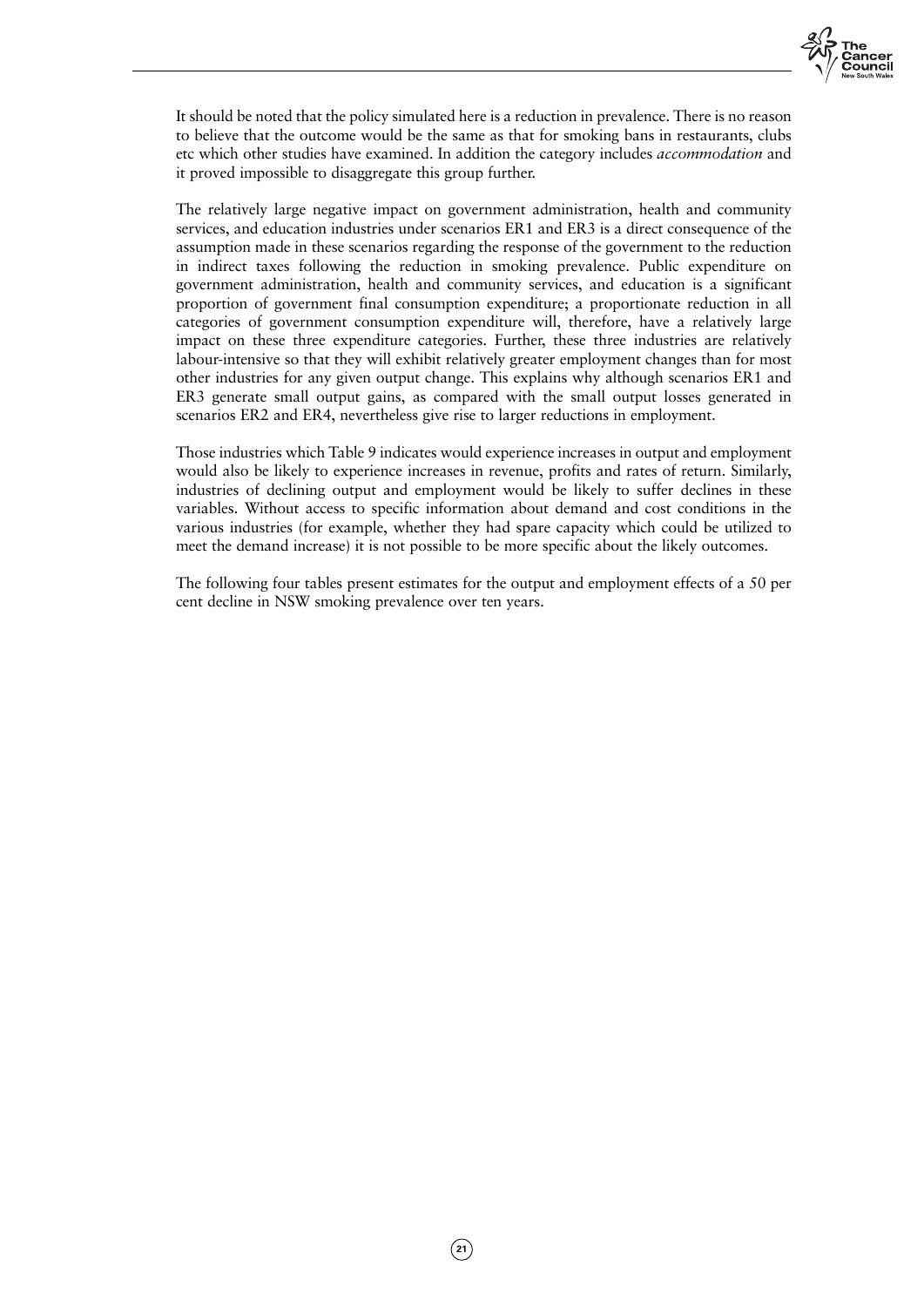#### **Table 10: Percentage changes in NSW sectoral outputs resulting from a 50 per cent reduction in NSW smoking prevalence over the period 2002/3 to 2012/3, 35 industry classification, Expenditure Reallocation scenarios**

| <b>Industry Classification</b>          | ER <sub>1</sub> | ER <sub>2</sub> | ER <sub>3</sub> | ER4       |
|-----------------------------------------|-----------------|-----------------|-----------------|-----------|
|                                         | %               | %               | $\%$            | %         |
| Agriculture, hunting and trapping       | 0.044           | $-0.051$        | 0.059           | $-0.036$  |
| Forestry and fishing                    | 0.030           | 0.000           | 0.042           | 0.013     |
| Mining                                  | 0.030           | 0.011           | 0.032           | 0.012     |
| Meat and dairy products                 | 0.195           | 0.062           | 0.211           | 0.079     |
| Other food products                     | 0.281           | 0.105           | 0.303           | 0.129     |
| Beverages (alcoholic and non-alcoholic) | 0.276           | 0.062           | 0.386           | 0.175     |
| Tobacco products                        | $-13.980$       | $-14.191$       | $-13.980$       | $-14.189$ |
| <b>Textiles</b>                         | 0.152           | 0.041           | 0.166           | 0.056     |
| Clothing and footwear                   | 0.209           | 0.066           | 0.198           | 0.057     |
| Wood and wood products                  | 0.030           | 0.012           | 0.033           | 0.014     |
| Paper, printing and publishing          | $-0.025$        | $-0.073$        | $-0.015$        | $-0.063$  |
| Petroleum and coal products             | 0.086           | 0.023           | 0.095           | 0.033     |
| Chemicals                               | $-0.037$        | $-0.005$        | $-0.029$        | 0.002     |
| Rubber and plastic products             | 0.067           | 0.013           | 0.083           | 0.030     |
| Non-metallic mineral products           | 0.035           | 0.023           | 0.038           | 0.026     |
| Basic metals and products               | 0.031           | 0.014           | 0.036           | 0.019     |
| Fabricated metal products               | 0.049           | 0.022           | 0.055           | 0.029     |
| Transport equipment                     | 0.086           | 0.035           | 0.094           | 0.044     |
| Other machinery and equipment           | 0.019           | 0.004           | 0.025           | 0.010     |
| Miscellaneous manufacturing             | 0.061           | 0.003           | 0.073           | 0.016     |
| Electricity, gas and water              | 0.161           | 0.083           | 0.141           | 0.064     |
| Construction                            | $-0.038$        | 0.006           | $-0.039$        | 0.004     |
| Wholesale trade                         | 0.034           | $-0.044$        | 0.047           | $-0.031$  |
| Retail trade                            | 0.160           | $-0.140$        | 0.184           | $-0.113$  |
| Repairs                                 | 0.230           | 0.047           | 0.249           | 0.069     |
| Accommodation, cafes and restaurants    | $-0.014$        | $-0.187$        | 0.002           | $-0.169$  |
| Transport and storage                   | 0.006           | 0.004           | 0.015           | 0.014     |
| Communication services                  | 0.071           | $-0.016$        | 0.096           | 0.009     |
| Finance and insurance                   | 0.145           | 0.007           | 0.154           | 0.018     |
| Property and business services          | $-0.027$        | $-0.045$        | $-0.019$        | $-0.038$  |
| Government administration               | $-0.612$        | $-0.002$        | $-0.606$        | 0.000     |
| Education                               | $-0.478$        | 0.000           | $-0.475$        | $-0.001$  |
| Health and community services           | $-0.424$        | 0.006           | $-0.444$        | $-0.019$  |
| Cultural and recreational services      | 0.016           | $-0.061$        | 0.026           | $-0.051$  |
| Personal and other services             | $-0.122$        | $-0.003$        | $-0.105$        | 0.013     |
| <b>Total NSW</b>                        | 0.002           | $-0.012$        | 0.006           | $-0.008$  |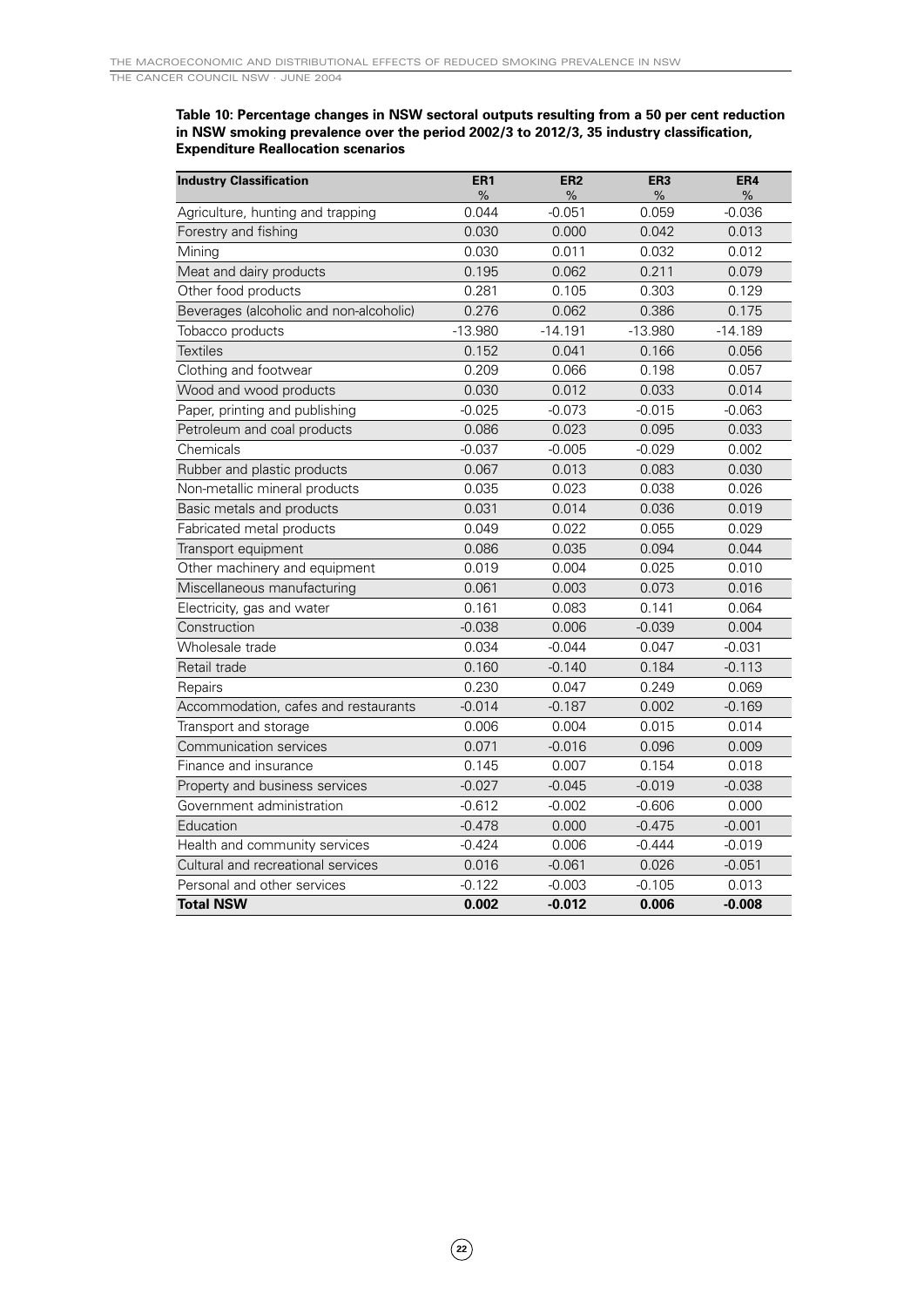

**Table 11, Percentage changes in NSW sectoral outputs resulting from a 50 percent reduction in NSW smoking prevalence over the period 2002/3 to 2012/3, 35 industry classification, Tobacco Industry scenarios**

| <b>Industry Classification</b>          | TI1<br>%  | TI2<br>%  | TI3<br>%  |
|-----------------------------------------|-----------|-----------|-----------|
| Agriculture, hunting and trapping       | $-0.107$  | $-0.123$  | $-0.234$  |
| Forestry and fishing                    | $-0.056$  | $-0.160$  | $-0.194$  |
| Mining                                  | $-0.014$  | $-0.041$  | $-0.064$  |
| Meat and dairy products                 | $-0.025$  | $-0.034$  | $-0.188$  |
| Other food products                     | $-0.015$  | $-0.023$  | $-0.227$  |
| Beverages (alcoholic and non-alcoholic) | $-0.033$  | $-0.052$  | $-0.299$  |
| Tobacco products                        | $-13.980$ | $-13.980$ | $-14.224$ |
| <b>Textiles</b>                         | $-0.059$  | $-0.106$  | $-0.224$  |
| Clothing and footwear                   | $-0.010$  | $-0.046$  | $-0.211$  |
| Wood and wood products                  | $-0.023$  | $-0.065$  | $-0.086$  |
| Paper, printing and publishing          | $-0.097$  | $-0.199$  | $-0.255$  |
| Petroleum and coal products             | $-0.034$  | $-0.087$  | $-0.159$  |
| Chemicals                               | $-0.041$  | $-0.188$  | $-0.152$  |
| Rubber and plastic products             | $-0.047$  | $-0.124$  | $-0.186$  |
| Non-metallic mineral products           | $-0.011$  | $-0.054$  | $-0.068$  |
| Basic metals and products               | $-0.010$  | $-0.045$  | $-0.064$  |
| Fabricated metal products               | $-0.020$  | $-0.077$  | $-0.108$  |
| Transport equipment                     | $-0.011$  | $-0.048$  | $-0.107$  |
| Other machinery and equipment           | $-0.015$  | $-0.068$  | $-0.086$  |
| Miscellaneous manufacturing             | $-0.023$  | $-0.066$  | $-0.133$  |
| Electricity, gas and water              | $-0.037$  | $-0.108$  | $-0.198$  |
| Construction                            | $-0.003$  | $-0.064$  | $-0.014$  |
| Wholesale trade                         | $-0.097$  | $-0.161$  | $-0.252$  |
| Retail trade                            | $-0.227$  | $-0.230$  | $-0.577$  |
| Repairs                                 | $-0.060$  | $-0.117$  | $-0.328$  |
| Accommodation, cafes and restaurants    | $-0.170$  | $-0.234$  | $-0.434$  |
| Transport and storage                   | $-0.043$  | $-0.154$  | $-0.155$  |
| Communication services                  | $-0.061$  | $-0.182$  | $-0.283$  |
| Finance and insurance                   | $-0.044$  | $-0.125$  | $-0.284$  |
| Property and business services          | $-0.091$  | $-0.222$  | $-0.244$  |
| Government administration               | $-0.006$  | $-0.731$  | $-0.025$  |
| Education                               | $-0.004$  | $-0.665$  | $-0.112$  |
| Health and community services           | $-0.005$  | $-0.650$  | $-0.153$  |
| Cultural and recreational services      | $-0.048$  | $-0.214$  | $-0.304$  |
| Personal and other services             | $-0.016$  | $-0.385$  | $-0.247$  |
| <b>Total NSW</b>                        | $-0.065$  | $-0.189$  | $-0.206$  |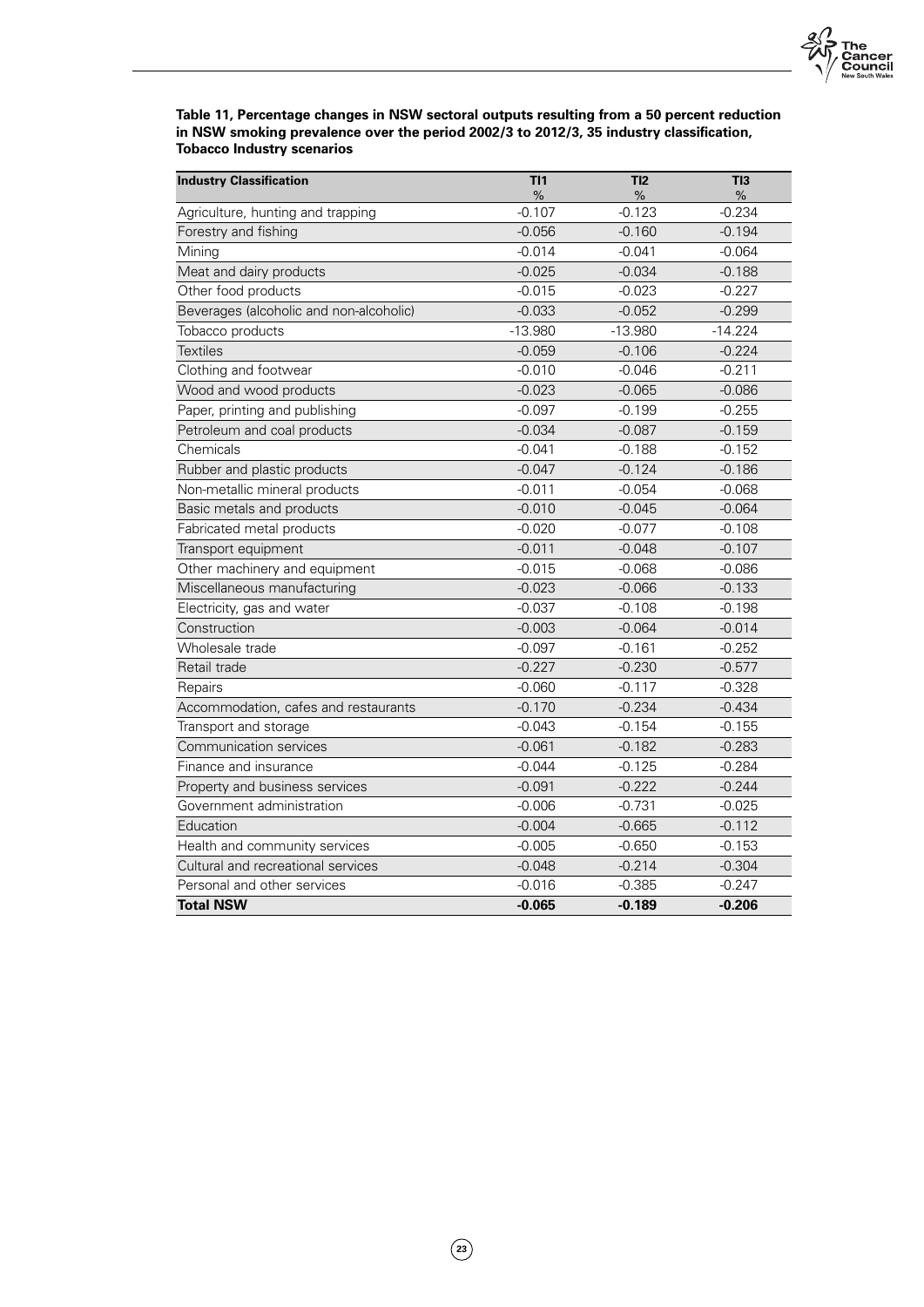#### **Table 12: Changes in NSW sectoral employment resulting from a 50 per cent reduction in NSW smoking prevalence over the period 2002/3 to 2012/3, 35 industry classification, Expenditure Reallocation scenarios**

| <b>Industry Classification</b>          | ER <sub>1</sub><br>(number) | ER <sub>2</sub><br>(number) | ER <sub>3</sub><br>(number) | ER4<br>(number) | 2002/3<br><b>Total FTE</b> |
|-----------------------------------------|-----------------------------|-----------------------------|-----------------------------|-----------------|----------------------------|
|                                         |                             |                             |                             |                 | (number)                   |
| Agriculture, hunting and trapping       | 36                          | $-42$                       | 48                          | $-29$           | 81,125                     |
| Forestry and fishing                    | $\overline{2}$              | $\overline{0}$              | 3                           | $\mathbf{1}$    | 6,388                      |
| Mining                                  | 5                           | 2                           | 5                           | 2               | 16,625                     |
| Meat and dairy products                 | 37                          | 12                          | 40                          | 15              | 18,863                     |
| Other food products                     | 79                          | 30                          | 85                          | 36              | 28,163                     |
| Beverages (alcoholic and non-alcoholic) | 18                          | $\overline{4}$              | 26                          | 12              | 6,688                      |
| Tobacco products                        | $-206$                      | $-209$                      | $-206$                      | $-209$          | 1,475                      |
| <b>Textiles</b>                         | 11                          | 3                           | 12                          | $\overline{4}$  | 7,138                      |
| Clothing and footwear                   | 31                          | 10                          | 29                          | 8               | 14,713                     |
| Wood and wood products                  | 6                           | $\overline{2}$              | $\overline{7}$              | 3               | 20,600                     |
| Paper, printing and publishing          | $-11$                       | $-34$                       | $-7$                        | $-29$           | 45,800                     |
| Petroleum and coal products             | 3                           | $\mathbf{1}$                | 3                           | $\mathbf{1}$    | 2,950                      |
| Chemicals                               | $-10$                       | $-1$                        | -8                          | 1               | 26,813                     |
| Rubber and plastic products             | 8                           | $\overline{2}$              | 10                          | 4               | 11,900                     |
| Non-metallic mineral products           | 5                           | 3                           | 6                           | 4               | 14,650                     |
| Basic metals and products               | 9                           | $\overline{4}$              | 10                          | 5               | 27,950                     |
| Fabricated metal products               | 16                          | 7                           | 18                          | 9               | 31,875                     |
| Transport equipment                     | 16                          | 6                           | 17                          | 8               | 18,300                     |
| Other machinery and equipment           | 9                           | $\overline{2}$              | 12                          | 5               | 46,163                     |
| Miscellaneous manufacturing             | 13                          | $\mathbf{1}$                | 15                          | 3               | 21,050                     |
| Electricity, gas and water              | 42                          | 22                          | 37                          | 17              | 26,013                     |
| Construction                            | $-86$                       | 13                          | $-88$                       | 9               | 225,350                    |
| Wholesale trade                         | 51                          | $-66$                       | 71                          | $-45$           | 148,925                    |
| Retail trade                            | 478                         | $-417$                      | 550                         | $-337$          | 298,063                    |
| Repairs                                 | 142                         | 29                          | 154                         | 42              | 61,913                     |
| Accommodation, cafes and restaurants    | $-17$                       | $-225$                      | $\overline{2}$              | $-204$          | 120,275                    |
| Transport and storage                   | 8                           | 6                           | 21                          | 19              | 138,200                    |
| Communication services                  | 41                          | $-10$                       | 56                          | 5               | 58,300                     |
| Finance and insurance                   | 202                         | 10                          | 215                         | 24              | 139,638                    |
| Property and business services          | $-92$                       | $-157$                      | $-65$                       | $-130$          | 346,088                    |
| Government administration               | $-672$                      | $-2$                        | $-665$                      | 0               | 109,763                    |
| Education                               | $-824$                      | $\overline{0}$              | $-818$                      | $-1$            | 172,263                    |
| Health and community services           | $-1,059$                    | 14                          | $-1,109$                    | $-46$           | 249,638                    |
| Cultural and recreational services      | 11                          | $-41$                       | 18                          | $-34$           | 67,600                     |
| Personal and other services             | $-116$                      | -3                          | $-100$                      | 12              | 95,000                     |
| <b>Total NSW</b>                        | $-1,815$                    | $-1,026$                    | $-1,598$                    | $-815$          | 2,706,250                  |
| Total change as per cent of NSW FTE     | $-0.067$                    | $-0.038$                    | $-0.059$                    | $-0.030$        |                            |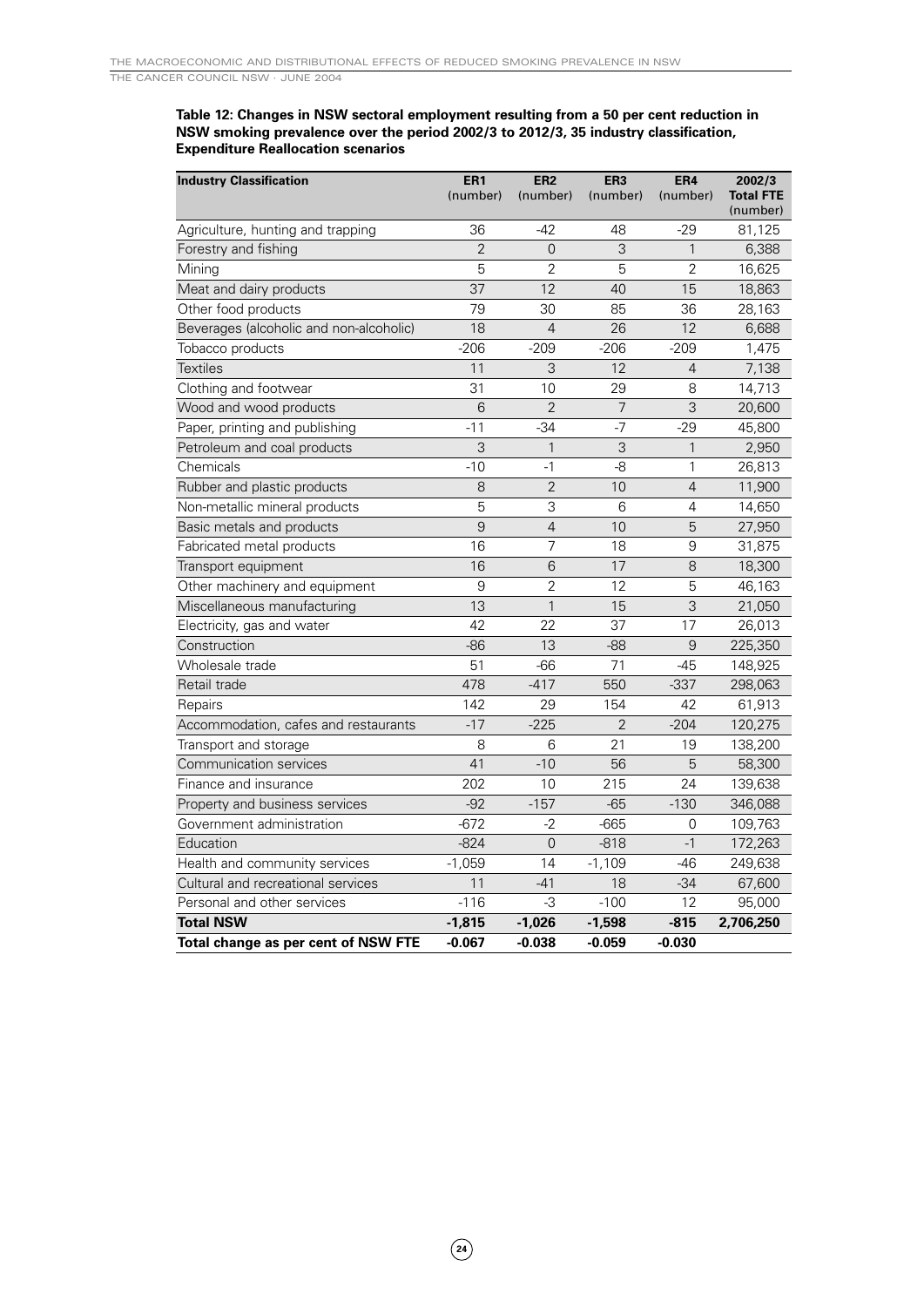

**Table 13: Changes in NSW sectoral employment resulting from a 50 per cent reduction in NSW smoking prevalence over the period 2002/3 to 2012/3, 35 industry classification, Tobacco Industry scenarios**

| <b>Industry Classification</b>          | TI1<br>(number) | TI2<br>(number) | TI3<br>(number) | 2002/3<br><b>Total FTE</b><br>(number) |
|-----------------------------------------|-----------------|-----------------|-----------------|----------------------------------------|
| Agriculture, hunting and trapping       | $-87$           | $-100$          | $-190$          | 81,125                                 |
| Forestry and fishing                    | $-4$            | $-10$           | $-12$           | 6,388                                  |
| Mining                                  | $-2$            | $-7$            | $-11$           | 16,625                                 |
| Meat and dairy products                 | $-5$            | $-6$            | $-35$           | 18,863                                 |
| Other food products                     | $-4$            | $-7$            | $-64$           | 28,163                                 |
| Beverages (alcoholic and non-alcoholic) | $-2$            | $-3$            | $-20$           | 6,688                                  |
| Tobacco products                        | $-206$          | $-206$          | $-210$          | 1,475                                  |
| <b>Textiles</b>                         | $-4$            | -8              | $-16$           | 7,138                                  |
| Clothing and footwear                   | $-1$            | $-7$            | $-31$           | 14,713                                 |
| Wood and wood products                  | $-5$            | $-13$           | $-18$           | 20,600                                 |
| Paper, printing and publishing          | $-45$           | $-91$           | $-117$          | 45,800                                 |
| Petroleum and coal products             | $-1$            | $-3$            | $-5$            | 2,950                                  |
| Chemicals                               | $-11$           | $-50$           | $-41$           | 26,813                                 |
| Rubber and plastic products             | $-6$            | $-15$           | $-22$           | 11,900                                 |
| Non-metallic mineral products           | $-2$            | -8              | $-10$           | 14,650                                 |
| Basic metals and products               | $-3$            | $-12$           | $-18$           | 27,950                                 |
| Fabricated metal products               | $-7$            | $-25$           | $-34$           | 31,875                                 |
| Transport equipment                     | $-2$            | $-9$            | $-20$           | 18,300                                 |
| Other machinery and equipment           | $-7$            | $-31$           | $-39$           | 46,163                                 |
| Miscellaneous manufacturing             | $-5$            | $-14$           | $-28$           | 21,050                                 |
| Electricity, gas and water              | $-10$           | $-28$           | $-51$           | 26,013                                 |
| Construction                            | $-6$            | $-144$          | $-31$           | 225,350                                |
| Wholesale trade                         | $-144$          | $-239$          | $-375$          | 148,925                                |
| Retail trade                            | $-678$          | $-685$          | $-1,720$        | 298,063                                |
| Repairs                                 | $-37$           | $-72$           | $-203$          | 61,913                                 |
| Accommodation, cafes and restaurants    | $-205$          | $-281$          | $-522$          | 120,275                                |
| Transport and storage                   | $-60$           | $-212$          | $-215$          | 138,200                                |
| Communication services                  | $-36$           | $-106$          | $-165$          | 58,300                                 |
| Finance and insurance                   | $-61$           | $-174$          | $-397$          | 139,638                                |
| Property and business services          | $-313$          | $-768$          | $-843$          | 346,088                                |
| Government administration               | $-7$            | $-803$          | $-27$           | 109,763                                |
| Education                               | -8              | $-1,146$        | $-193$          | 172,263                                |
| Health and community services           | $-14$           | $-1,622$        | $-382$          | 249,638                                |
| Cultural and recreational services      | $-32$           | $-145$          | $-205$          | 67,600                                 |
| Personal and other services             | $-15$           | $-366$          | $-235$          | 95,000                                 |
| <b>Total NSW</b>                        | $-2,032$        | $-7,418$        | $-6,503$        | 2,706,250                              |
| Total change as per cent of NSW FTE     | $-0.075$        | $-0.274$        | $-0.240$        |                                        |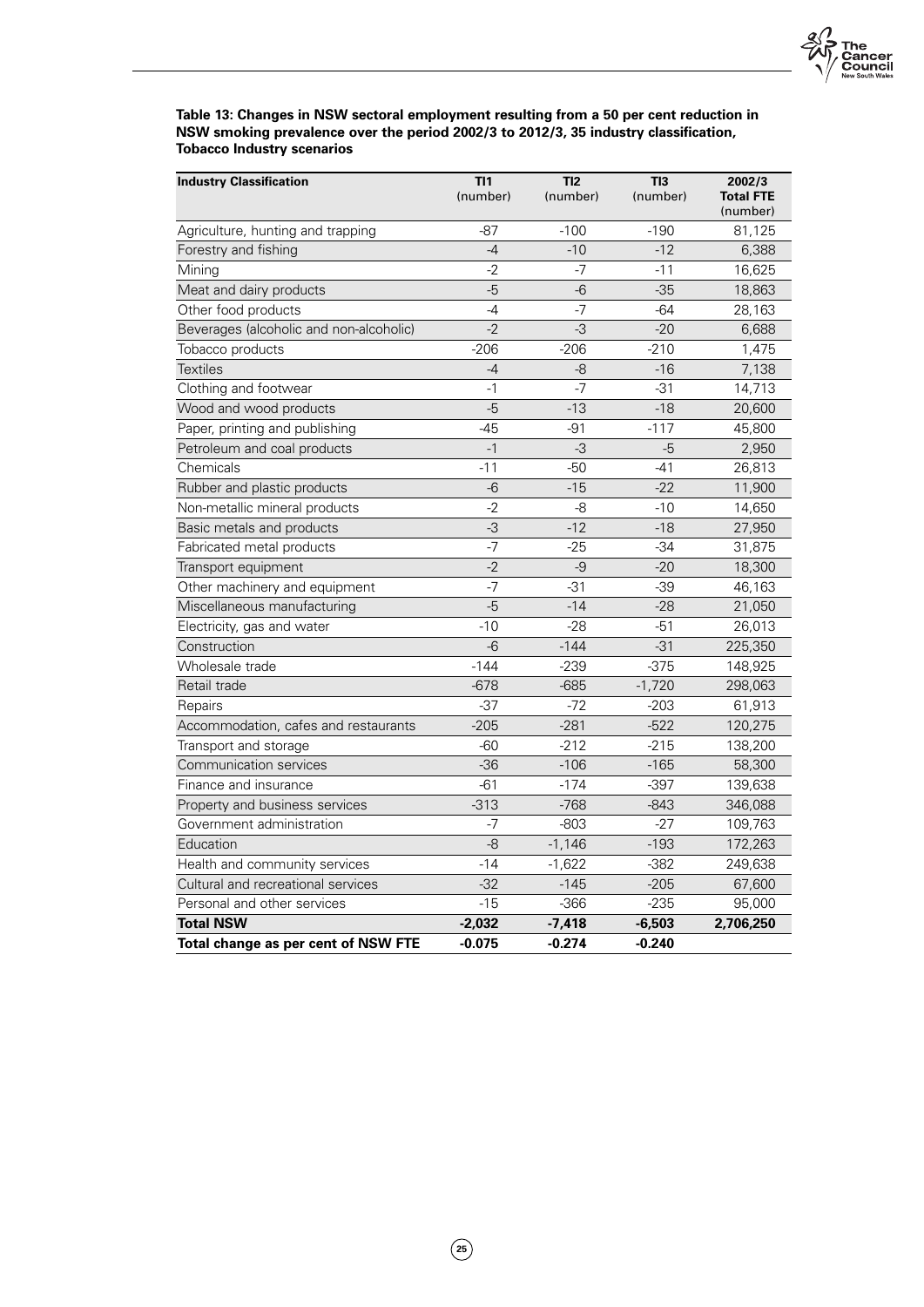THE CANCER COUNCIL NSW · JUNE 2004

### **6.3 The impact on Federal and NSW budgets**

All of the scenarios considered above assume that the fall in smoking prevalence reduces expenditure on tobacco products in NSW by \$794.4m over five years and \$1,588.8m over ten years at market prices. This will, in turn, reduce net indirect taxes by \$567.8m and \$1,135.5m respectively and this will impact on the federal budget (increasing the deficit or reducing the surplus). To put these figures into context, \$567.8m. represents 0.3 per cent of total estimated federal tax revenue in 2003-04 and 5.8 per cent of the estimated increase in total federal revenue between 2003-04 and 2004-05 (see Federal Treasury, 2003).

Scenario TI1 assumes no response from the government to this deterioration in their budgetary position and so, in this scenario, the federal budget will have a larger deficit/smaller surplus of \$567.8m in 2007-08 and \$1,135.5 in 2012-13.

Scenarios TI2, TI3, and the four Expenditure Reallocation scenarios assume that the federal government responds to the fall in net indirect taxes either by reducing government expenditure by the fall in net indirect taxes, or by increasing income tax by the fall in net indirect taxes (after adjusting, in both cases, for any further changes in net indirect taxation in the expenditure reallocation scenarios). That is, the first round effect on the federal budget is neutral. However, to the extent that total output changes in these scenarios, there will be an impact on the federal budget because of the resulting change in indirect tax collections. Thus if, as is the case in scenarios TI2, TI3, ER2 and ER4, the change in output is negative, indirect tax revenue will fall and this will increase the deficit/reduce the surplus. In the case of scenarios ER1 and ER3, the change in output is positive and this will increase indirect tax revenue and reduce the deficit/increase the budget surplus.

At the State level, apart from any public expenditure costs incurred by NSW in achieving reduced smoking prevalence, the budgetary impact upon the State will be very minor. Tobacco excises are federal taxes and so have no impact on the NSW budget. During the extended transition period into the new federal-state financial arrangements under the GST, any changes in GST revenue effectively accrue to the Federal Government (see Collins, 2000). Given the severely limited taxing powers of the States, the only NSW taxes whose revenues could be significantly affected by reduced smoking are payroll and gambling taxes. However, the Expenditure Reallocation scenario outcomes, which affect neither output nor employment to a significant extent, indicate that such revenue effects would be extremely minor.

### **6.4 The balance of payments impact**

Exports of goods and services are assumed to be unchanged by the reduction in smoking prevalence and the subsequent induced changes in output in the seven scenarios considered. Imports, on the other hand, are assumed to be a constant proportion of output. Therefore an induced fall in output (scenarios TI1, TI2, TI3, ER2 and ER4) will reduce imports and improve the current account (reduce the deficit); an induced increase in output (scenarios ER1 and ER3) will increase imports and cause a deterioration in the current account (increase the deficit). The estimated change in the current account varies from a reduction in the deficit of \$153.6m for scenario TI3 (which generated the largest fall in output) to an increase in the deficit of \$5.0m for scenario ER3 (which generated the largest increase in output).

### **6.5 The impact on NSW households**

An economic argument frequently put forward by the tobacco industry is that it is inappropriate to implement higher rates of tobacco tax in order to reduce smoking prevalence because tobacco taxation is regressive – that is, poor households will be hit proportionately much harder by the tax than more affluent households. It is certainly true that poorer households pay a higher proportion of their income in the form of tobacco tax, although more affluent households still pay higher absolute amounts than the poorest households (see Table 14 below).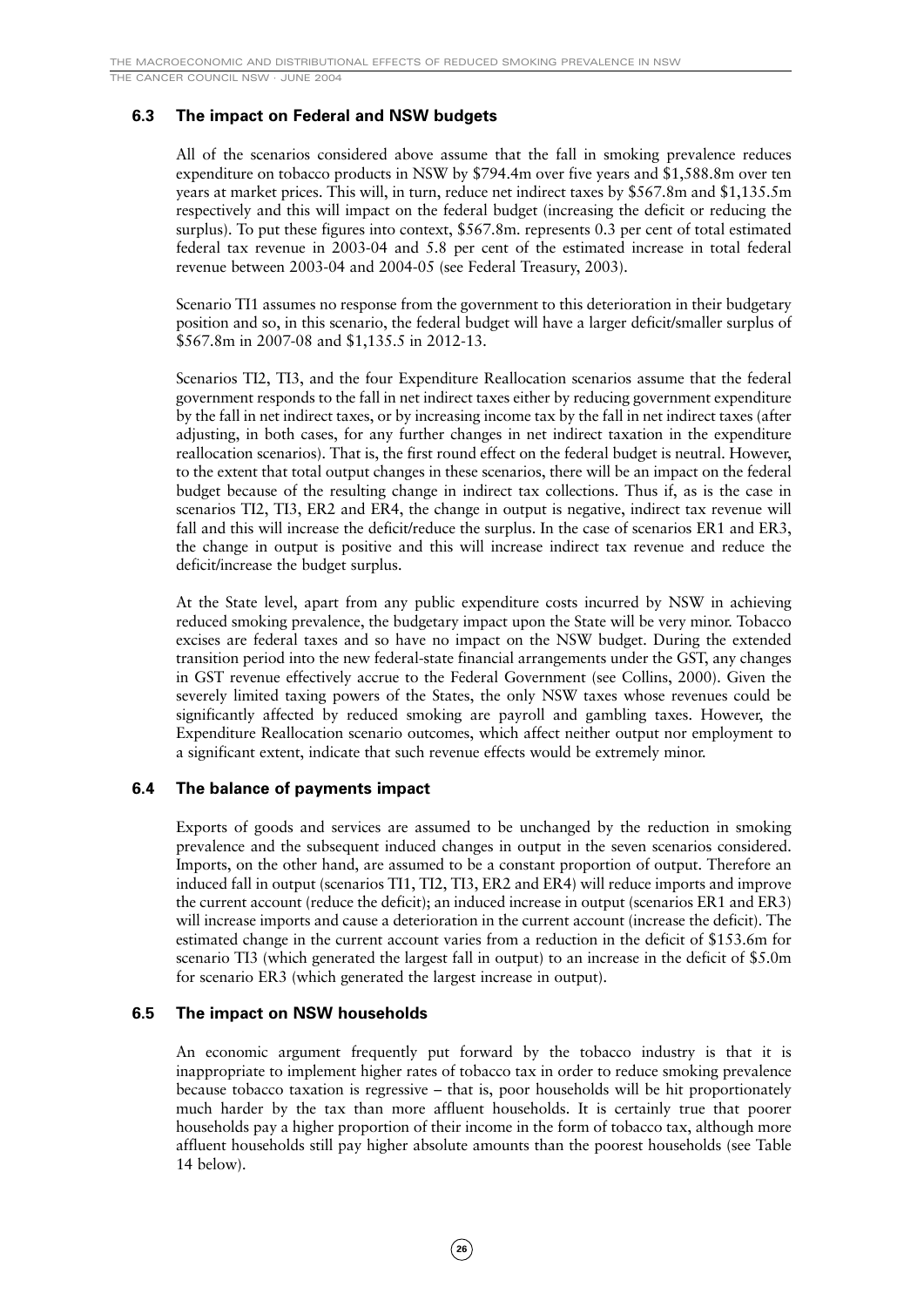

One of the objectives of this study is to consider the important issue of the economic impact of reduced smoking prevalence on households, especially those in lower socio-economic groups. These impacts are dependent to a very considerable extent on the means by which the prevalence reduction is achieved. Two broad types of policies can be applied:

- **1. Increased tobacco tax.** There will be two types of consequences from such an increase:
	- **Continuing smokers** will pay higher tax-inclusive prices for their cigarettes. Given, as discussed earlier, that the price elasticity of demand for cigarettes is less than unity, total tax revenue will rise even when tobacco consumption falls. There is some evidence (see, for example, Chaloupka *et al,* 2000) that the tobacco price elasticity is higher for families in lower socio-economic groups – that is, that their demand is more responsive to price increases than households in general – and this will moderate to some extent this tax effect. However, continuing smokers, while paying higher prices, will not experience any health benefits from the tax change. Without knowing full details of the tax measures by which the simulated reduction in smoking prevalence has been achieved it is not possible to make an estimate of the net effect of the tax changes on households containing continuing smokers.
	- **Quitting smokers** will eliminate their tobacco expenditure, including the tax component. They will also experience longer term health benefits.
- **2. Non-tax measures.** These are measures that involve increased expenditures by governments or NGOs, such as public health education campaigns, controls over tobacco sales to minors, and the banning of cigarette advertising and sponsorship. In this case quitting smokers will gain longer term health benefits, while neither quitting smokers nor continuing smokers will suffer tax increases (except possible minor ones resulting from the need to fund anti-smoking expenditure measures).

Information about tobacco expenditures classified by household income is provided by the Household Expenditure Survey (HES) (Australian Bureau of Statistics, 6533.0 and unpublished data). Table 14 provides information from the latest HES on household tobacco expenditures in 1998/9, classified by quintiles of smoking households ranked by their total gross household income from all sources. Thus, the lowest quintile represents the poorest 20 per cent of smoking households, etc. Column 2 shows the weekly household income range for each quintile in 1998/9 and Column 3 shows the average income of households in each quintile. Column 4 shows the HES estimates of average weekly expenditure on tobacco by NSW smoking households, adjusted to take account of the under-reporting (discussed above) of tobacco expenditures in the HES. Column 5 presents these expenditures expressed as percentages of average income of NSW smoking households. Households reporting negative incomes have been excluded from these estimates.

| <b>Quintile</b><br>(20 <sub>per</sub> cent) | Income range | Average income | Average adjusted<br>tobacco<br>expenditure | <b>Adjusted</b><br>expenditure on<br>tobacco as a<br>proportion of<br>household income |
|---------------------------------------------|--------------|----------------|--------------------------------------------|----------------------------------------------------------------------------------------|
|                                             | \$ p.w.      | \$ p.w.        | \$ p.w.                                    | $\%$                                                                                   |
| Lowest                                      | 0-374        | 236.44         | 43.90                                      | 18.57                                                                                  |
| Second                                      | 375-659      | 506.03         | 64.91                                      | 12.83                                                                                  |
| <b>Third</b>                                | 660-1,006    | 802.88         | 58.91                                      | 7.34                                                                                   |
| Fourth                                      | 1,007-1,539  | 1,241.25       | 70.46                                      | 5.68                                                                                   |
| Highest                                     | 1,540 & over | 2,054.58       | 63.64                                      | 3.10                                                                                   |

**Table 14: Expenditure on tobacco by tobacco purchasing households in NSW, as a percentage of gross household income from all sources, 1998/9**

Sources: Household Expenditure Survey 1998-99, unpublished data; and authors' calculations.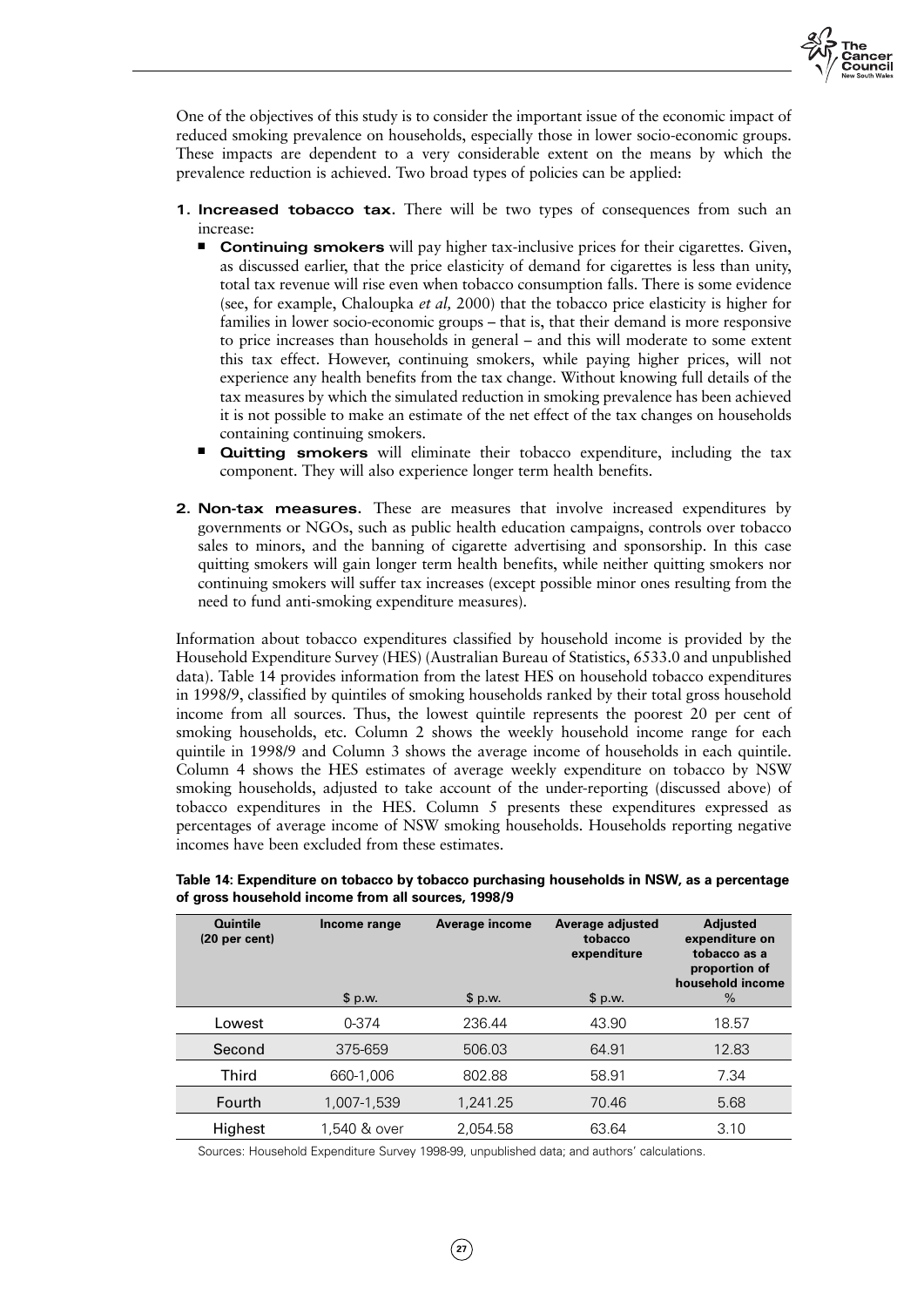Table 14 shows that the proportion of the incomes of smoking households spent on tobacco falls very significantly as household income rises. The poorest smoking households spent in 1998/9 an average of over 18 per cent of their income on tobacco while smoking households in the top income quintile spent only 3 per cent of their total income on tobacco.

The above table relates only to *households* purchasing tobacco There are no comparable data available on the incomes and expenditures of *individual smokers*.

Table 15 below presents data on the distributions of smoking and non-smoking households in NSW according to household income as reported in the Household Expenditure Survey. It can be seen that the highest percentages of non-smoking households occur in the two lowest income quintiles.

#### **Table 15: Proportions of smoking and non-smoking households in NSW, classified by household income quartile, 1998-99**

| Quintile<br>(20 <sub>per</sub> cent) | Non-smoking<br>households | <b>Smoking</b><br>households |
|--------------------------------------|---------------------------|------------------------------|
| Lowest                               | 73.2%                     | 26.8%                        |
| Second                               | 69.2%                     | 30.8%                        |
| <b>Third</b>                         | 63.8%                     | 36.2%                        |
| Fourth                               | 66.6%                     | 33.4%                        |
| Highest                              | 64.6%                     | 35.4%                        |
| All NSW households                   | 67.6%                     | 32.4%                        |
| Number of households                 | 1.601.746                 | 769.257                      |

Source: Household Expenditure Survey 1998-99, unpublished data.

Table 16 presents estimates of the potential benefits of smoking cessation to households classified by income quintile. It shows in Column 2 the estimated average tobacco expenditures by smoking household income quintile in 2002/3, derived from the 1998/9 HES data and national accounts estimates of the increase in tobacco expenditure in NSW between 1998/9 and 2002/3. Column 3 presents the estimated average weekly household savings, in 2002/3 prices, at the end of the five year prevalence reduction period, and Column 4 shows the average weekly savings at the end of the ten year period.

| Table 16: Estimated average tobacco expenditures by tobacco purchasing households by           |
|------------------------------------------------------------------------------------------------|
| guintile, 2002/3, and estimated reductions in average tobacco expenditure at end of five years |
| and ten vears                                                                                  |

| (1)<br><b>Quintile</b><br>(20 <sub>per</sub> cent) | (2)<br>Average adjusted<br>tobacco expenditure<br>\$ p.w. | (3)<br>Average weekly savings<br>at end of 5 years<br>\$ p.w. | (4)<br>Average weekly savings<br>at end of 10 years<br>\$ p.w. |
|----------------------------------------------------|-----------------------------------------------------------|---------------------------------------------------------------|----------------------------------------------------------------|
| Lowest                                             | 57.99                                                     | 14.50                                                         | 28.99                                                          |
| Second                                             | 85.74                                                     | 21.44                                                         | 42.87                                                          |
| Third                                              | 77.82                                                     | 19.45                                                         | 38.91                                                          |
| Fourth                                             | 93.08                                                     | 23.27                                                         | 46.54                                                          |
| Highest                                            | 84.08                                                     | 21.02                                                         | 42.04                                                          |

Sources: Household Expenditure Survey 1998-99, unpublished data; and authors' calculations.

The five year savings range from \$14.50 p.w. to \$23 p.w. and the ten year savings from \$29 p.w. to \$46.50 p.w. Note that these savings represent the average for all households, including those where smoking continues. The average potential cessation benefits per household are represented by the expenditure figures in Column 2. The longer term benefits of improved health and life expectancy should be added to these savings

It is clear that the potential benefits accruing to households, particularly in the lower socioeconomic groups, as a result of smoking cessation are very significant.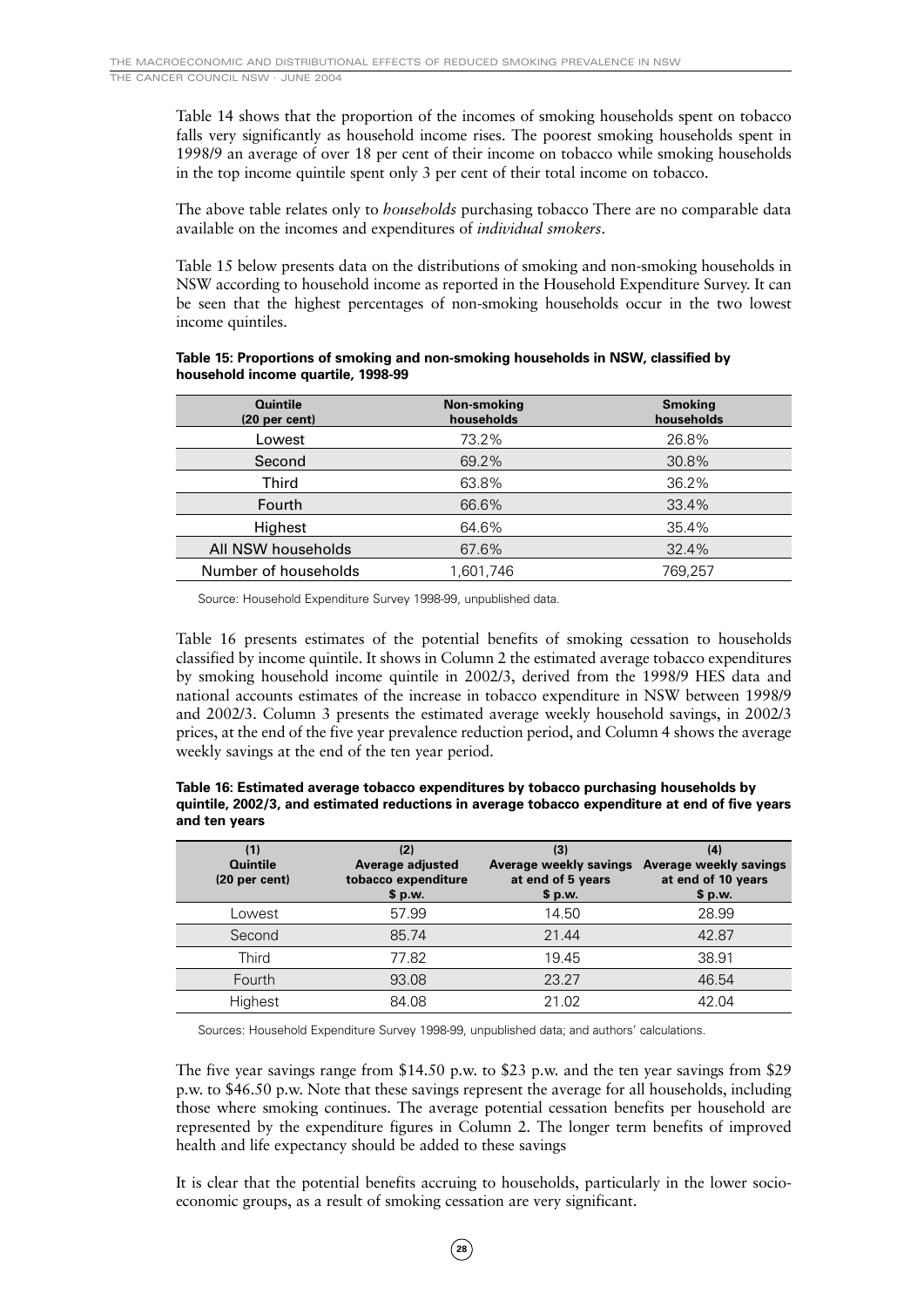

# 7. The policy implications of this study

The public policy implications of this study are relatively straightforward. Since the economic impacts of reduced smoking prevalence would be close to neutral they are not an issue which should be taken into account in the framing of public health policy. Similarly, complaints by the tobacco industry that raising tobacco taxes to discourage smoking would have a detrimental impact on the poor are shown to be baseless, since it is the poorest households who would stand to gain the most from reduced smoking. It is true that non-tax measures would have less economic impact on the poor than tobacco tax increases. However, tax increases have been shown in the literature to be the easiest and most effective way to discourage smoking and should certainly be used as one of the weapons in the anti-smoking armoury. For constitutional reasons, tobacco taxes can only implemented by the Federal Government which, therefore, has an important role to play in reducing smoking prevalence.

In summary, tobacco industry assertions about the possible adverse economic consequences of public policy measures aimed at discouraging smoking are seen to be without foundation and thus irrelevant in the framing of public health policies. It is apparent that there is no impediment relating to the economic impact on industries other than tobacco in pursuing public policies designed to reduce smoking. In fact, there will be positive economic benefits in a number of sectors, not least in the health care sector.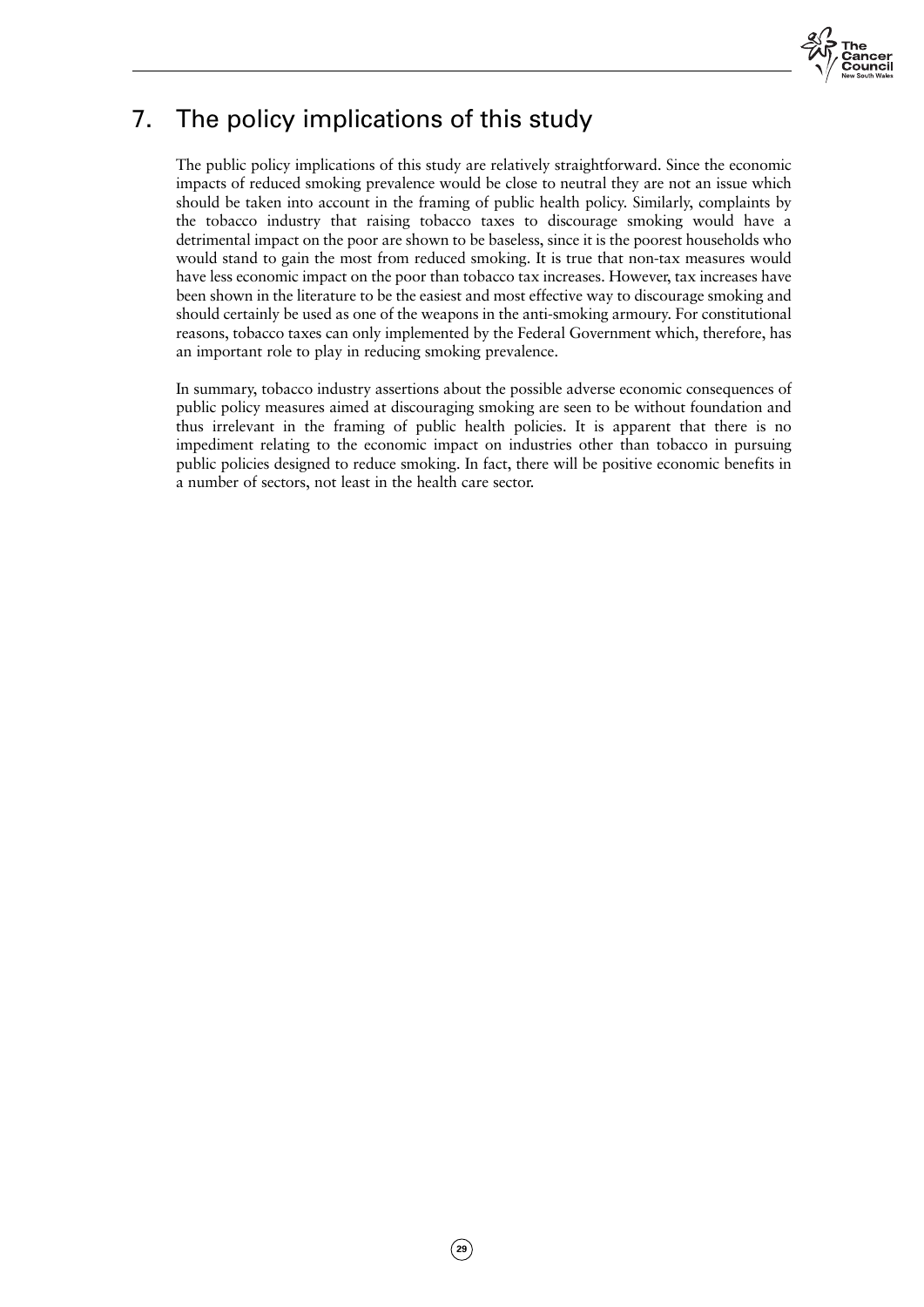# References

Australian Bureau of Statistics (2000), *Australian System of National Accounts: Concepts, Sources and Methods,* 5216.0.

Abedian, I.; van der Merwe, R.; Wilkins, N.; and Jha, P. (1998), *The Economics of Tobacco Control: Towards an Optimal Policy Mix,* Medical Association of South Africa Press.

ACIL Economics and Policy (1994), *Smoking: Costs and Benefits for Australia. An independent economic analysis commissioned by the Tobacco Institute of Australia Ltd.*

Buck, D.; Godfrey, C.; Raw, M.; and Sutton, M. (1995), *Tobacco and Jobs. The impact of reducing consumption on employment in the U.K.,* Society for the Study of Addiction, Centre for Health Economics, The University of York.

Chaloupka, Frank J.; Hu, Teh-wei; Warner, Kenneth E.; Jacobs, Rowena; and Yurekli, Ayda (2000), "The taxation of tobacco products", in Jha, Prabhat and Chaloupka, Frank (eds.) (2000).

Chaloupka, Frank J. and Warner, Kenneth, E. (1999), "The Economics of Smoking", Working paper 7047, National Bureau of Economic Research, Cambridge, Massachusetts.

Chase Econometrics (1985), *The Economic Impact of the Tobacco Industry on the United States Economy in 1983,* Chase Econometrics.

Collins, D.J. (2000), *The impact of the GST package on Commonwealth-State financial relations,* Australian Tax Research Foundation Research Study No. 34.

Collins, D.J. and Lapsley, H.M. (2002), *Counting the cost: estimates of the social costs of drug abuse in Australia in 1998-9,* National Drug Strategy Monograph Series No. 49.

Costello, P. (1998), *Tax Reform: not a new tax, a new tax system,* AGPS, Canberra.

Creedy, John (2002), "The GST and Vertical, Horizontal and Reranking Effects of Indirect Taxation in Australia", *The Australian Economic Review,* 35(4), 380-90.

Federal Treasury (2003), *2003-04 Budget Paper No.1, Budget Strategy and Output. Statement 5: Revenue.*

Industry Commission (1994), *The Tobacco Growing and Manufacturing Industries,* Report no. 39, June.

Irvine, I.J. and Sims, W.A. (1997), "Tobacco control legislation and resource allocation effects", *Canadian Public Policy,* 23 (3), 259-73.

Jacobs, Rowena; Gale, H. Frederick; Capehart, Thomas C.; Ping, Zhang; and Jha, Prabhat (2000), "The supply-side effects of tobacco control policies", in Jha, Prabhat and Chaloupka, Frank (eds.) (2000).

Jha, Prabhat and Chaloupka, Frank (eds.) (2000), *Tobacco control in developing countries,* Oxford University Press.

Leontief, W.; Morgan, A.; Polenske, K.; Simpson, D.; and Tower, E. (1965), "The economic impact – industrial and regional – of an arms cut", *Review of Economics and Statistics,* 47 (3), 217-41.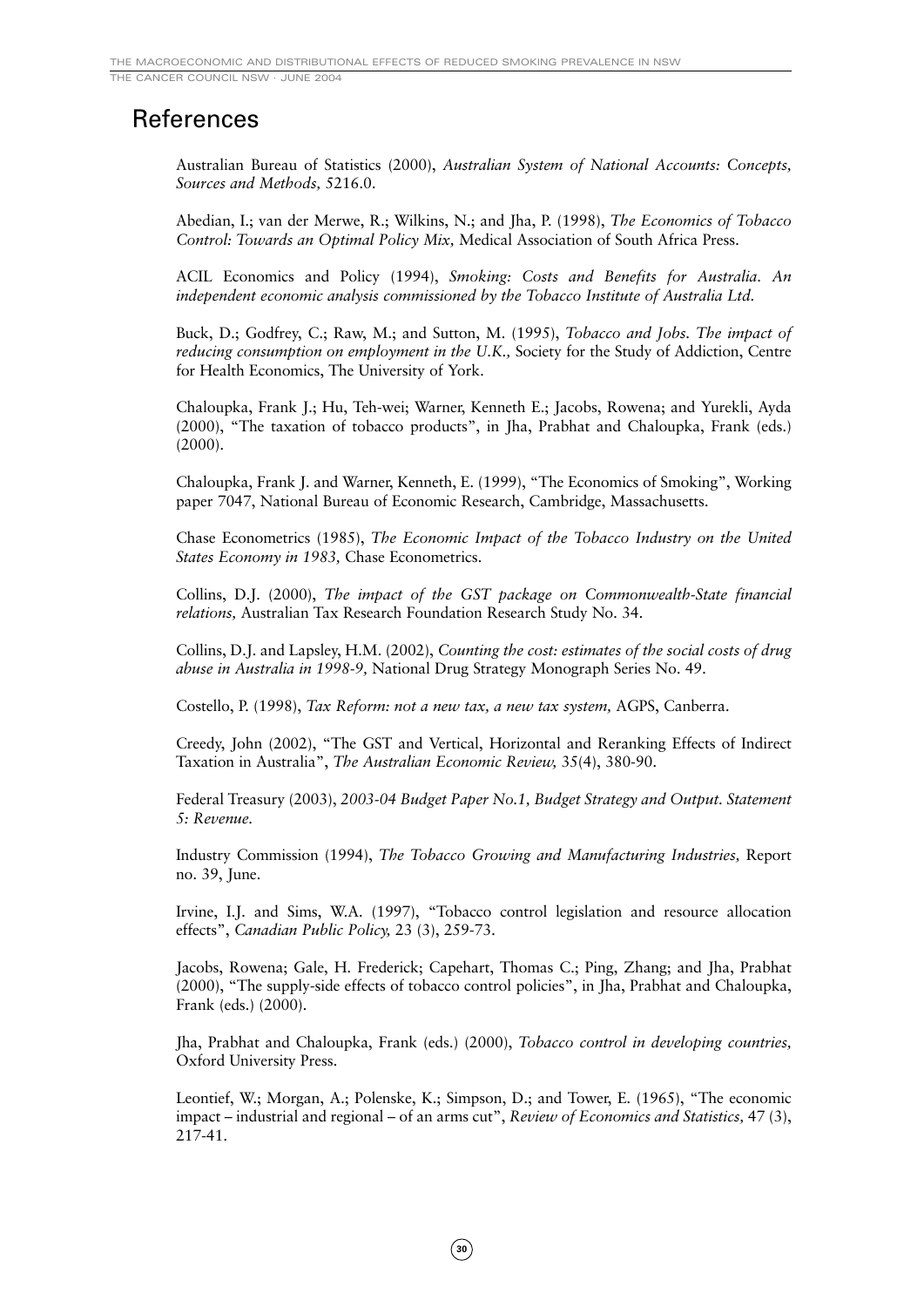

McNicoll, I.H. and Boyle, S. (1992), "Regional economic impact of a reduction of resident expenditure on cigarettes: a case study of Glasgow", *Applied Economics,* 24, 291-6.

Miernyk, W.H. (1965), *The Elements of Input-Output Analysis,* Random House, New York.

NSW Tourism Commission (1989), *The Economic Impacts of Tourism,* Sydney.

Powell, R.A.; Jensen, R.C.; West, G.R.; Condon, M.B.; and Wilkinson, J.T. (1981), *The Impact of the Tobacco Industry on Regional, State and Australian Economies,* Report to the Tobacco Institute of Australia Limited, volumes I and II.

PricewaterhouseCoopers (2001), *The Current Economic and Policy Environment for the Australian Tobacco Industry.*

Siahpush, M. (2003), "Socioeconomic status and tobacco expenditure among Australian households: results from the 1998-99 Household Expenditure Survey", *Journal of Epidemiology and Community Health,* 57:798-801.

Siahpush, M.; Borland, R.; and Scollo, M. (2003), "Smoking and financial stress", *Tobacco Control,* 12:60-6.

Scutella, R (1997), "The incidence of indirect taxes on final demand in Australia", Working Paper no. 18/97, Melbourne Institute of Applied Economic and Social Research, University of Melbourne.

van der Merwe, R. (1998), "Employment issues in tobacco control", in Abedian *et al* (1998).

Warner, K.E. and Fulton, G.A. (1994), "The economic implications of tobacco product sales in a non-tobacco state", *Journal of the American Medical Association,* 271 (10), 771-6.

Warner, K.E .and Fulton, G.A. (1995), "Importance of tobacco to a country's economy: an appraisal of the tobacco industry's economic argument", *Tobacco Control,* 4: 180-3.

Warner, K.E.; Fulton, G.A.; Nicolas, P.; and Grimes, D.R. (1996), "Employment implications of declining tobacco product sales for the regional economies of the United States", *Journal of the American Medical Association,* 275 (10), 1241-6.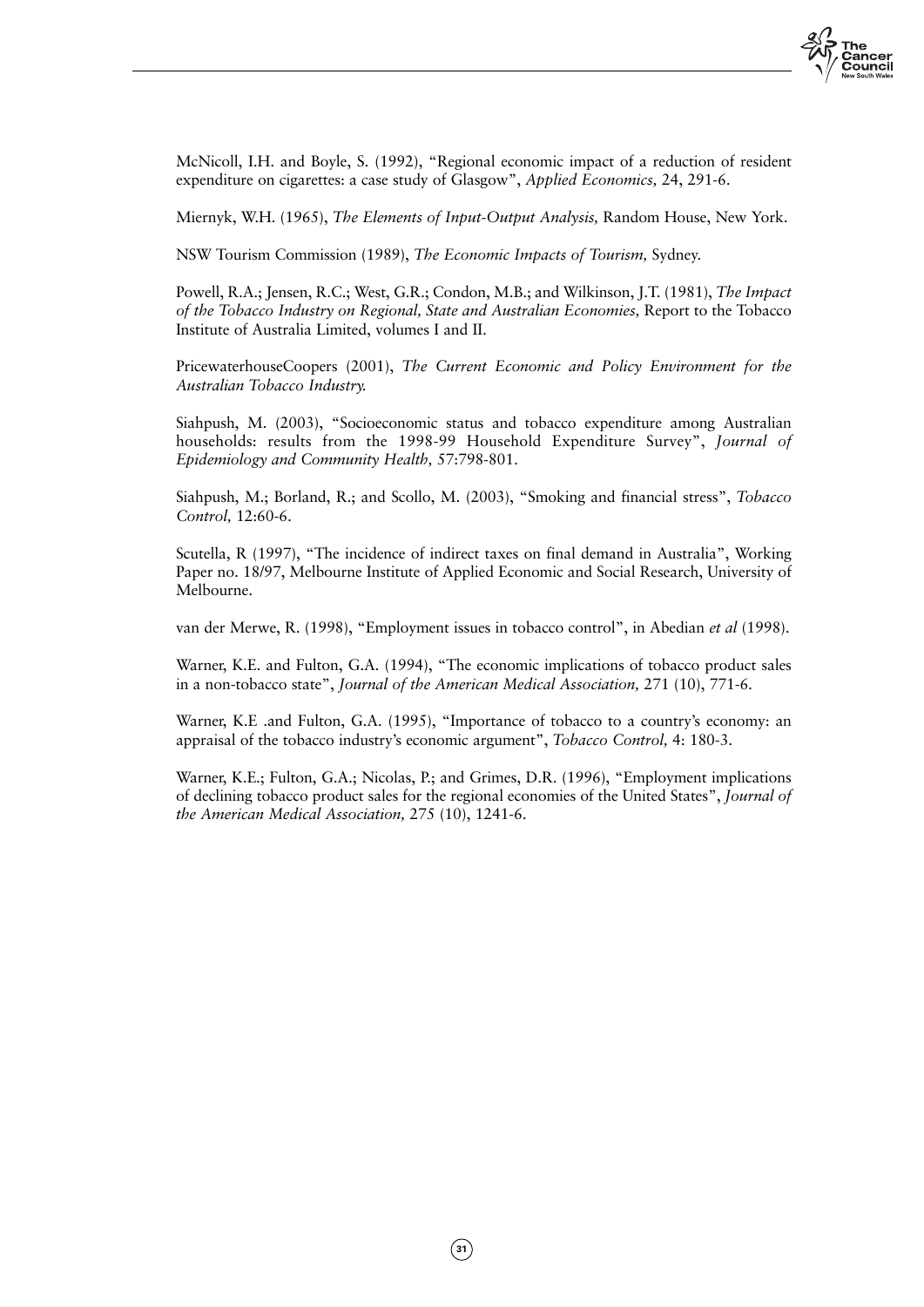# Data sources

Australian Bureau of Statistics, *Household Expenditure Survey* (6533.0 and unpublished data).

Australian Bureau of Statistics, *Australian National Accounts: Input-Output Tables* (5209.0 and unpublished data).

Australian Bureau of Statistics, *Australian National Accounts: National Income, Expenditure and Product* (5206.0 and unpublished data).

Australian Bureau of Statistics, *Australian National Accounts: State Accounts* (5220.0 and unpublished data).

Australian Bureau of Statistics, *Australian Consumer Price Index: Concepts, Sources and Methods 2003,* (6461.0).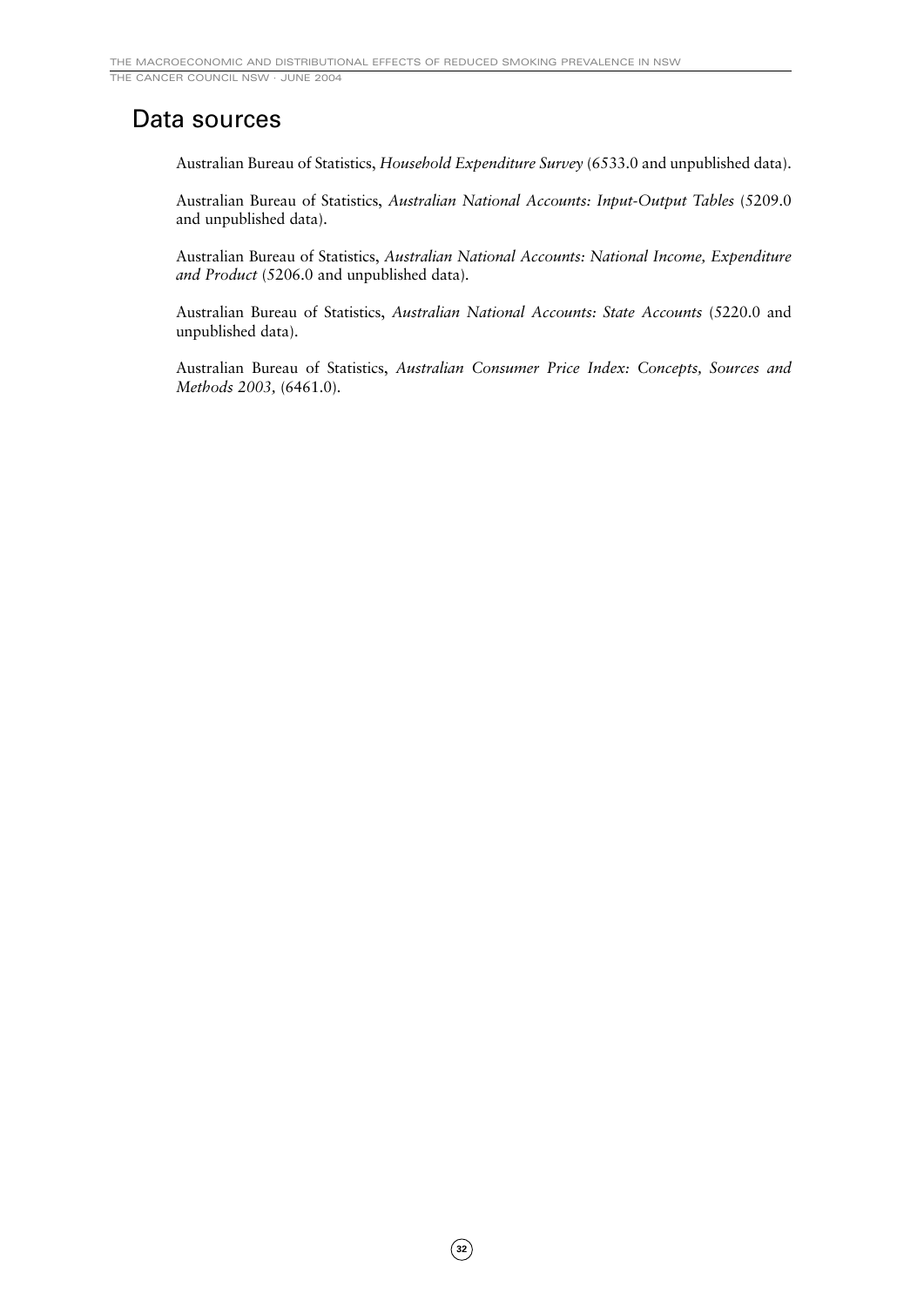

# Appendix A: Estimated output changes on an 86 industry classification

This appendix presents more detailed estimates of changes in output in 86 NSW industries resulting from a 25 per cent reduction in NSW smoking prevalence.

As a reminder, full details of the seven scenarios used in the simulations are as follows:

### **Expenditure Reallocation scenarios**

- **ER1** households that quit smoking are assumed to spend the money freed according to the expenditure patterns of non-smoking households, and the impact on net indirect taxation revenue is met by an equal decrease in government expenditure distributed proportionally across the components of Government Final Consumption Expenditure;
- **ER2** households that quit smoking are assumed to spend the money freed according to the expenditure patterns of non-smoking households, and the impact on net indirect taxation revenue is met by an equal increase in income tax;
- **ER3** households that quit smoking are assumed to spend the money freed according to their proportions of non-tobacco expenditures, and the impact on net indirect taxation revenue is met by an equal decrease in government expenditure distributed proportionally across the components of Government Final Consumption Expenditure; and,
- **ER4** households that quit smoking are assumed to spend the money freed according to their proportions of non-tobacco expenditures, and the impact on net indirect taxation revenue is met by an equal increase in income tax.

#### **Tobacco Institute scenarios**

- **TI1** the released expenditure is neither reallocated to other components of spending nor saved, and government spending is not reduced to offset the reduction in net indirect taxation;
- **TI2** the released expenditure is neither reallocated to other components of spending nor saved, and the impact on net indirect taxation revenue is met by an equal decrease in government expenditure distributed proportionally across the components of Government Final Consumption Expenditure; and,
- **TI3** the released expenditure is neither reallocated to other components of spending nor saved, and the impact on net indirect taxation revenue is met by an equal increase in income tax.

As noted in the report, all of the output projections utilised the 106 industry input-output table. The projections were aggregated to 35 industries and the corresponding employment effects estimated; it is these results that are tabulated in the body of the report. A more disaggregated set of results is presented in this appendix. However, because there is not a one-to-one correspondence between the industrial classes in the input-output table and the employment data at the 3-digit industry level (ABS, 6291.0.55.001, Datacube E06), it is not possible to report output and employment results for all 106 industries. After exclusion of the *Ownership of Dwellings* industry and aggregation of some industries there are 86 industries for which output and employment results can be estimated. The *Ownership of Dwellings* industry is not included in these results because its output is comprised only of gross rent of dwellings (actual and imputed) and as a consequence there is no employment associated with this industry.

Table 17 presents shows the 86 industries for which output and employment results are reported and the corresponding 105 industries from the input-output table.

Table 18 presents estimates of percentage changes in NSW sectoral outputs for all ER and TI scenarios on an 86 industry classification, for a 25 per cent reduction in NSW smoking prevalence. Table 19 presents estimates of employment changes for the 86 NSW industries on the same basis.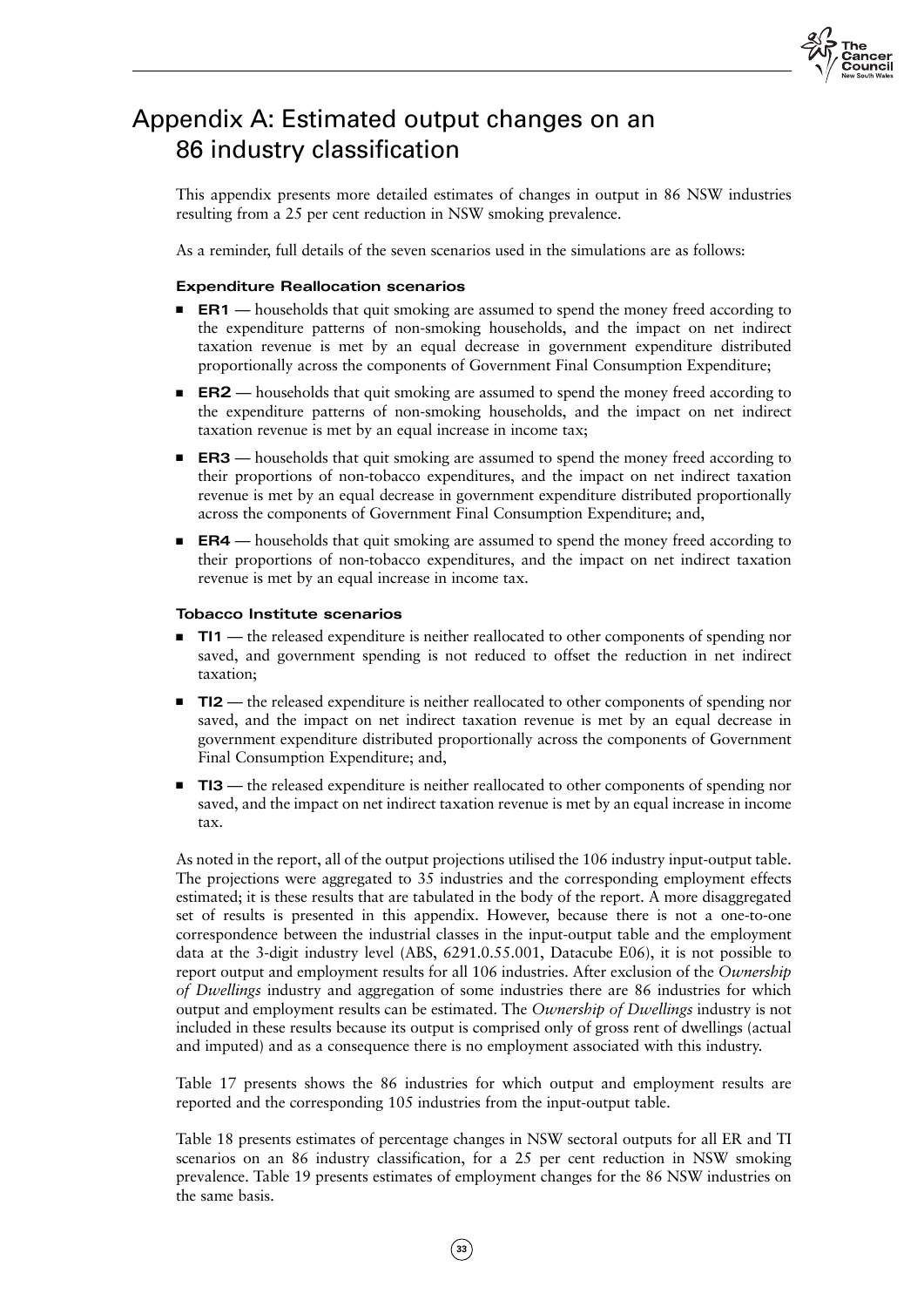### **Table 17: Reconciliation of labour force and input-output industrial classifications**

| <b>86 Industries</b>                                                 |                | <b>105 Industries</b><br>(excl. Ownership of Dwellings)               |           |
|----------------------------------------------------------------------|----------------|-----------------------------------------------------------------------|-----------|
| Sheep; Grains; Beef cattle                                           |                | Sheep<br>Grains<br>Beef cattle                                        |           |
| Dairy cattle                                                         |                | Dairy cattle                                                          |           |
| Pigs                                                                 |                | Pigs                                                                  |           |
| Poultry                                                              |                | Poultry                                                               |           |
| Other agriculture                                                    |                | Other agriculture                                                     |           |
| Services to agriculture; hunting<br>and trapping                     | $\vert$ *      | Services to agriculture; hunting<br>and trapping                      | $\vert$ * |
| Forestry and logging                                                 |                | Forestry and logging                                                  |           |
| Commercial fishing                                                   |                | Commercial fishing                                                    |           |
| Coal; oil and gas                                                    |                | Coal; oil and gas                                                     |           |
| Iron ores; Non-ferrous metal ores                                    |                | Iron ores<br>Non-ferrous metal ores                                   |           |
| Other mining                                                         |                | Other mining                                                          |           |
| Services to mining                                                   |                | Services to mining                                                    |           |
| Meat and meat products                                               |                | Meat and meat products                                                |           |
| Dairy products                                                       |                | Dairy products                                                        |           |
| Fruit and vegetable products                                         |                | Fruit and vegetable products                                          |           |
| Oils and fats                                                        |                | Oils and fats                                                         |           |
| Flour mill products and cereal foods                                 |                | Flour mill products and cereal foods                                  |           |
| <b>Bakery products</b>                                               | L              | <b>Bakery products</b>                                                | L         |
| Confectionery; Other food products                                   |                | Confectionery<br>Other food products                                  |           |
| Soft drinks, cordials and syrups;<br>Beer and malt; Wine and spirits | $\mathsf{I}^*$ | Soft drinks, cordials and syrups<br>Beer and malt<br>Wine and spirits |           |
| Tobacco products                                                     |                | Tobacco products                                                      |           |
| Textile fibres, yarns and woven fabrics                              |                | Textile fibres, yarns and woven fabrics                               |           |
| Textile products                                                     |                | Textile products                                                      |           |
| Knitting mill products                                               |                | Knitting mill products                                                |           |
| Clothing                                                             |                | Clothing                                                              |           |
| Footwear                                                             |                | Footwear                                                              |           |
| Leather and leather products                                         |                | Leather and leather products                                          |           |
| Sawmill products                                                     |                | Sawmill products                                                      |           |
| Other wood products                                                  |                | Other wood products                                                   |           |
| Pulp, paper and paperboard; Paper<br>containers and products         |                | Pulp, paper and paperboard<br>Paper containers and products           |           |
| Printing and services to printing                                    |                | Printing and services to printing                                     |           |
| Publishing; recorded media<br>and publishing                         |                | Publishing; recorded media<br>and publishing                          |           |
| Petroleum and coal products                                          |                | Petroleum and coal products                                           |           |
| <b>Basic chemicals</b>                                               |                | <b>Basic chemicals</b>                                                |           |

**34**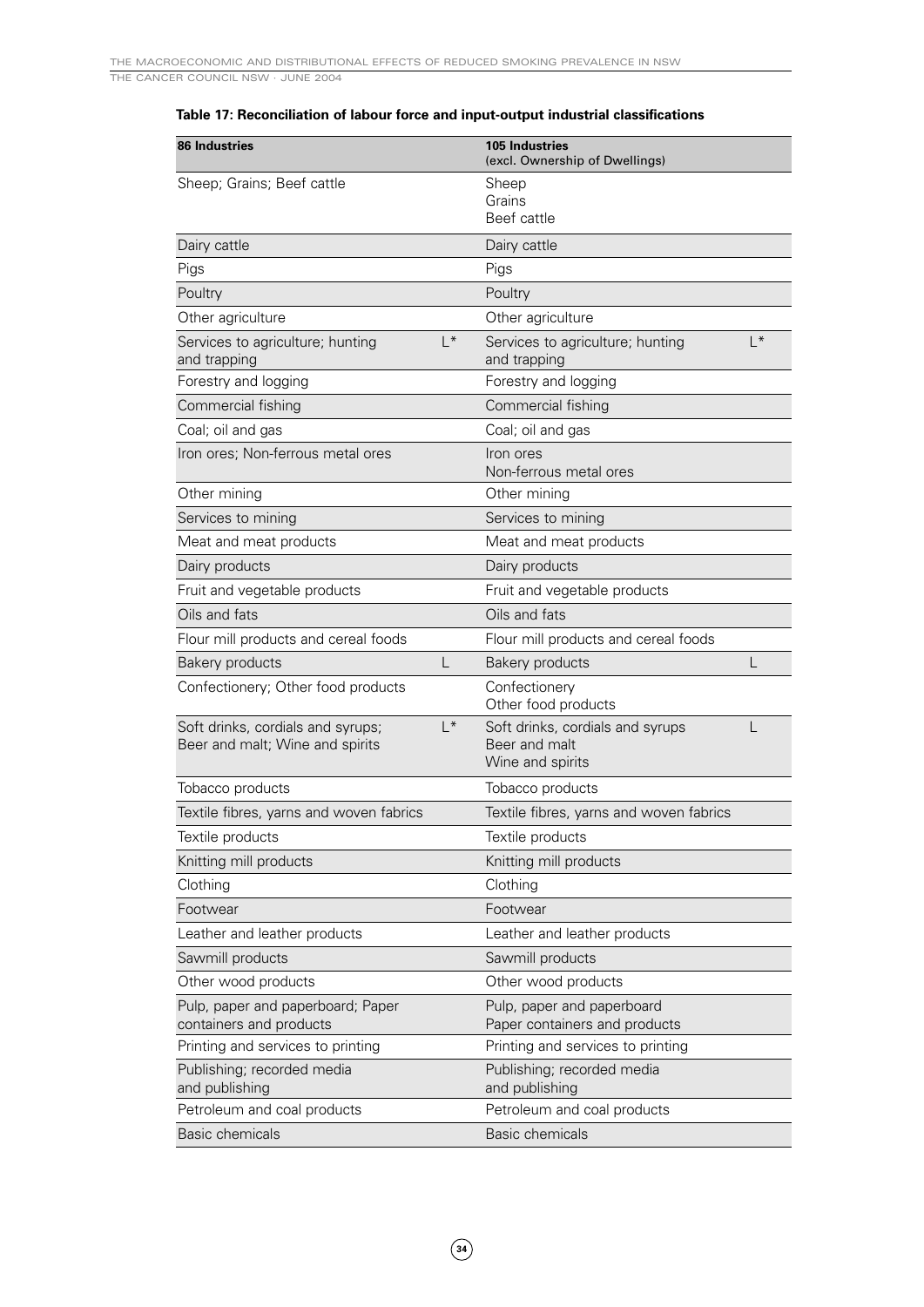

### **Table 17:** (cont.)

| <b>86 Industries</b>                                                                 |       | <b>105 Industries</b><br>(excl. Ownership of Dwellings)                                                                                                 |       |
|--------------------------------------------------------------------------------------|-------|---------------------------------------------------------------------------------------------------------------------------------------------------------|-------|
| Other Chemical Product Manufacturing                                                 |       | Paints<br>Medicinal and pharmaceutical products,<br>pesticides<br>Soap and detergents<br>Cosmetics and toiletry preparations<br>Other chemical products |       |
| Rubber products                                                                      |       | Rubber products                                                                                                                                         |       |
| Plastic products                                                                     |       | Plastic products                                                                                                                                        |       |
| Glass and glass products                                                             |       | Glass and glass products                                                                                                                                |       |
| Ceramic products                                                                     |       | Ceramic products                                                                                                                                        |       |
| Cement, lime and concrete slurry;<br>Plaster and other concrete products             | $L^*$ | Cement, lime and concrete slurry<br>Plaster and other concrete products                                                                                 | $L^*$ |
| Other non-metallic mineral products                                                  |       | Other non-metallic mineral products                                                                                                                     |       |
| Iron and steel                                                                       |       | Iron and steel                                                                                                                                          |       |
| Basic non-ferrous metal and products                                                 |       | Basic non-ferrous metal and products                                                                                                                    |       |
| Structural metal products                                                            |       | Structural metal products                                                                                                                               |       |
| Sheet metal products                                                                 |       | Sheet metal products                                                                                                                                    |       |
| Fabricated metal products                                                            |       | Fabricated metal products                                                                                                                               |       |
| Motor vehicles and parts;<br>other transport equipment                               |       | Motor vehicles and parts;<br>other transport equipment                                                                                                  |       |
| Ships and boats;<br>Railway equipment; Aircraft                                      |       | Ships and boats<br>Railway equipment<br>Aircraft                                                                                                        |       |
| Photographic and scientific equipment                                                |       | Photographic and scientific equipment                                                                                                                   |       |
| Electronic equipment                                                                 |       | Electronic equipment                                                                                                                                    |       |
| Household appliances;<br>Other electrical equipment                                  |       | Household appliances<br>Other electrical equipment                                                                                                      |       |
| Agricultural, mining and construction<br>equipment; other machinery and<br>equipment |       | Agricultural, mining and construction<br>equipment<br>Other machinery and equipment                                                                     |       |
| Prefabricated buildings                                                              |       | Prefabricated buildings                                                                                                                                 |       |
| Furniture                                                                            |       | Furniture                                                                                                                                               |       |
| Other manufacturing                                                                  |       | Other manufacturing                                                                                                                                     |       |
| Electricity supply                                                                   |       | Electricity supply                                                                                                                                      |       |
| Gas supply                                                                           |       | Gas supply                                                                                                                                              |       |
| Water supply; sewerage and<br>drainage services                                      | L     | Water supply; sewerage and<br>drainage services                                                                                                         |       |
| Residential building; Other construction                                             |       | Residential building<br>Other construction                                                                                                              | L     |
| Wholesale trade                                                                      | L     | Wholesale trade                                                                                                                                         |       |
| Retail trade                                                                         | L     | Retail trade                                                                                                                                            | L     |
| Mechanical repairs; Other repairs                                                    | L     | Mechanical repairs<br>Other repairs                                                                                                                     | L     |
| Accommodation, cafes and restaurants                                                 | L     | Accommodation, cafes and restaurants                                                                                                                    | L     |
| Road transport                                                                       |       | Road transport                                                                                                                                          |       |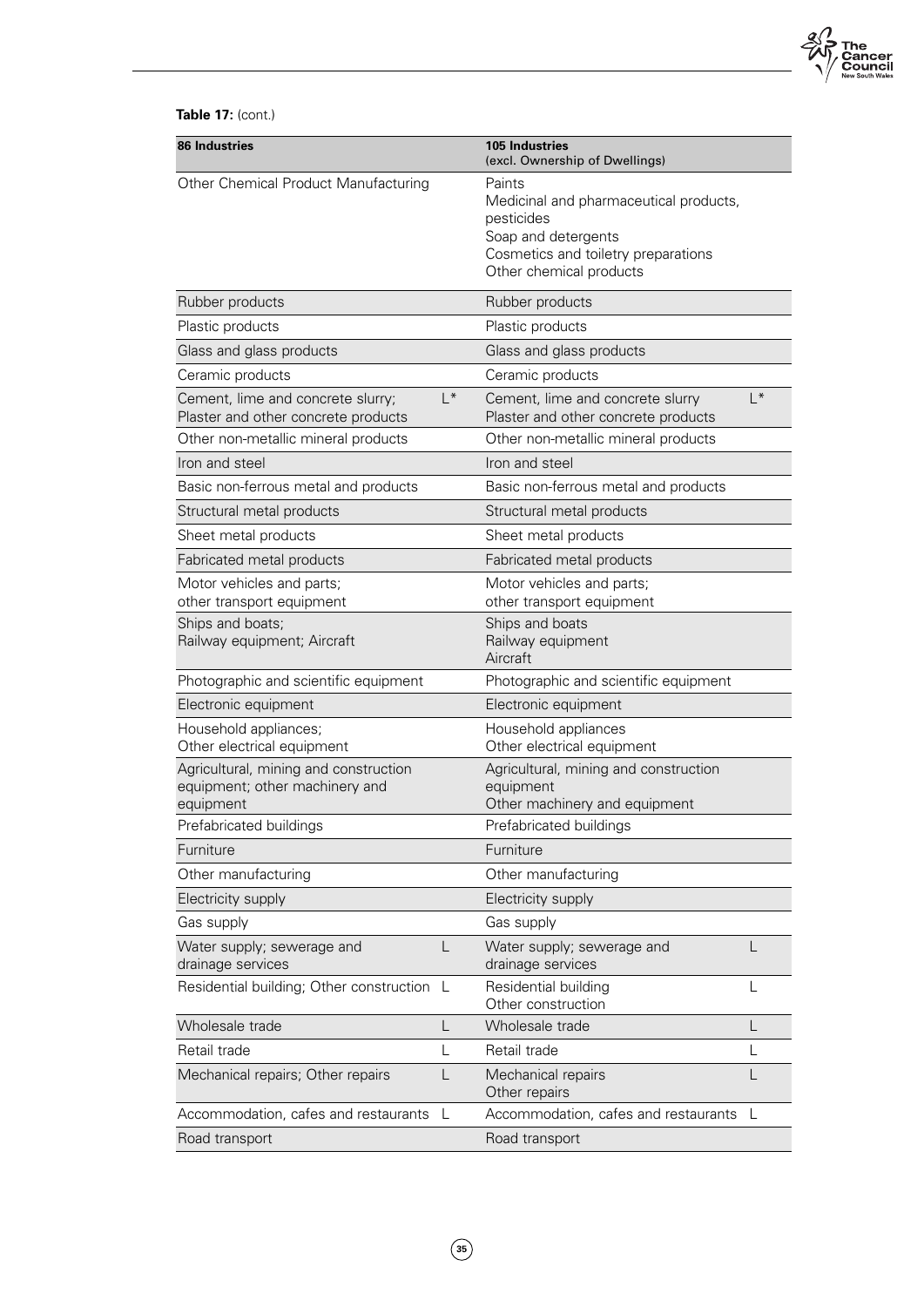### **Table 17:** (cont.)

| <b>86 Industries</b>                                             |   | <b>105 Industries</b><br>(excl. Ownership of Dwellings)          |   |
|------------------------------------------------------------------|---|------------------------------------------------------------------|---|
| Rail, pipeline and other transport                               |   | Rail, pipeline and other transport                               |   |
| Water transport                                                  |   | Water transport                                                  |   |
| Air and space transport                                          |   | Air and space transport                                          |   |
| Services to transport; storage                                   |   | Services to transport; storage                                   |   |
| Communication services                                           | L | Communication services                                           | L |
| Banking; Non-bank finance                                        |   | <b>Banking</b><br>Non-bank finance                               |   |
| Insurance                                                        | L | Insurance                                                        | L |
| Services to finance, investment<br>and insurance                 |   | Services to finance, investment<br>and insurance                 |   |
| Other property services                                          | L | Other property services                                          |   |
| Scientific research, technical and<br>computer services          |   | Scientific research, technical and<br>computer services          |   |
| Legal, accounting, marketing and<br>business management services | L | Legal, accounting, marketing and<br>business management services |   |
| Other business services                                          | L | Other business services                                          |   |
| Government administration                                        |   | Government administration                                        |   |
| Defence                                                          |   | Defence                                                          |   |
| Education                                                        | L | Education                                                        | L |
| Health services                                                  |   | <b>Health services</b>                                           |   |
| Community services                                               |   | Community services                                               |   |
| Motion picture, radio and<br>television services                 |   | Motion picture, radio and<br>television services                 |   |
| Libraries, museums and the arts                                  | L | Libraries, museums and the arts                                  | L |
| Sport, gambling and recreational<br>services                     |   | Sport, gambling and recreational<br>services                     |   |
| Personal services                                                |   | Personal services                                                |   |
| Other services                                                   |   | Other services                                                   |   |

**Note:** L indicates a Local industry

L<sup>\*</sup> indicates that an industry within an industry group is a Local industry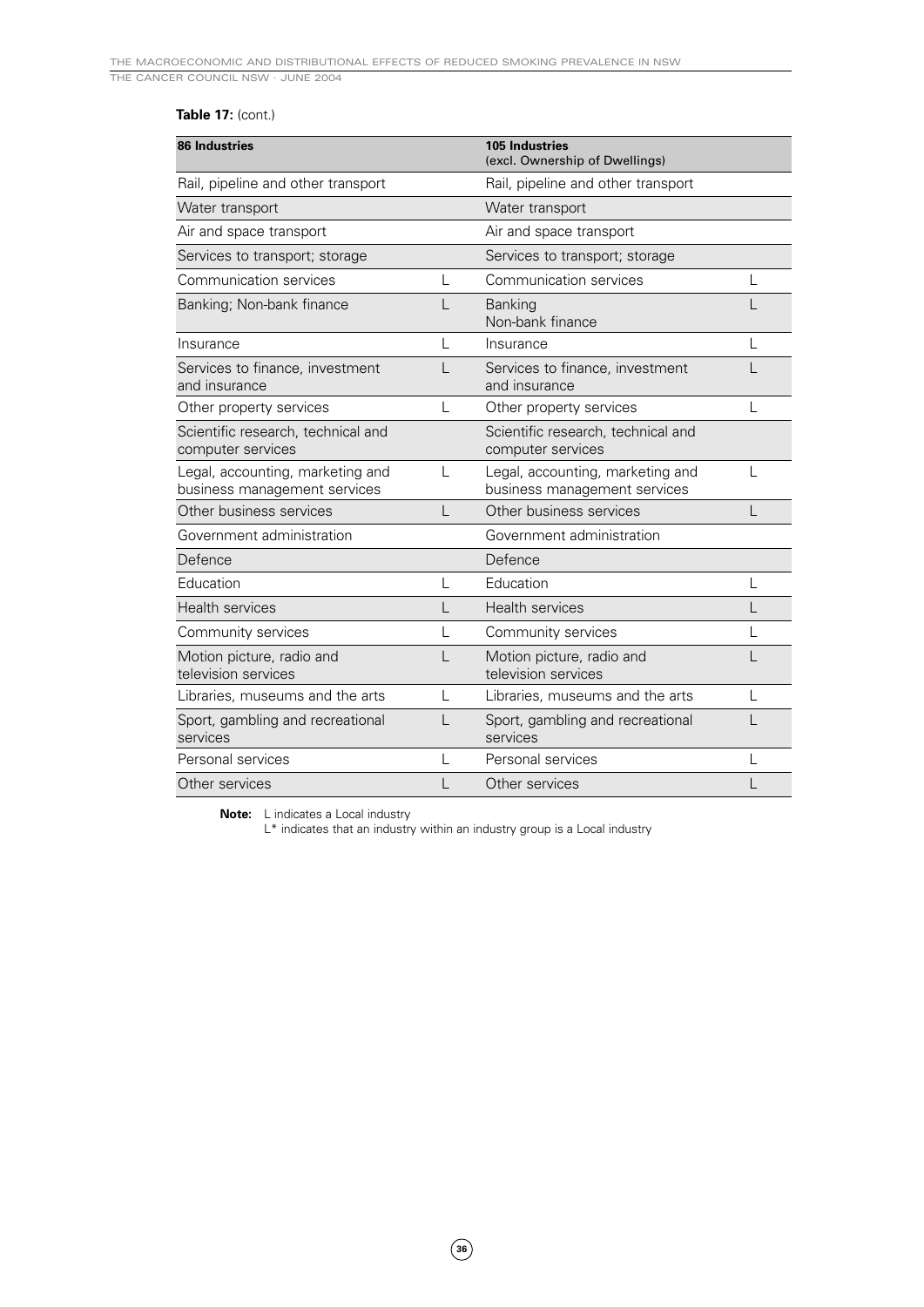

**Table 18: Percentage changes in NSW sectoral outputs resulting from a 25 per cent reduction in NSW smoking prevalence over the period 2002/3 to 2007/8, 86 industry classification, various scenarios**

| <b>Industry Classification</b>                                       | ER <sub>1</sub><br>% | ER <sub>2</sub><br>% | ER <sub>3</sub><br>% | ER4<br>% | TI1<br>% | TI2<br>% | TI3<br>% |
|----------------------------------------------------------------------|----------------------|----------------------|----------------------|----------|----------|----------|----------|
| Sheep, grains, beef cattle                                           | 0.040                | 0.008                | 0.046                | 0.014    | $-0.010$ | $-0.016$ | $-0.053$ |
| Dairy cattle                                                         | 0.107                | 0.041                | 0.116                | 0.050    | $-0.007$ | $-0.011$ | $-0.088$ |
| Pigs                                                                 | 0.084                | 0.022                | 0.092                | 0.030    | $-0.015$ | $-0.020$ | $-0.093$ |
| Poultry                                                              | 0.112                | 0.037                | 0.121                | 0.047    | $-0.012$ | $-0.016$ | $-0.103$ |
| Other agriculture                                                    | $-0.043$             | $-0.112$             | $-0.032$             | $-0.100$ | $-0.147$ | $-0.158$ | $-0.237$ |
| Services to agriculture; hunting and trapping                        | 0.009                | $-0.016$             | 0.013                | $-0.012$ | $-0.035$ | $-0.055$ | $-0.084$ |
| Forestry and logging                                                 | $-0.074$             | $-0.028$             | $-0.071$             | $-0.025$ | $-0.041$ | $-0.133$ | $-0.080$ |
| Commercial fishing                                                   | 0.071                | 0.018                | 0.080                | 0.027    | $-0.020$ | $-0.046$ | $-0.107$ |
| Coal; oil and gas                                                    | 0.027                | 0.009                | 0.028                | 0.010    | $-0.011$ | $-0.028$ | $-0.049$ |
| Iron ores; Non-ferrous metal ores                                    | 0.004                | 0.002                | 0.005                | 0.002    | $-0.002$ | $-0.007$ | $-0.010$ |
| Other mining                                                         | 0.007                | 0.003                | 0.009                | 0.004    | $-0.008$ | $-0.031$ | $-0.037$ |
| Services to mining                                                   | 0.000                | 0.003                | 0.000                | 0.003    | $-0.003$ | $-0.019$ | $-0.015$ |
| Meat and meat products                                               | 0.084                | 0.022                | 0.092                | 0.030    | $-0.015$ | $-0.020$ | $-0.093$ |
| Dairy products                                                       | 0.116                | 0.044                | 0.126                | 0.054    | $-0.008$ | $-0.012$ | $-0.096$ |
| Fruit and vegetable products                                         | 0.176                | 0.074                | 0.189                | 0.088    | $-0.003$ | $-0.004$ | $-0.122$ |
| Oils and fats                                                        | 0.120                | 0.046                | 0.131                | 0.057    | $-0.011$ | $-0.026$ | $-0.112$ |
| Flour mill products and cereal foods                                 | 0.121                | 0.040                | 0.132                | 0.051    | $-0.015$ | $-0.019$ | $-0.113$ |
| Bakery products                                                      | 0.233                | 0.095                | 0.252                | 0.114    | $-0.009$ | $-0.014$ | $-0.175$ |
| Confectionery; Other food products                                   | 0.117                | 0.041                | 0.126                | 0.050    | $-0.006$ | $-0.009$ | $-0.097$ |
| Soft drinks, cordials and syrups;<br>Beer and malt; Wine and spirits | 0.138                | 0.031                | 0.193                | 0.087    | $-0.017$ | $-0.026$ | $-0.149$ |
| Tobacco products                                                     | $-6.990$             | $-7.095$             | $-6.990$             | $-7.094$ | $-6.990$ | $-6.990$ | $-7.112$ |
| Textile fibres, yarns and woven fabrics                              | 0.042                | $-0.008$             | 0.045                | $-0.005$ | $-0.038$ | $-0.057$ | $-0.115$ |
| Textile products                                                     | 0.054                | 0.008                | 0.067                | 0.021    | $-0.027$ | $-0.056$ | $-0.110$ |
| Knitting mill products                                               | 0.113                | 0.041                | 0.110                | 0.039    | $-0.005$ | $-0.033$ | $-0.116$ |
| Clothing                                                             | 0.117                | 0.040                | 0.110                | 0.034    | $-0.005$ | $-0.026$ | $-0.115$ |
| Footwear                                                             | 0.115                | 0.037                | 0.108                | 0.031    | $-0.008$ | $-0.029$ | $-0.119$ |
| Leather and leather products                                         | 0.056                | 0.008                | 0.058                | 0.010    | $-0.003$ | $-0.009$ | $-0.065$ |
| Sawmill products                                                     | 0.011                | 0.003                | 0.012                | 0.005    | $-0.008$ | $-0.023$ | $-0.032$ |
| Other wood products                                                  | 0.018                | 0.008                | 0.019                | 0.009    | $-0.013$ | $-0.039$ | $-0.051$ |
| Pulp, paper and paperboard;<br>Paper containers and products         | $-0.047$             | $-0.074$             | $-0.040$             | $-0.067$ | $-0.091$ | $-0.138$ | $-0.169$ |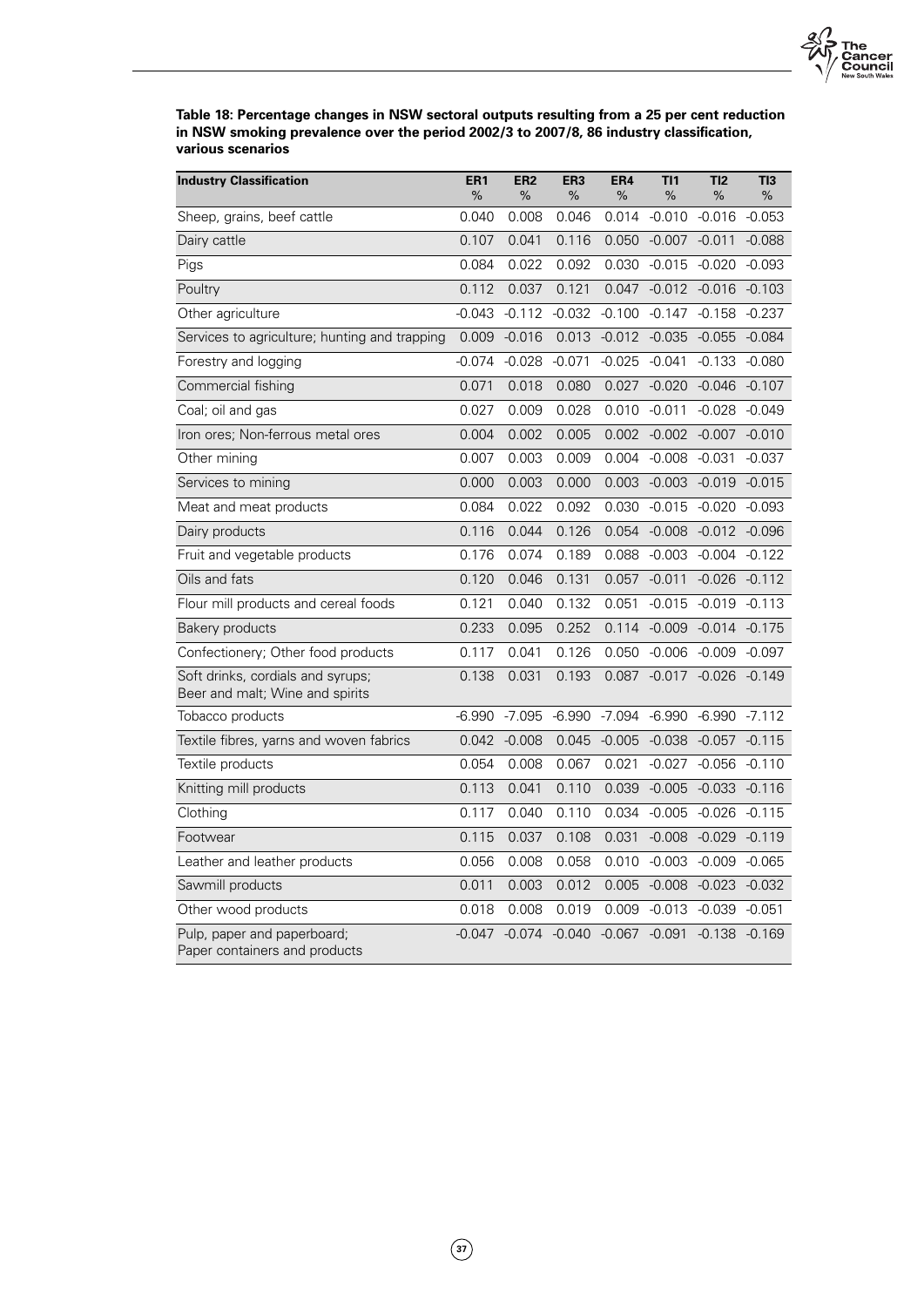### **Table 18:** (cont.)

| <b>Industry Classification</b>                                              | ER <sub>1</sub><br>% | ER <sub>2</sub><br>% | ER <sub>3</sub><br>% | ER4<br>% | T11<br>%                          | TI2<br>%                 | TI3<br>$\%$ |
|-----------------------------------------------------------------------------|----------------------|----------------------|----------------------|----------|-----------------------------------|--------------------------|-------------|
| Printing and services to printing                                           | $-0.010$             | $-0.021$             | $-0.005$             | $-0.016$ | $-0.035$                          | $-0.097$                 | $-0.110$    |
| Publishing; recorded media and publishing                                   | 0.017                | $-0.016$             | 0.021                |          | $-0.012 -0.022 -0.067$            |                          | $-0.105$    |
| Petroleum and coal products                                                 | 0.043                | 0.012                | 0.048                | 0.016    | $-0.017$                          | $-0.043$                 | $-0.080$    |
| Basic chemicals                                                             | 0.018                | $-0.006$             | 0.022                | $-0.001$ | $-0.027$                          | $-0.059$                 | $-0.086$    |
| Other chemical product manufacturing                                        | $-0.052$             | 0.000                | $-0.049$             | 0.003    | $-0.014$                          | $-0.128$                 | $-0.067$    |
| Rubber products                                                             | 0.004                | 0.009                | 0.009                |          | 0.014 -0.014 -0.076               |                          | $-0.070$    |
| Plastic products                                                            | 0.044                | 0.006                | 0.054                | 0.015    | -0.027                            | $-0.057$                 | $-0.102$    |
| Glass and glass products                                                    | 0.047                | 0.015                | 0.056                | 0.024    | $-0.013$                          | $-0.034$                 | $-0.071$    |
| Ceramic products                                                            | 0.033                | 0.015                | 0.036                | 0.019    | $-0.003$                          | $-0.012$                 | $-0.032$    |
| Cement, lime and concrete slurry;<br>Plaster and other concrete products    | $-0.001$             | 0.009                | $-0.003$             | 0.007    | $-0.009 - 0.031$                  |                          | $-0.020$    |
| Other non-metallic mineral products                                         | 0.022                | 0.011                | 0.021                | 0.011    | $-0.007$                          | $-0.026$                 | $-0.038$    |
| Iron and steel                                                              | 0.021                | 0.010                | 0.024                | 0.013    |                                   | $-0.006 -0.028$          | $-0.041$    |
| Basic non-ferrous metal and products                                        | 0.009                | 0.004                | 0.010                | 0.006    | $-0.004$                          | $-0.016$                 | $-0.021$    |
| Structural metal products                                                   | 0.011                | 0.009                | 0.010                | 0.009    |                                   | $-0.006 -0.033$          | $-0.035$    |
| Sheet metal products                                                        | 0.064                | 0.022                | 0.074                | 0.032    | $-0.011$                          | $-0.030$                 | $-0.079$    |
| Fabricated metal products                                                   | 0.017                | 0.007                | 0.021                | 0.011    | $-0.013$                          | $-0.047$                 | $-0.059$    |
| Motor vehicles and parts;<br>other transport equipment                      | 0.060                | 0.021                | 0.064                | 0.026    |                                   | $-0.005 -0.012 -0.058$   |             |
| Ships and boats;<br>railway equipment; aircraft                             | $-0.031$             | 0.003                | $-0.028$             | 0.005    | $-0.006 - 0.075$                  |                          | -0.036      |
| Photographic and scientific equipment                                       | $-0.019$             | 0.001                | $-0.018$             | 0.002    | $-0.006$                          | -0.071                   | $-0.048$    |
| Electronic equipment                                                        | 0.004                | $-0.004$             | 0.005                | $-0.002$ | $-0.007$                          | $-0.031$                 | $-0.040$    |
| Household appliances:<br>Other electrical equipment                         | 0.040                | 0.014                | 0.047                | 0.021    | $-0.009$                          | $-0.032$                 | $-0.062$    |
| Agricultural, mining and construction equip.;<br>other machinery and equip. | 0.002                | 0.001                | 0.004                | 0.003    | $-0.007 -0.030$                   |                          | $-0.031$    |
| Prefabricated buildings                                                     | 0.005                | 0.003                | 0.005                | 0.003    | $-0.004 -0.017$                   |                          | $-0.019$    |
| Furniture                                                                   | 0.031                | 0.016                | 0.040                |          | 0.025 -0.004 -0.026               |                          | $-0.044$    |
| Other manufacturing                                                         | 0.034                | $-0.020$             |                      |          | 0.038 -0.015 -0.023 -0.046 -0.107 |                          |             |
| Electricity supply                                                          | 0.070                | 0.036                | 0.062                |          | 0.028 -0.018 -0.056 -0.095        |                          |             |
| Gas supply                                                                  | 0.074                | 0.032                | 0.068                | 0.025    | $-0.020$                          | $-0.044$ $-0.094$        |             |
| Water supply; sewerage and<br>drainage services                             | 0.109                | 0.059                | 0.094                | 0.045    |                                   | $-0.018 - 0.053 - 0.110$ |             |
| Residential building; other construction                                    | $-0.019$             | 0.003                | $-0.020$             |          | $0.002 -0.001$                    | $-0.032$                 | $-0.007$    |
| Wholesale trade                                                             | 0.017                | $-0.022$             | 0.024                |          | $-0.015 -0.048 -0.080$            |                          | $-0.126$    |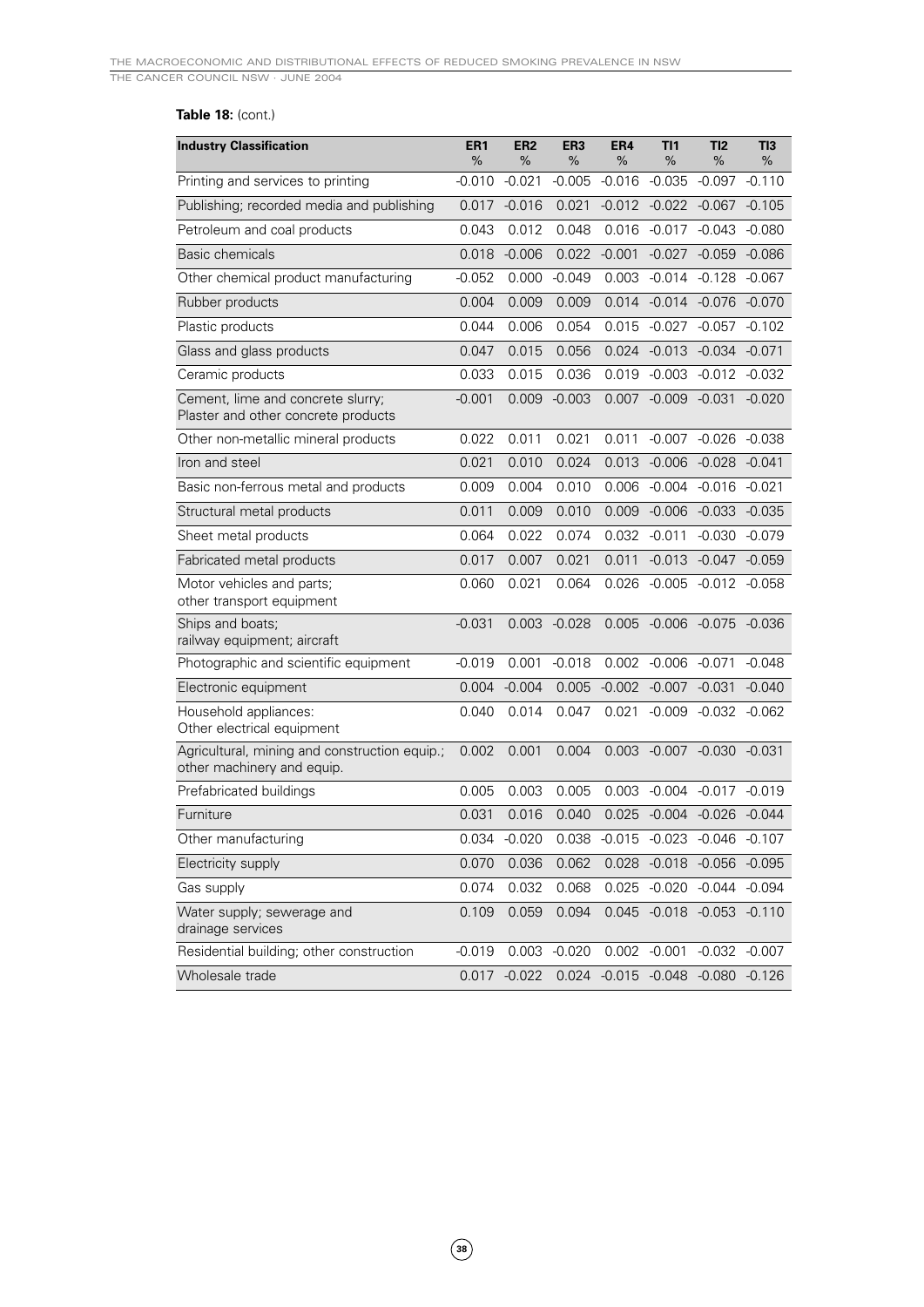

### **Table 18:** (cont.)

| <b>Industry Classification</b>                                   | ER <sub>1</sub><br>% | ER <sub>2</sub><br>% | ER <sub>3</sub><br>%     | ER4<br>% | T11<br>%          | TI2<br>% | TI3<br>% |
|------------------------------------------------------------------|----------------------|----------------------|--------------------------|----------|-------------------|----------|----------|
| Retail trade                                                     | 0.080                | $-0.070$             | 0.092                    | $-0.057$ | $-0.114$          | $-0.115$ | $-0.288$ |
| Mechanical repairs; Other repairs                                | 0.115                | 0.024                | 0.125                    | 0.034    | $-0.030$          | $-0.059$ | $-0.164$ |
| Accommodation, cafes and restaurants                             | $-0.007$             | $-0.093$             | 0.001                    | $-0.085$ | $-0.085$          | $-0.117$ | $-0.217$ |
| Road transport                                                   | 0.017                | $-0.003$             | 0.023                    | 0.003    | $-0.029$          | $-0.065$ | $-0.088$ |
| Rail, pipeline and other transport                               | 0.019                | 0.012                | 0.021                    | 0.014    | $-0.013$          | $-0.055$ | $-0.063$ |
| Water transport                                                  | 0.066                | 0.026                | 0.072                    | 0.031    | $-0.007$          | $-0.024$ | $-0.071$ |
| Air and space transport                                          | 0.039                | 0.013                | 0.045                    | 0.018    | $-0.015$          | $-0.048$ | $-0.079$ |
| Services to transport; storage                                   | $-0.060$             | $-0.008$             | $-0.055$                 | $-0.004$ | $-0.024$          | $-0.130$ | $-0.071$ |
| Communication services                                           | 0.035                | $-0.008$             | 0.048                    | 0.005    | $-0.030$          | $-0.091$ | $-0.142$ |
| Banking; non-bank finance                                        | 0.074                | 0.008                | 0.076                    | 0.011    | $-0.024$          | $-0.066$ | $-0.142$ |
| Insurance                                                        | 0.090                | $-0.005$             | 0.099                    | 0.005    | $-0.020$          | -0.039   | $-0.149$ |
| Services to finance, investment<br>and insurance                 | 0.046                | 0.001                | 0.051                    | 0.007    | $-0.020$          | $-0.081$ | $-0.132$ |
| Other property services                                          | 0.024                | $-0.007$             | 0.027                    | $-0.004$ | $-0.035$          | $-0.077$ | $-0.113$ |
| Scientific research, technical and<br>computer services          | $-0.061$             | $-0.015$             | $-0.058$                 | $-0.012$ | $-0.027$          | $-0.123$ | $-0.069$ |
| Legal, accounting, marketing and<br>business management services | $-0.011$             |                      | $-0.037 - 0.006 - 0.031$ |          | $-0.061 - 0.123$  |          | $-0.153$ |
| Other business services                                          | $-0.041$             | $-0.041$             | $-0.036$                 | $-0.036$ | $-0.062 -0.148$   |          | $-0.148$ |
| Government administration                                        | $-0.294$             | $-0.001$             | $-0.290$                 | 0.000    | $-0.004$ $-0.354$ |          | $-0.015$ |
| Defence                                                          | $-0.352$             |                      | $0.000 -0.349$           | 0.000    | 0.000             | $-0.408$ | $-0.001$ |
| Education                                                        | $-0.239$             | 0.000                | $-0.237$                 | 0.000    | $-0.002$          | $-0.333$ | $-0.056$ |
| <b>Health services</b>                                           | $-0.219$             | 0.004                | $-0.231$                 | $-0.010$ | $-0.003$          | $-0.333$ | $-0.075$ |
| Community services                                               | $-0.148$             | $-0.008$             | $-0.140$                 | $-0.002$ | $-0.002 -0.254$   |          | $-0.093$ |
| Motion picture, radio and television services                    | $-0.035$             | $-0.024$             | $-0.030$                 | $-0.019$ | $-0.037$          | $-0.135$ | $-0.123$ |
| Libraries, museums and the arts                                  | $-0.108$             | $-0.015$             | $-0.101$                 | $-0.010$ | $-0.013$          | $-0.215$ | $-0.108$ |
| Sport, gambling and recreational services                        | 0.074                | $-0.040$             | 0.078                    | $-0.035$ | $-0.020$          | $-0.052$ | $-0.184$ |
| Personal services                                                | 0.103                | $-0.002$             | 0.112                    | 0.009    | $-0.006$          | $-0.049$ | $-0.170$ |
| Other services                                                   | $-0.130$             | $-0.002 -0.122$      |                          | 0.005    | $-0.009 - 0.253$  |          | $-0.104$ |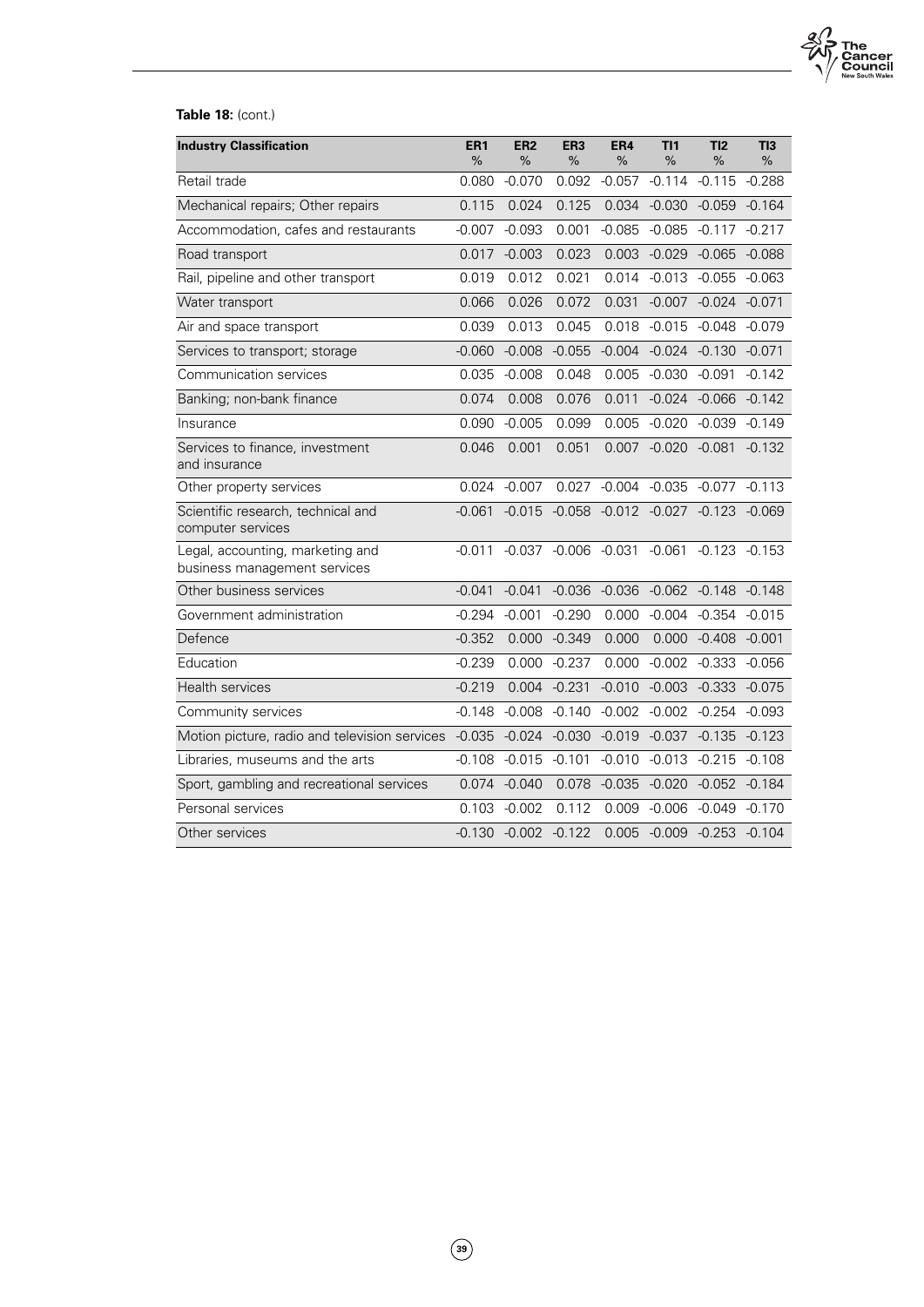#### **Table 19: Changes in NSW full time equivalent employment resulting from a 25 per cent reduction in NSW smoking prevalence over the period 2002/3 to 2007/8, 86 industry classification, various scenarios**

| <b>Industry Classification</b>                                       | ER <sub>1</sub><br>No. | ER <sub>2</sub><br>No. | ER <sub>3</sub><br>No. | ER4<br>No.     | TI1<br>No.     | TI2<br>No.     | TI3<br>No.     |
|----------------------------------------------------------------------|------------------------|------------------------|------------------------|----------------|----------------|----------------|----------------|
| Sheep, grains, beef cattle                                           | 17                     | 4                      | 20                     | 6              | $-4$           | $-7$           | $-23$          |
| Dairy cattle                                                         | 5                      | $\overline{2}$         | 6                      | $\overline{2}$ | $\Omega$       | $-1$           | $-4$           |
| Pigs                                                                 | 2                      | 1                      | 2                      | $\mathbf{1}$   | 0              | $-1$           | $-2$           |
| Poultry                                                              | 5                      | $\overline{2}$         | 5                      | $\overline{2}$ | $-1$           | $-1$           | $-4$           |
| Other agriculture                                                    | -8                     | $-22$                  | $-6$                   | $-20$          | $-29$          | $-31$          | -46            |
| Services to agriculture; hunting and trapping                        | $\mathbf{1}$           | $-1$                   | $\mathbf{1}$           | $-1$           | $-2$           | $-4$           | -6             |
| Forestry and logging                                                 | $-2$                   | $-1$                   | $-2$                   | $-1$           | $-1$           | -3             | $-2$           |
| Commercial fishing                                                   | 3                      | $\mathbf{1}$           | 3                      | $\mathbf{1}$   | $-1$           | $-2$           | $-4$           |
| Coal; oil and gas                                                    | 3                      | 1                      | 3                      | $\mathbf{1}$   | $-1$           | -3             | $-5$           |
| Iron ores; Non-ferrous metal ores                                    | $\overline{0}$         | $\overline{0}$         | 0                      | $\overline{0}$ | $\overline{0}$ | $\overline{0}$ | $\overline{0}$ |
| Other mining                                                         | 0                      | 0                      | 0                      | 0              | 0              | $-1$           | $-1$           |
| Services to mining                                                   | $\Omega$               | $\Omega$               | $\Omega$               | $\Omega$       | $\Omega$       | $\Omega$       | $\overline{0}$ |
| Meat and meat products                                               | 13                     | 3                      | 14                     | 5              | $-2$           | -3             | $-14$          |
| Dairy products                                                       | $\overline{4}$         | $\mathbf{1}$           | $\overline{4}$         | $\overline{2}$ | $\overline{0}$ | $\overline{0}$ | $-3$           |
| Fruit and vegetable products                                         | 6                      | $\overline{2}$         | 6                      | 3              | 0              | 0              | $-4$           |
| Oils and fats                                                        | $\mathbf{1}$           | $\overline{0}$         | $\mathbf{1}$           | $\mathbf{1}$   | $\overline{0}$ | 0              | $-1$           |
| Flour mill products and cereal foods                                 | 6                      | 2                      | 7                      | 3              | $-1$           | $-1$           | -6             |
| Bakery products                                                      | 23                     | 9                      | 25                     | 11             | $-1$           | $-1$           | $-17$          |
| Confectionery; Other food products                                   | 10                     | 4                      | 11                     | 4              | $-1$           | $-1$           | -9             |
| Soft drinks, cordials and syrups;<br>Beer and malt; Wine and spirits | 9                      | $\overline{2}$         | 13                     | 6              | $-1$           | $-2$           | $-10$          |
| Tobacco products                                                     | $-103$                 | $-105$                 | $-103$                 | $-105$         | $-103$         | $-103$         | $-105$         |
| Textile fibres, yarns and woven fabrics                              | $\mathbf{1}$           | $\Omega$               | $\mathbf{1}$           | $\overline{0}$ | $-1$           | $-1$           | $-2$           |
| Textile products                                                     | 3                      | 0                      | 3                      | $\mathbf{1}$   | $-1$           | -3             | -5             |
| Knitting mill products                                               | 1                      | $\overline{0}$         | $\mathbf{1}$           | $\overline{0}$ | $\mathbf 0$    | 0              | $-1$           |
| Clothing                                                             | 15                     | 5                      | 14                     | 4              | $-1$           | -3             | $-15$          |
| Footwear                                                             | $\overline{2}$         | $\mathbf{1}$           | $\overline{2}$         | $\Omega$       | $\overline{0}$ | $\Omega$       | $-2$           |
| Leather and leather products                                         | $\Omega$               | $\Omega$               | $\overline{0}$         | $\Omega$       | $\Omega$       | $\Omega$       | 0              |
| Sawmill products                                                     | $\mathbf{1}$           | $\overline{0}$         | $\mathbf{1}$           | $\overline{0}$ | $\overline{0}$ | $-1$           | $-1$           |
| Other wood products                                                  | 3                      | 1                      | 3                      | 1              | $-2$           | -6             | -8             |
| Pulp, paper and paperboard;<br>Paper containers and products         | $-2$                   | $-4$                   | $-2$                   | -3             | $-5$           | $-7$           | $-9$           |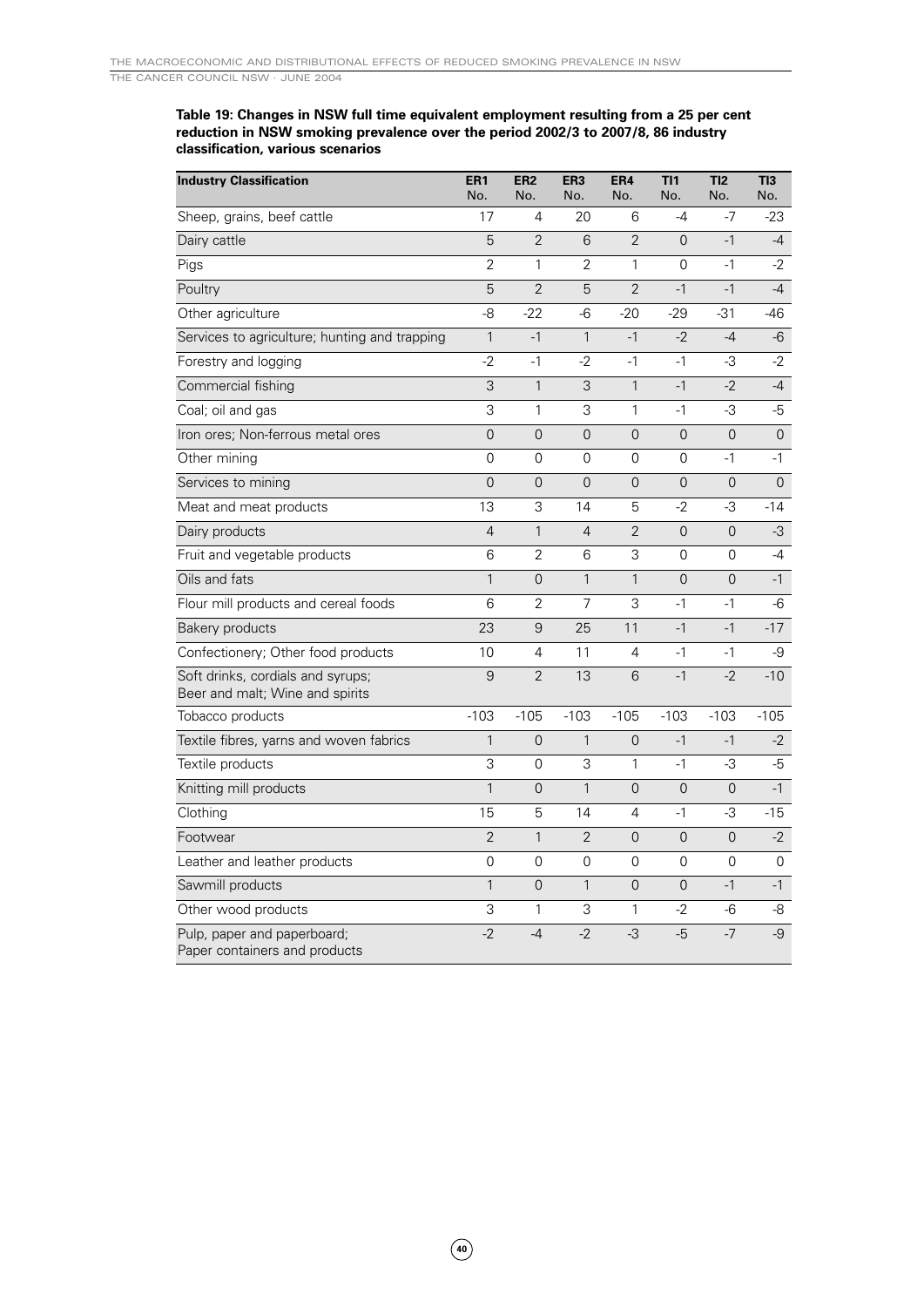

### **Table 19:** (cont.)

| <b>Industry Classification</b>                                              | ER <sub>1</sub><br>No. | ER <sub>2</sub><br>No. | ER <sub>3</sub><br>No. | ER4<br>No.     | TI1<br>No.     | TI2<br>No. | TI3<br>No. |
|-----------------------------------------------------------------------------|------------------------|------------------------|------------------------|----------------|----------------|------------|------------|
| Printing and services to printing                                           | $-2$                   | -5                     | $-1$                   | -4             | -8             | $-21$      | -24        |
| Publishing; recorded media and publishing                                   | 3                      | $-3$                   | 4                      | $-2$           | $-4$           | $-12$      | $-20$      |
| Petroleum and coal products                                                 | 1                      | $\mathbf 0$            | $\mathbf{1}$           | $\mathbf 0$    | $-1$           | $-1$       | $-2$       |
| Basic chemicals                                                             | 1                      | $\overline{0}$         | $\mathbf{1}$           | $\overline{0}$ | $-1$           | $-2$       | $-3$       |
| Other chemical product manufacturing                                        | $-12$                  | $\overline{0}$         | $-11$                  | 1              | -3             | $-29$      | $-15$      |
| Rubber products                                                             | $\mathbf 0$            | $\mathsf{O}\xspace$    | $\overline{0}$         | $\overline{0}$ | $\overline{0}$ | $-1$       | $-1$       |
| Plastic products                                                            | 5                      | 1                      | 6                      | $\overline{2}$ | -3             | $-6$       | $-11$      |
| Glass and glass products                                                    | $\mathbf{1}$           | $\Omega$               | $\overline{2}$         | $\mathbf{1}$   | $\Omega$       | $-1$       | $-2$       |
| Ceramic products                                                            | 1                      | $\overline{0}$         | 1                      | $\overline{0}$ | $\overline{0}$ | 0          | $-1$       |
| Cement, lime and concrete slurry;<br>Plaster and other concrete products    | $\overline{0}$         | $\mathbf{1}$           | $\overline{0}$         | $\Omega$       | $-1$           | $-2$       | $-1$       |
| Other non-metallic mineral products                                         | 1                      | $\overline{0}$         | $\mathbf{1}$           | $\mathbf 0$    | $\Omega$       | $-1$       | $-1$       |
| Iron and steel                                                              | $\overline{4}$         | $\overline{2}$         | $\overline{4}$         | $\overline{2}$ | $-1$           | $-5$       | $-7$       |
| Basic non-ferrous metal and products                                        | 1                      | 0                      | 1                      | 1              | 0              | $-2$       | $-2$       |
| Structural metal products                                                   | $\mathbf{1}$           | $\mathbf{1}$           | $\mathbf{1}$           | $\mathbf{1}$   | $-1$           | $-3$       | $-3$       |
| Sheet metal products                                                        | 3                      | 1                      | 3                      | 1              | 0              | $-1$       | -3         |
| Fabricated metal products                                                   | 3                      | $\mathbf{1}$           | $\overline{4}$         | $\overline{2}$ | $-3$           | $-9$       | $-11$      |
| Motor vehicles and parts;<br>other transport equipment                      | 6                      | $\overline{2}$         | $\overline{7}$         | 3              | $-1$           | $-1$       | -6         |
| Ships and boats;<br>railway equipment; aircraft                             | $-2$                   | $\overline{0}$         | $-2$                   | $\Omega$       | $\Omega$       | $-6$       | $-3$       |
| Photographic and scientific equipment                                       | $-1$                   | $\overline{0}$         | $-1$                   | $\Omega$       | $\overline{0}$ | -3         | $-2$       |
| Electronic equipment                                                        | $\overline{0}$         | $\overline{0}$         | $\mathbf{1}$           | $\Omega$       | $-1$           | $-4$       | $-5$       |
| Household appliances:<br>Other electrical equipment                         | 5                      | $\overline{2}$         | 6                      | 3              | $-1$           | -4         | -8         |
| Agricultural, mining and construction equip.;<br>other machinery and equip. | $\overline{0}$         | $\mathbf 0$            | $\mathbf{1}$           | $\mathbf 0$    | $-1$           | $-5$       | $-5$       |
| Prefabricated buildings                                                     | 0                      | $\overline{0}$         | 0                      | $\overline{0}$ | 0              | 0          | 0          |
| Furniture                                                                   | 5                      | 3                      | $\overline{7}$         | $\overline{4}$ | $-1$           | $-4$       | $-7$       |
| Other manufacturing                                                         | 1                      | -1                     | 1                      | -1             | $-1$           | $-2$       | -4         |
| Electricity supply                                                          | 11                     | $\,6$                  | 10                     | 5              | $-3$           | $-9$       | $-16$      |
| Gas supply                                                                  | 1                      | 1                      | $\mathbf{1}$           | 0              | 0              | $-1$       | -2         |
| Water supply; sewerage and<br>drainage services                             | 9                      | 5                      | $\overline{7}$         | $\overline{4}$ | $-1$           | $-4$       | $-9$       |
| Residential building; Other construction                                    | $-43$                  | 6                      | $-44$                  | 5              | -3             | $-72$      | $-15$      |
| Wholesale trade                                                             | 26                     | $-33$                  | 35                     | $-23$          | $-72$          | $-120$     | $-187$     |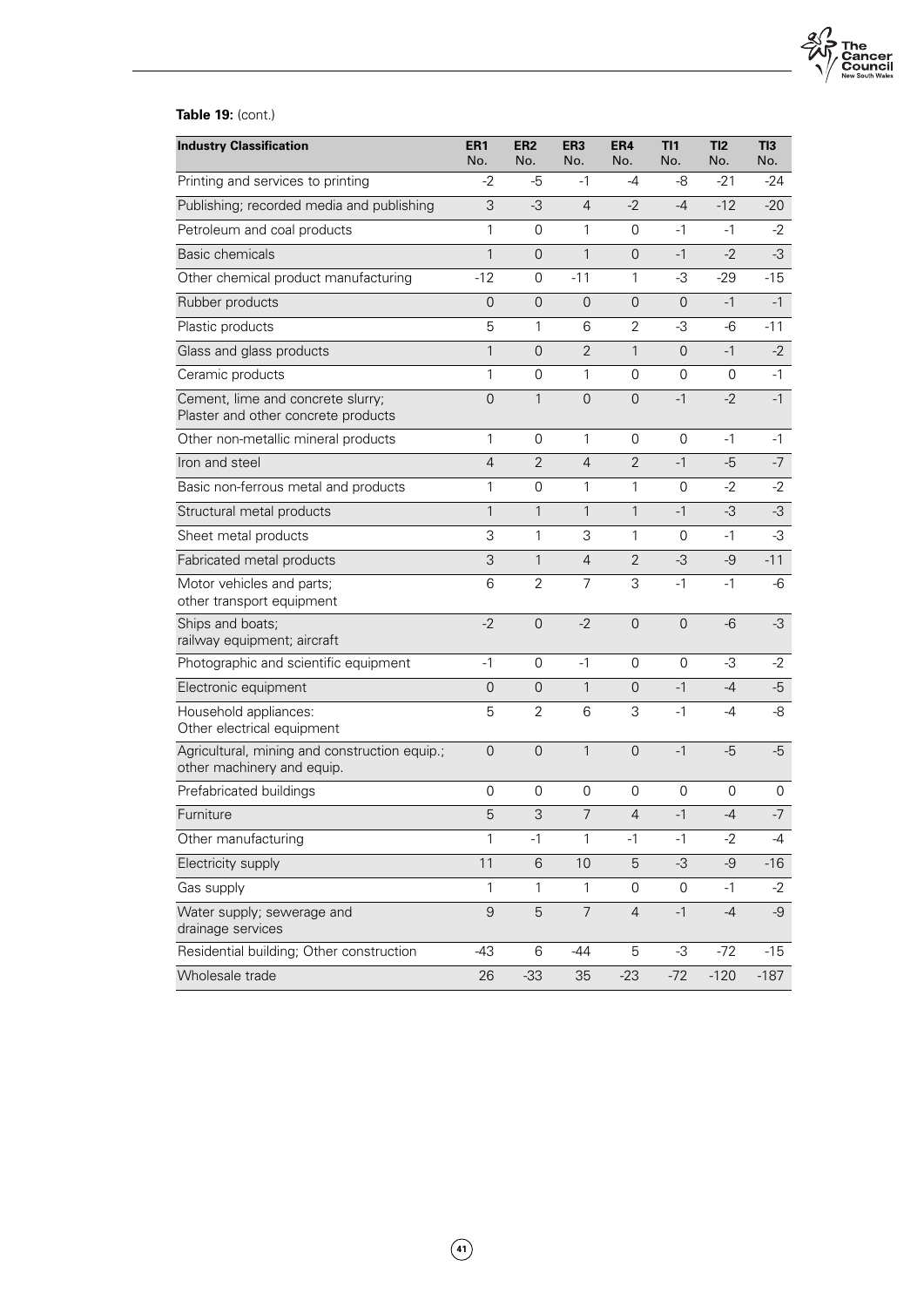### **Table 19:** (cont.)

| <b>Industry Classification</b>                                   | ER <sub>1</sub><br>No. | ER <sub>2</sub><br>No. | ER <sub>3</sub><br>No. | ER4<br>No.     | TI1<br>No.     | TI2<br>No. | TI3<br>No. |
|------------------------------------------------------------------|------------------------|------------------------|------------------------|----------------|----------------|------------|------------|
| Retail trade                                                     | 239                    | $-208$                 | 275                    | $-168$         | $-339$         | $-342$     | $-860$     |
| Mechanical repairs; Other repairs                                | 71                     | 15                     | 77                     | 21             | $-19$          | $-36$      | $-102$     |
| Accommodation, cafes and restaurants                             | -8                     | $-112$                 | 1                      | $-102$         | $-102$         | $-141$     | $-261$     |
| Road transport                                                   | 11                     | $-2$                   | 15                     | $\overline{2}$ | $-19$          | $-43$      | $-59$      |
| Rail, pipeline and other transport                               | 3                      | $\overline{2}$         | 4                      | 3              | $-2$           | $-10$      | $-11$      |
| Water transport                                                  | $\overline{2}$         | $\mathbf{1}$           | $\overline{2}$         | $\mathbf{1}$   | $\overline{0}$ | $-1$       | $-2$       |
| Air and space transport                                          | 8                      | $\overline{2}$         | 9                      | 4              | -3             | $-9$       | $-15$      |
| Services to transport; storage                                   | $-20$                  | $-3$                   | $-18$                  | $-1$           | $-8$           | $-43$      | $-23$      |
| Communication services                                           | 21                     | -5                     | 28                     | 3              | $-18$          | $-53$      | -83        |
| Banking; non-bank finance                                        | 49                     | 6                      | 51                     | 8              | $-16$          | $-44$      | -95        |
| Insurance                                                        | 26                     | $-1$                   | 28                     | $\mathbf{1}$   | $-6$           | $-11$      | $-43$      |
| Services to finance, investment<br>and insurance                 | 21                     | $\mathbf{1}$           | 23                     | 3              | $-9$           | $-36$      | -59        |
| Other property services                                          | 11                     | -3                     | 12                     | $-2$           | $-16$          | $-35$      | $-52$      |
| Scientific research, technical and<br>computer services          | $-65$                  | $-16$                  | $-62$                  | $-12$          | $-29$          | $-131$     | $-74$      |
| Legal, accounting, marketing and<br>business management services | $-12$                  | $-38$                  | $-7$                   | $-33$          | $-64$          | $-129$     | $-160$     |
| Other business services                                          | $-36$                  | $-37$                  | $-32$                  | $-32$          | $-55$          | $-130$     | $-131$     |
| Government administration                                        | $-306$                 | $-1$                   | $-302$                 | $\overline{0}$ | $-4$           | $-369$     | $-16$      |
| Defence                                                          | $-20$                  | $\overline{0}$         | $-20$                  | $\overline{0}$ | $\Omega$       | $-23$      | $\Omega$   |
| Education                                                        | $-412$                 | $\overline{0}$         | $-409$                 | $-1$           | $-4$           | $-573$     | $-96$      |
| <b>Health services</b>                                           | $-419$                 | 8                      | $-442$                 | $-19$          | $-5$           | $-636$     | $-143$     |
| Community services                                               | -86                    | $-5$                   | $-82$                  | $-1$           | $-1$           | $-149$     | -54        |
| Motion picture, radio and television services                    | $-7$                   | $-5$                   | $-6$                   | $-4$           | -8             | $-28$      | $-26$      |
| Libraries, museums and the arts                                  | $-21$                  | -3                     | $-20$                  | $-2$           | $-2$           | $-42$      | $-21$      |
| Sport, gambling and recreational services                        | 20                     | $-11$                  | 21                     | $-9$           | $-5$           | $-14$      | $-50$      |
| Personal services                                                | 47                     | $-1$                   | 51                     | $\overline{4}$ | -3             | $-22$      | $-77$      |
| Other services                                                   | $-64$                  | $-1$                   | $-60$                  | 3              | $-4$           | $-125$     | $-51$      |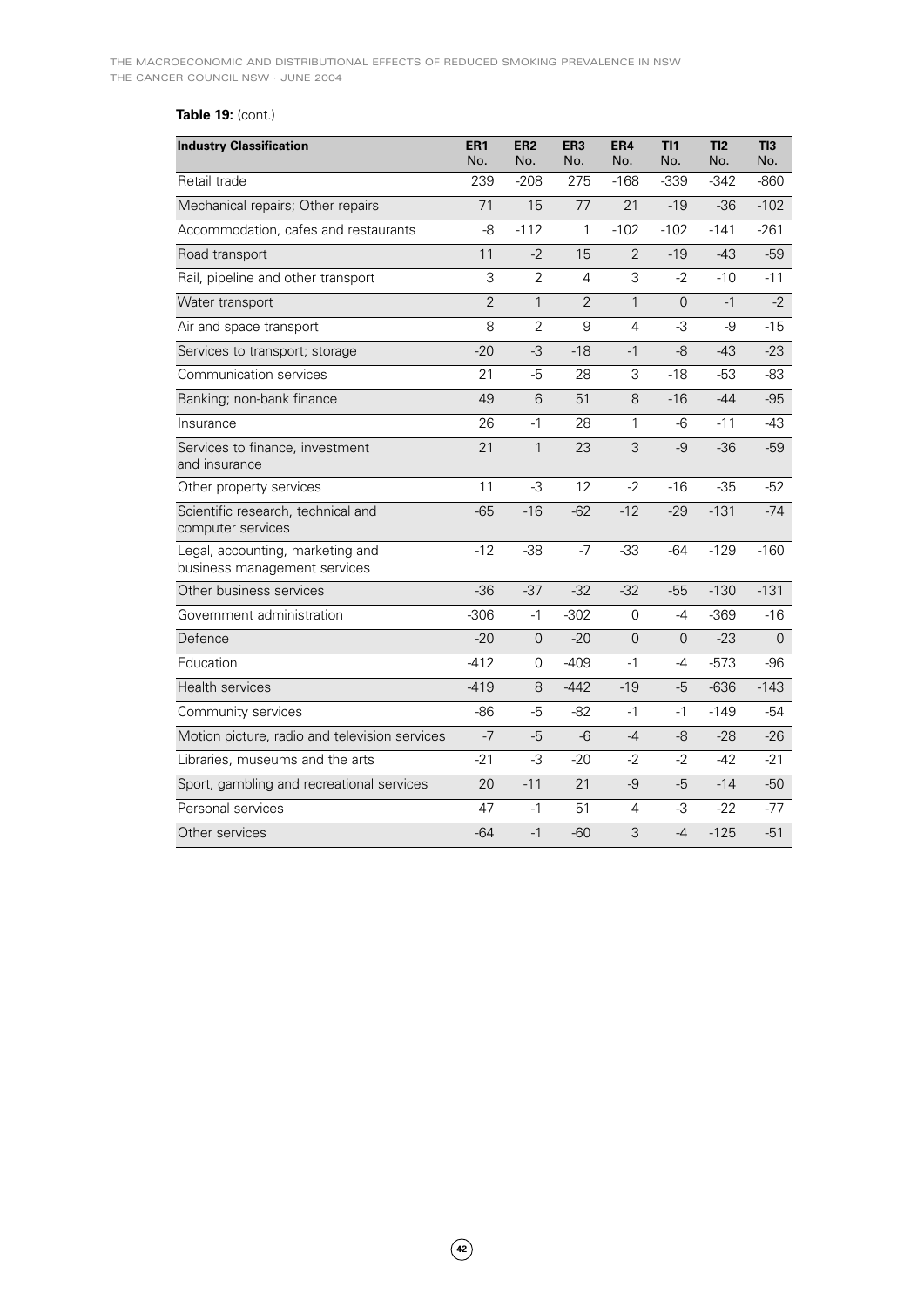

# Appendix B: The methodology in detail

The simulations in this report are derived from a static input-output model. In particular, the total requirements coefficients matrix for 106 industries from the *1996-97 Input-Output Tables* for Australia (ABS 5209.0) is combined with vectors of final demand and its components for 2002/03. This is the latest input-output table that is available for Australia – its use involves the standard assumption that the input-output coefficients are stable over time. McNicoll and Boyle (1992) note that to the extent that the assumption of stability is not correct there will be some degree of error in the forecasts, but that there is theoretical and empirical evidence that these errors are likely to be small. It is further assumed that economic activity is wholly demand-determined and that there is sufficient excess productive capacity and unemployed labour to allow any induced changes in production to occur. In the counterfactuals considered here, we assume no change in final demand or its components over the period under consideration, apart from the reduced expenditure on tobacco products, any reallocated consumer spending, and the impact on final demand of the government's response to any fall in its taxation revenue. Thus, we assume that there is no economic growth or inflation over the period under consideration and that, as consequence, any forecast changes in output will be a result only of the changes above. The associated forecasts of changes in employment by industry assume that output-labour ratios are stable.

In this report, a 25 per cent reduction in smoking prevalence in NSW over five years is modeled as a 25 per cent reduction in expenditure on tobacco products (and a 50 per cent reduction in prevalence over ten years as a 50 per cent reduction in expenditure). NSW household expenditure on tobacco products in 2002/03 was \$3,177.58m; the assumed reduction in prevalence will reduce household expenditure on tobacco products by \$794.4m in 2007/08 and by \$1,588.8m in 2012/13 (in 2002/03 prices). The expenditure reallocation scenarios in this report assume that this released expenditure is reallocated to other categories of household final consumption expenditure; by contrast, the tobacco industry scenarios assume no offsetting increases in household final consumption expenditure.

To determine the pattern of reallocated household expenditures the *1998-99 Household Expenditure Survey* (HES) has been employed to generate expenditure patterns for nonsmoking and smoking households in New South Wales. Households are classified as 'smoking households' if there is expenditure on tobacco products by at least one member of the household in the survey period. The HES Confidentialised Unit Record File contains a sample of 6,892 household records for Australia (corresponding to a population of 7,121,800 households); the New South Wales sub-sample contains 2,037 households (corresponding to a population of 2,371,000 households).

Expenditures on over 600 products in the HES are grouped into thirteen expenditure categories. The HES expenditure categories, however, are not consistent with the twelve Household Final Consumption Expenditure (HFCE) categories in the Australian National Accounts. In order to estimate the effect on economic activity of the expenditure reallocations in the input-output model, the HES data had to be made consistent with the HFCE categories. We have developed a concordance between the HES categories (at the ten-digit level of commodity classification) and the HFCE categories. Following reclassification of the HES data to HFCE categories, the estimated expenditures of non-smoking and smoking households in NSW were adjusted for:

- imputed rent on owner-occupied housing;
- under-reporting of alcohol consumption; and,
- under-reporting of tobacco consumption.

The resulting expenditure patterns are shown in Table 2 in the body of this report. This table also shows the expenditure pattern of NSW former smoking households – this pattern is derived by assuming that households that quit smoking reallocate their expenditure so as to maintain the relative proportions of non-tobacco expenditures.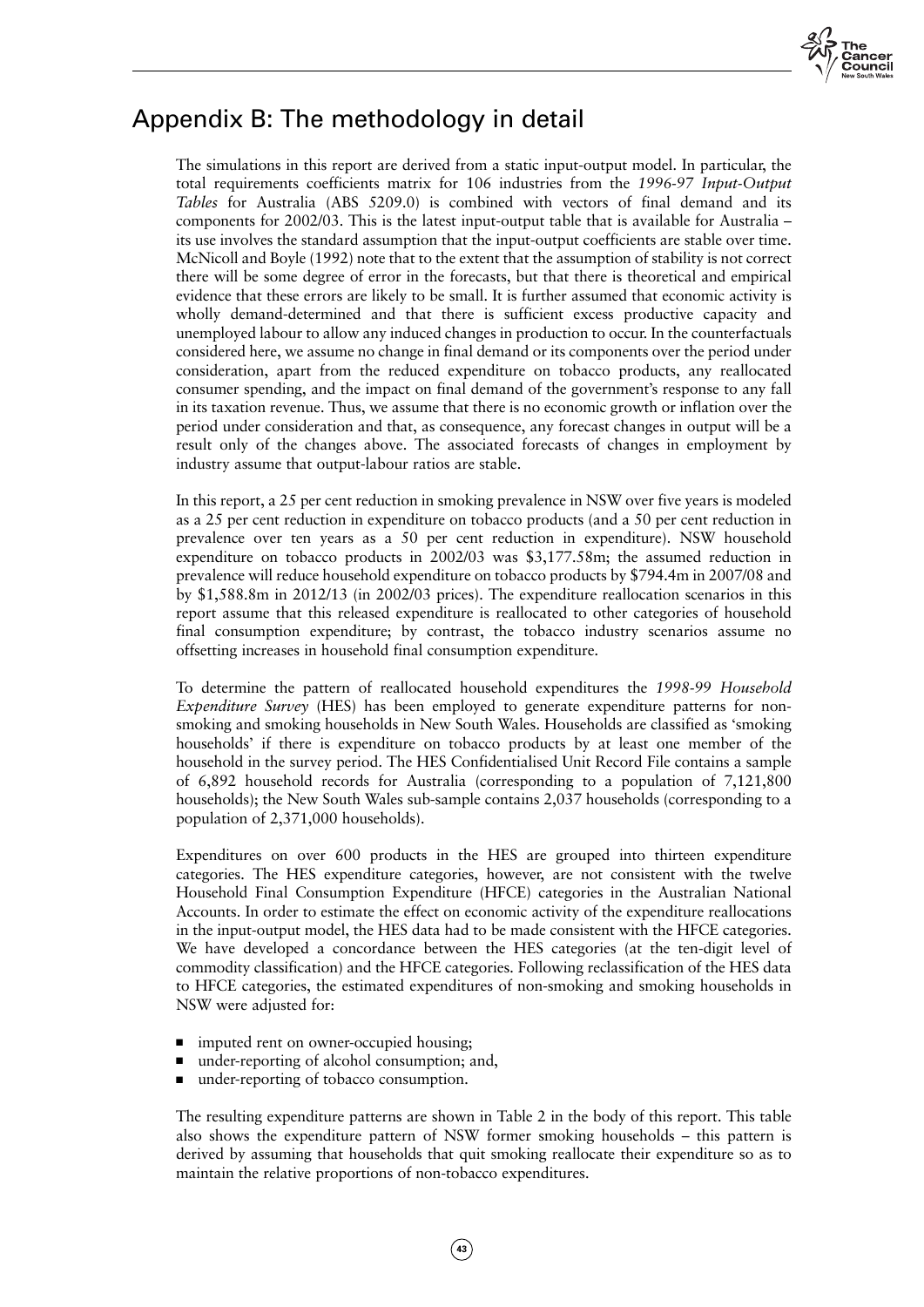In the input-output model, we assume that the expenditure released by the reduced prevalence of smoking in NSW is reallocated according to either:

- the expenditure patterns of non-smoking households; or,
- the expenditure patterns of former smoking households.

This expenditure reallocation will affect the HFCE categories measured in purchasers' prices. A two-stage process was followed to incorporate these changes in expenditure into the inputoutput model. First, unpublished data supplied by the ABS was employed to disaggregate the vector of HFCE in the input-output table into the thirteen categories in Table 2 (the twelve standard HFCE categories, with the Alcohol and Tobacco Products category further subdivided). This enabled the estimation of the revised expenditures at purchasers' prices for each of the HFCE categories. Second, these revised expenditures were converted to basic prices. In undertaking this conversion it was assumed that, for each HFCE category, the ratio of distributors' trading margins to expenditure in producers' prices in 2002/03 was the same as in 1996/97. The determination of net indirect taxation by HFCE category was rendered more difficult by the introduction of the GST in 2000/01. We have employed the empirical results in Scutella (1997) and Creedy (2002) together with Costello (1998) to estimate net indirect taxes in 2002/03.

Aggregation across the HFCE categories generated a new HFCE vector at basic prices for each of the assumed expenditure reallocation scenarios.

The expenditure reallocation scenarios assume that total HFCE at purchasers' prices will be unchanged following the reduction in household expenditure on tobacco products. However, because tobacco products are highly taxed relative to other categories of HFCE, the switch from tobacco expenditure to other consumer goods will result in a net fall in government revenue from indirect taxes. We have assumed that the government responds to the fall in indirect tax revenue by:

- an equi-proportional decrease in Government Final Consumption Expenditure (GFCE); or,
- an increase in personal income tax;

sufficient to make up the initial shortfall in indirect taxation revenue. This will not necessarily generate a revenue-neutral outcome since it is only concerned with the first-round effect.

The increase in personal income tax will reduce disposable income and HFCE, leading to further adjustments to the HFCE vector. To estimate the fall in HFCE generated by the income tax increase, we have assumed that the marginal propensity to consume (MPC) is equal to the average propensity to consume and that the average of the HFCE to gross household disposable income ratio over the period 1997/98 to 2002/03 may be taken to be the expected value of the mean MPC. This estimate is 0.9014 and is used in the scenarios involving income tax increases.

Seven scenarios are simulated in the input-output model:

#### **Four expenditure reallocation (ER) scenarios:**

**ER1** — decreased expenditure on tobacco products matched by equal increase in HFCE determined by the expenditure patterns of non-smoking households. Decrease in net indirect taxation revenue (equal to the decrease in indirect taxes on tobacco products less the increase in indirect taxes on increased HFCE) met by an equi-proportional decrease in the components of GFCE;

**ER2** — decreased expenditure on tobacco products matched by equal increase in HFCE determined by the expenditure patterns of non-smoking households. Decrease in net indirect taxation revenue (equal to the decrease in indirect taxes on tobacco products less the increase in indirect taxes on increased HFCE plus the decrease in indirect taxes on decreased HFCE) met by an equal increase in income tax;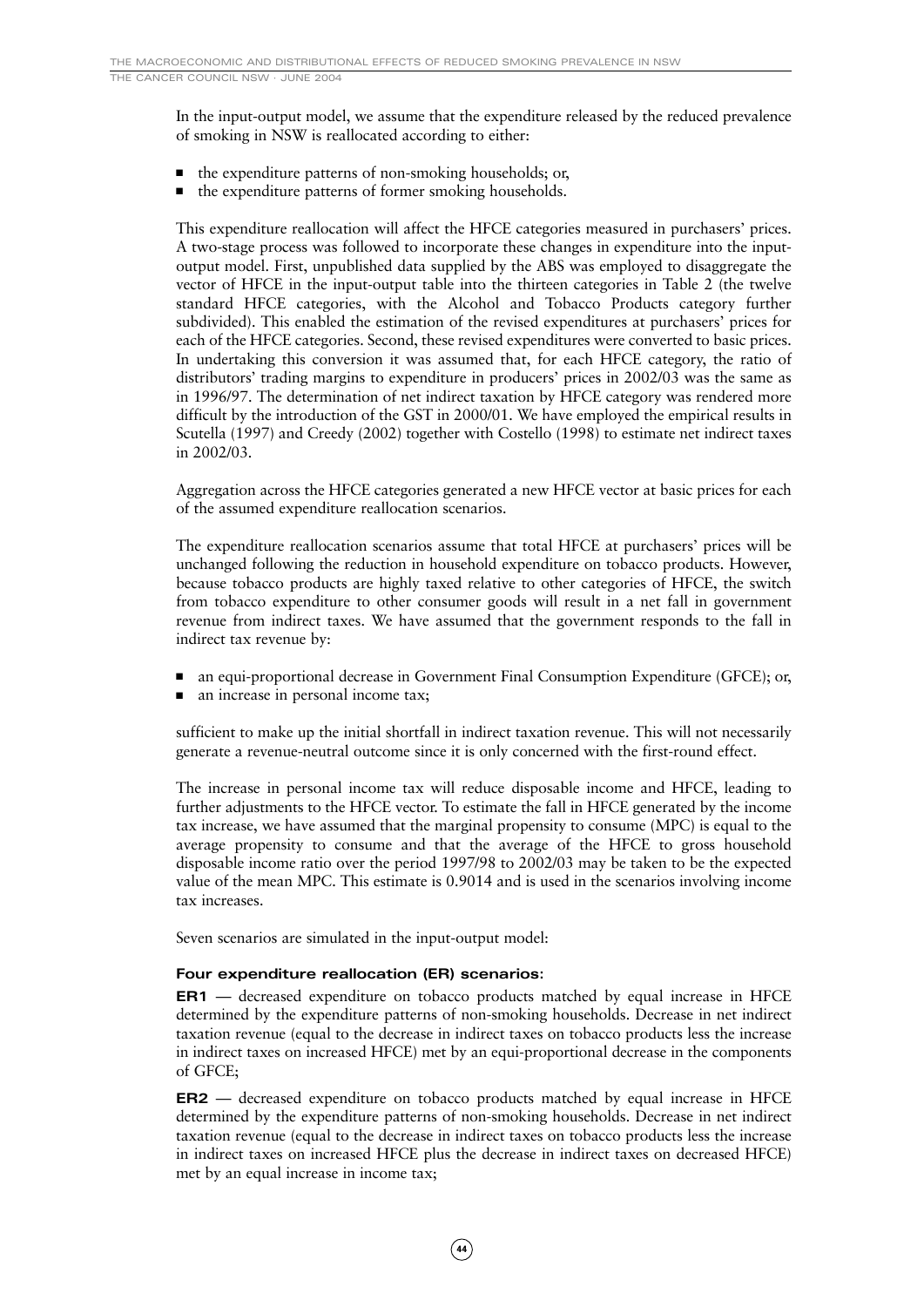

**ER3** — decreased expenditure on tobacco products matched by equal increase in HFCE determined by the expenditure patterns of former smoking households. Decrease in net indirect taxation revenue (equal to the decrease in indirect taxes on tobacco products less the increase in indirect taxes on increased HFCE) is met by an equi-proportional decrease in the components of GFCE; and,

**ER4** — decreased expenditure on tobacco products matched by equal increase in HFCE determined by the expenditure patterns of former smoking households. Decrease in net indirect taxation revenue (equal to the decrease in indirect taxes on tobacco products less the increase in indirect taxes on increased HFCE plus the decrease in indirect taxes on decreased HFCE) met by an equal increase in income tax.

### **Three tobacco industry (TI) scenarios:**

**TI1** — decreased expenditure on tobacco products not reallocated to other components of HFCE. Government spending/taxation not reduced/increased to offset reduction in net indirect taxation;

**TI2** — decreased expenditure on tobacco products not reallocated to other components of HFCE. Decrease in net indirect taxation revenue (equal to the decrease in indirect taxes on tobacco products less the increase in indirect taxes on increased HFCE) met by an equiproportional decrease in the components of GFCE; and,

**TI3** — decreased expenditure on tobacco products not reallocated to other components of HFCE. Decrease in net indirect taxation revenue (equal to the decrease in indirect taxes on tobacco products less the increase in indirect taxes on increased HFCE plus the decrease in indirect taxes on decreased HFCE) met by an equal increase in income tax.

Each of these scenarios will generate a new total final demand vector resulting from changes to the HFCE vector (ER2, ER4, TI1 and TI3), or to both the HFCE and GFCE vectors (ER1, ER3 and TI2).

The new level of total output (total final demand plus intermediate output) for each scenario was estimated by:

 $Q_i = (I - A)^{-1}$ . Y<sub>i</sub>

where Q is total output,  $(I - A)^{-1}$  is the total requirements coefficients matrix for 106 industries (the Leontief inverse), Y is total final demand,  $i = ER1, \ldots TI3$ .

The percentage change for each of the seven scenarios is calculated with reference to a nochange scenario in which the final demand vector is the actual final demand for 2002/03 (and, given the assumption of zero output growth, actual final demand in 2007/08).

To estimate the employment effects of the changes in total output, we followed the approach of Buck *et al* (1995). Industry-level employment data for the base year was used in conjunction with total output for that industry to establish industry-level employment-output ratios. These ratios are assumed stable over the relevant period. This means that employment will grow at the same rate as total output. Buck *et al* point out that if industries respond differently to output changes judged to be temporary as opposed to permanent, then this may change the full-time/part-time composition of the workforce and the assumption of a static employmentoutput ratio would not be valid and employment growth would diverge from output growth.

The input-output framework employed here also assumes that imports will grow at the same rate as total output so that a positive rate of growth of total output will be associated with rising imports and, given the assumption of a constant level of exports, a deteriorating current account. Equally, a negative rate of growth of total output will be associated with falling imports and an improving current account. If, however, capacity constraints prevented output from increasing at the required rate then some of the excess demand for intermediate or final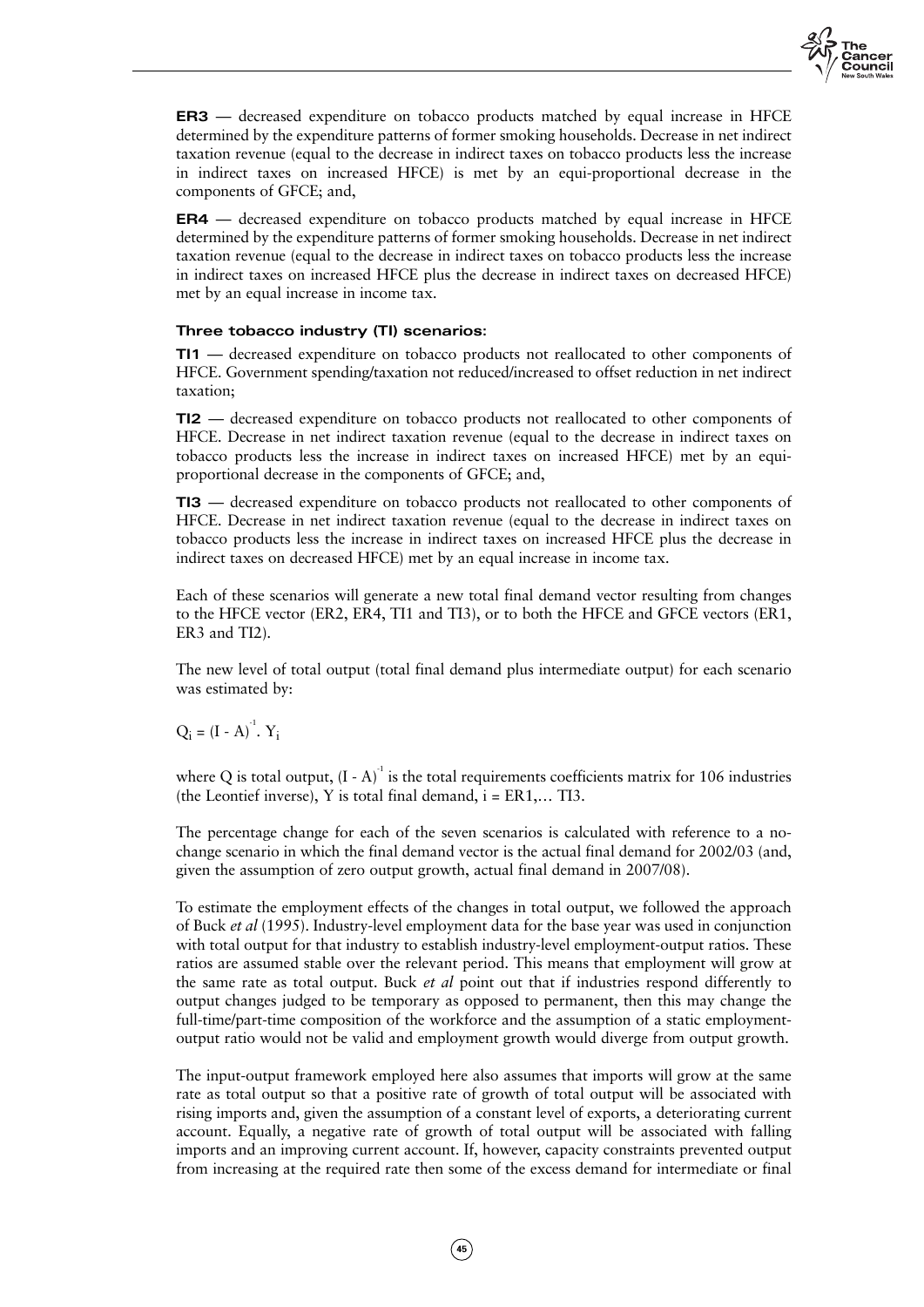goods would spill-over into imports. The ratio of imports to output might also change if exchange rate changes occurred.

Four of the six studies surveyed in Table 1 in the report utilised static input-output models. One of these, McNicoll and Boyle (1992), extended the standard Leontief inverse by including the household sector as an 'industry' which purchases goods and services (HFCE) and sells labour services. Household income is then endogenous rather than exogenous and generates further economic activity. That is, the McNicoll and Boyle approach introduces Keynesian-type multipliers into the input-output framework. To the extent that these multiplier effects are quantitatively significant, failure to incorporate them will understate the output change, positive or negative. The data required on labour incomes that are necessary to undertake a McNicholl and Boyle-type extension of our analysis are not currently available at the required level of disaggregation.

The two previous stages in the study generated estimates of output and employment change by industrial sector for Australia based on a reduction of smoking prevalence in New South Wales. The third stage of the study is to produce the associated output and employment changes for New South Wales. The standard approach used to generate regional estimates in the absence of regional input-output tables is the approach of Leontief, W. *at al* (1965). The regional effects are generated from a national input-output model and the approach is very economical in its data requirements. However, Leontief *et al* is concerned with the regional effects of a national change – specifically the impact of defence cuts in the USA, accompanied by compensating increase in non-defence expenditures – on 19 distinct US regions. It is not clear that this is also the appropriate approach when analysing the effects in one region of a change in demand in the same region.

The starting point of Leontief *et al* is the national input-output results for the changes under consideration. They then classify all industries in the input-output table as either national or local – the output of 'national' industries is traded between regions while the output of 'local' industries does not enter into trade between regions. In the Leontief *et al* framework an industry is either national or local; in our study the same industry can be local or national depending on which component of final demand is being changed. Thus, for local industries, the absolute changes in output and employment in New South Wales will be the estimated Australia-wide changes generated from the input-output analysis. The local industries used in this study are those identified in the NSW Tourism Commission (1989) report *The Economic Impacts of Tourism* – these include, *inter alia*, industries such as soft drinks and cordials, residential construction, wholesale and retail trade, and education. The full set of local industries is shown in Appendix A. In the second stage, the estimated percentage changes in output and employment for non-local industries (that is, national industries) in New South Wales are assumed to be equal to the estimated Australia-wide changes.